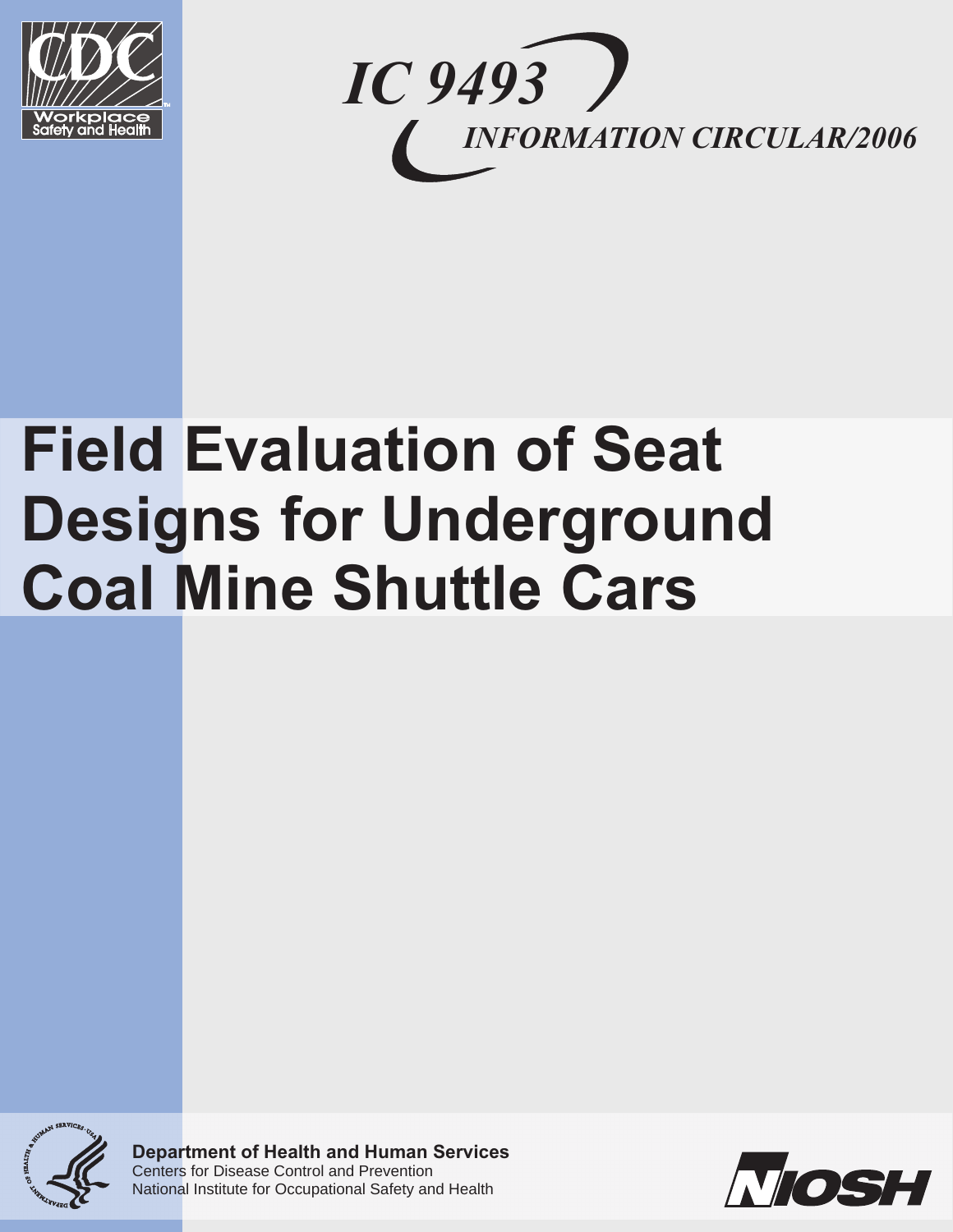**Information Circular 9493** 

## **Field Evaluation of Seat Designs for Underground Coal Mine Shuttle Cars**

**By Alan G. Mayton, Christopher C. Jobes, Ph.D., N. Kumar Kittusamy, Sc.D., and Dean H. Ambrose** 

> DEPARTMENT OF HEALTH AND HUMAN SERVICES Centers for Disease Control and Prevention National Institute for Occupational Safety and Health Pittsburgh Research Laboratory Pittsburgh, PA

> > November 2006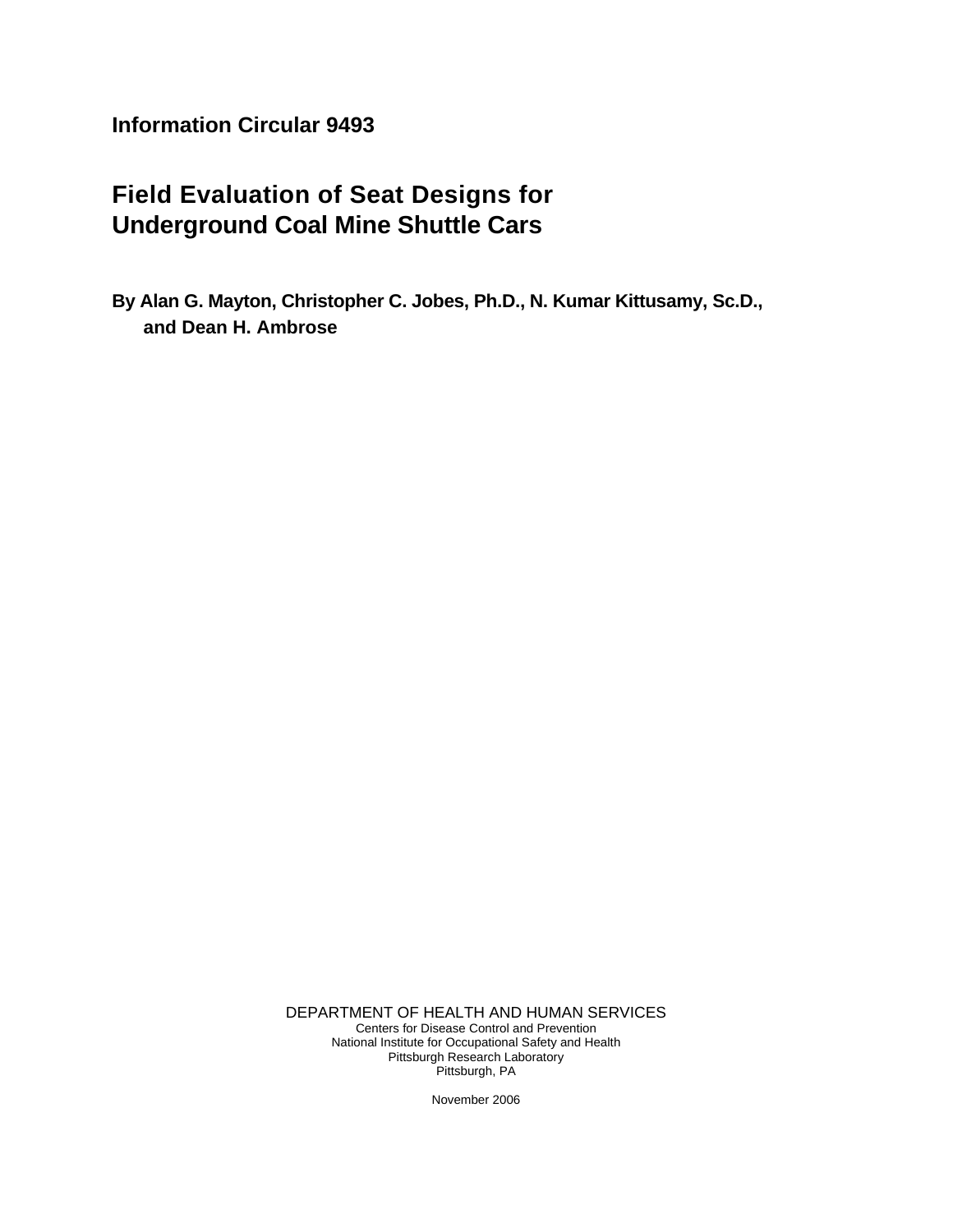## **This document is in the public domain and may be freely copied or reprinted.**

## **DISCLAIMER**

Mention of any company or product does not constitute endorsement by the National Institute for Occupational Safety and Health (NIOSH). In addition, citations to Web sites external to NIOSH do not constitute NIOSH endorsement of the sponsoring organizations or their programs or products. Furthermore, NIOSH is not responsible for the content of these Web sites.

## **ORDERING INFORMATION**

To receive documents or other information about occupational safety and health topics, contact NIOSH at

> NIOSH—Publications Dissemination 4676 Columbia Parkway Cincinnati, OH 45226–1998

Telephone: **1–800–35–NIOSH** (1–800–356–4674) Fax: 513–533–8573 e-mail: pubstaft@cdc.gov

or visit the NIOSH Web site at **www.cdc.gov/niosh** 

DHHS (NIOSH) Publication No. 2007–100

November 2006

## **SAFER • HEALTHIER • PEOPLE™**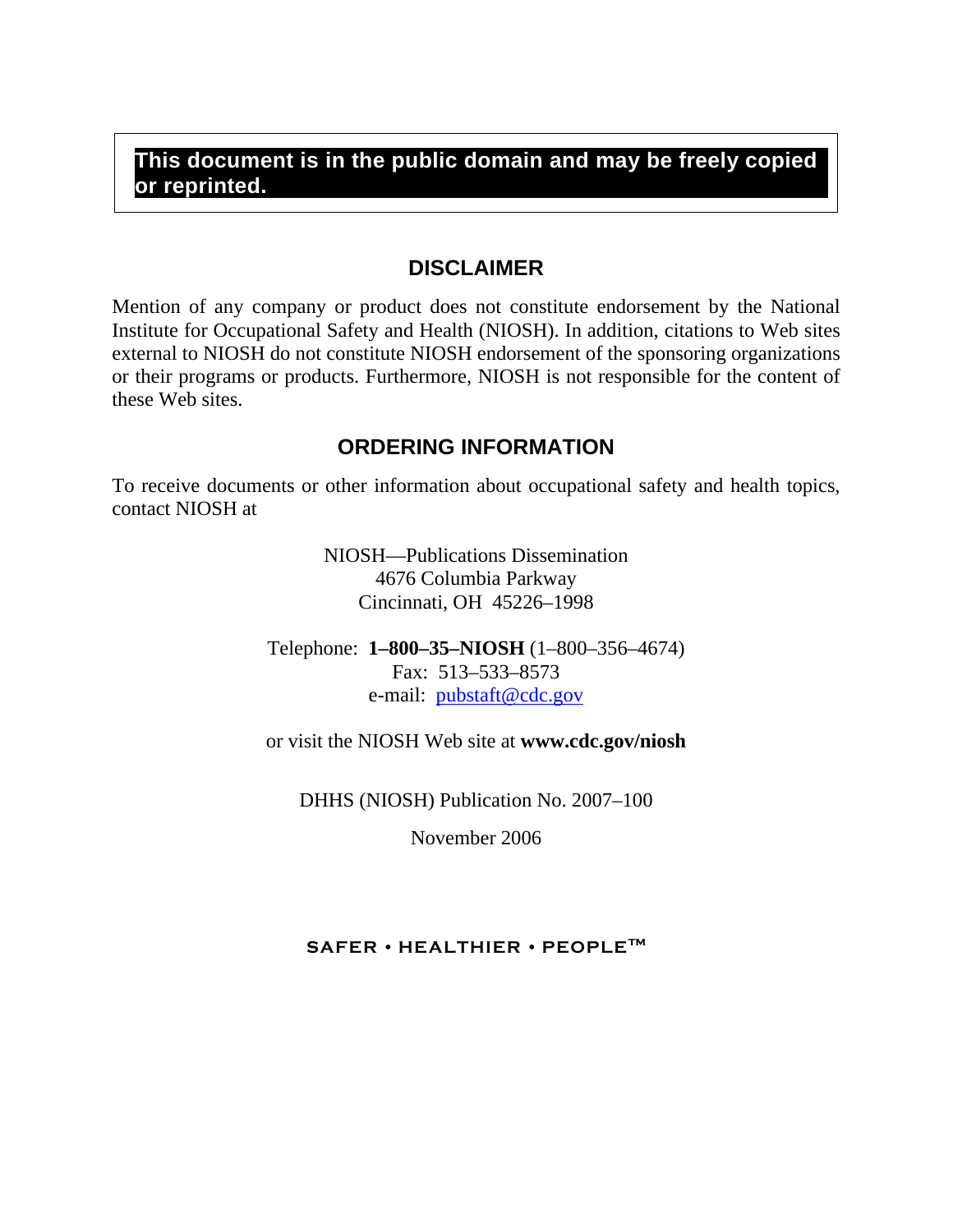## **CONTENTS**

| Comparison of ISO 2631 fatigue-decreased proficiency limits with recorded data and      |  |
|-----------------------------------------------------------------------------------------|--|
|                                                                                         |  |
|                                                                                         |  |
|                                                                                         |  |
|                                                                                         |  |
|                                                                                         |  |
|                                                                                         |  |
|                                                                                         |  |
| Appendix B.—Operator questionnaire to compare seats on shuttle cars in underground coal |  |
|                                                                                         |  |
|                                                                                         |  |
|                                                                                         |  |

## **ILLUSTRATIONS**

| 10. Seat ratings of mid-coal-seam shuttle car operators on comfort and vibration reduction 17 |  |
|-----------------------------------------------------------------------------------------------|--|
|                                                                                               |  |

## Page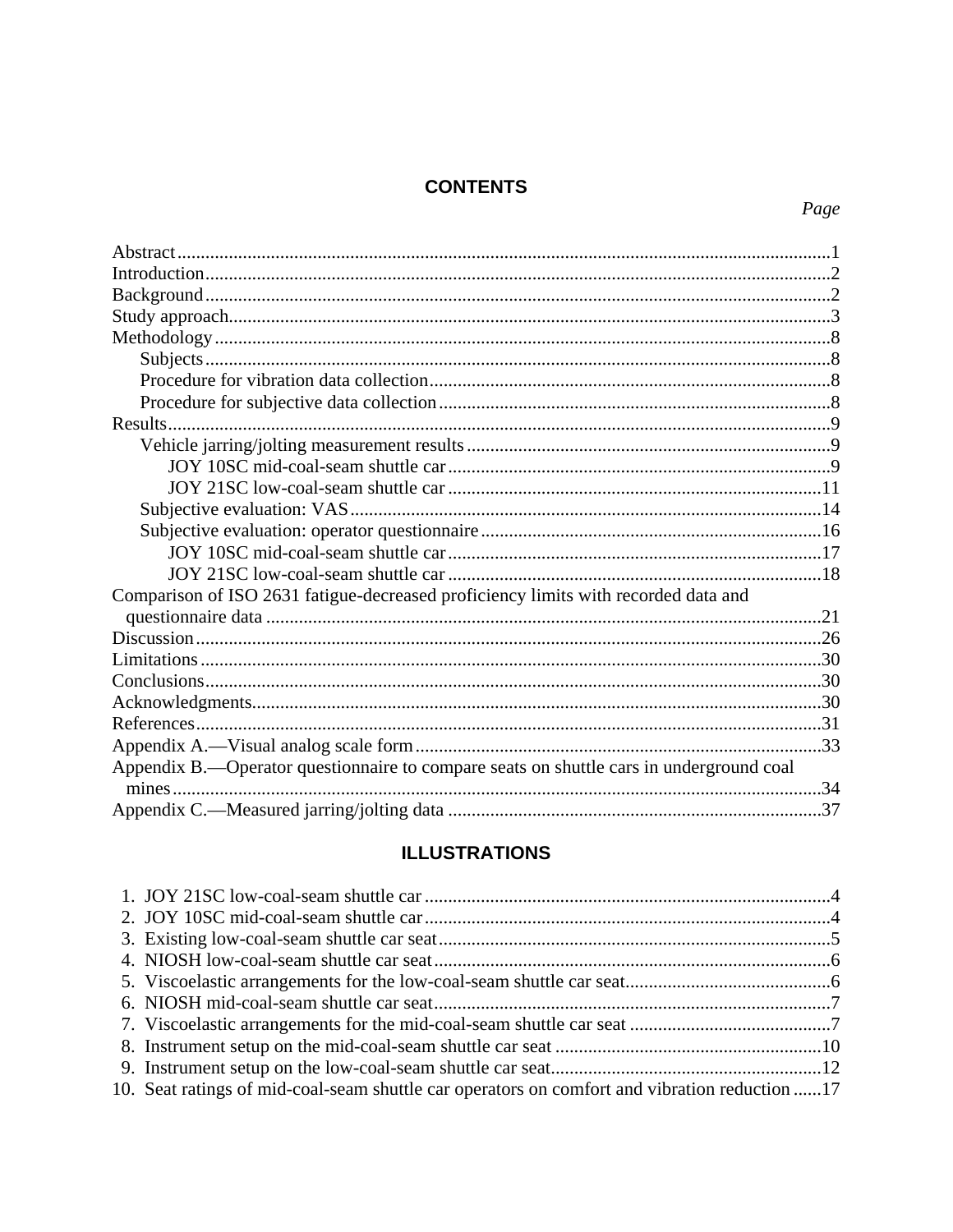| 11. Seat ratings of mid-coal-seam shuttle car operators on seat padding and lumbar support17   |  |
|------------------------------------------------------------------------------------------------|--|
| 12. Mid-coal-seam shuttle car operators' comparisons and ratings of seats for padding and      |  |
|                                                                                                |  |
| 13. Low-coal-seam shuttle car operators' ratings of seat designs for comfort and vibration     |  |
|                                                                                                |  |
| 14. Low-coal-seam shuttle car operators' ratings of seat designs for different seat features19 |  |
| 15. Low-coal-seam shuttle car operators' comparisons and ratings of seat designs for           |  |
|                                                                                                |  |
| 16. Fatigue-decreased proficiency curves for mid-coal-seam shuttle car with NIOSH seat M2B     |  |
|                                                                                                |  |
| 17. Fatigue-decreased proficiency curves for low-coal-seam shuttle car with NIOSH seat L2C     |  |
|                                                                                                |  |

## **TABLES**

| 2. Existing seat versus NIOSH seats M2A and M2B: no-load comparison 10                       |     |
|----------------------------------------------------------------------------------------------|-----|
| 3. Existing seat versus NIOSH seats M2A and M2B: full-load comparison11                      |     |
| 4. Existing seat versus NIOSH seats M2A and M2B: overall comparison 11                       |     |
| 5. Existing seat versus NIOSH seats L2A, L2B, and L2C: no-load comparison 12                 |     |
| 6. Existing seat versus NIOSH seats L2A, L2B, and L2C: full-load comparison13                |     |
| 7. Existing seat versus NIOSH seats L2A, L2B, and L2C: overall comparison13                  |     |
| 8. Total average ratings for mid-coal-seam JOY 10SC shuttle car operators14                  |     |
| 9. Total average ratings for low-coal-seam JOY 21SC shuttle car operators15                  |     |
| 10. Comparison of FDP limit values with crest factor and vehicle operator questionnaire      |     |
|                                                                                              |     |
| 11. Comparison of FDP limit values with crest factor and vehicle operator questionnaire      |     |
| ratings relative to improved performance for full-load conditions23                          |     |
| 12. Comparison of FDP limit values with crest factor and vehicle operator questionnaire      |     |
| ratings relative to improved performance for full- and no-load conditions combined23         |     |
| 13. Perceived and measured reductions in discomfort and jarring/jolting levels for operators |     |
|                                                                                              |     |
| 14. Perceived and measured reductions in discomfort and jarring/jolting levels for operators |     |
|                                                                                              |     |
| C-1. Output/input ratios, peak/RMS accelerations for different seats and operators of the    |     |
|                                                                                              |     |
| C-2. Average ratios, peak/RMS accelerations for different seats and conditions on the        |     |
|                                                                                              | .38 |
| C-3. Total average ratios, peak/RMS accelerations for different seats and conditions on the  |     |
|                                                                                              | .38 |
| C-4. Output/input ratios, peak/RMS accelerations for different seats and operators of the    |     |
|                                                                                              | .39 |
| C-5. Average ratios, peak/RMS accelerations for different seats and conditions on the        |     |
|                                                                                              | .40 |
| C-6. Total average ratios, peak/RMS accelerations for different seats and conditions on the  |     |
|                                                                                              |     |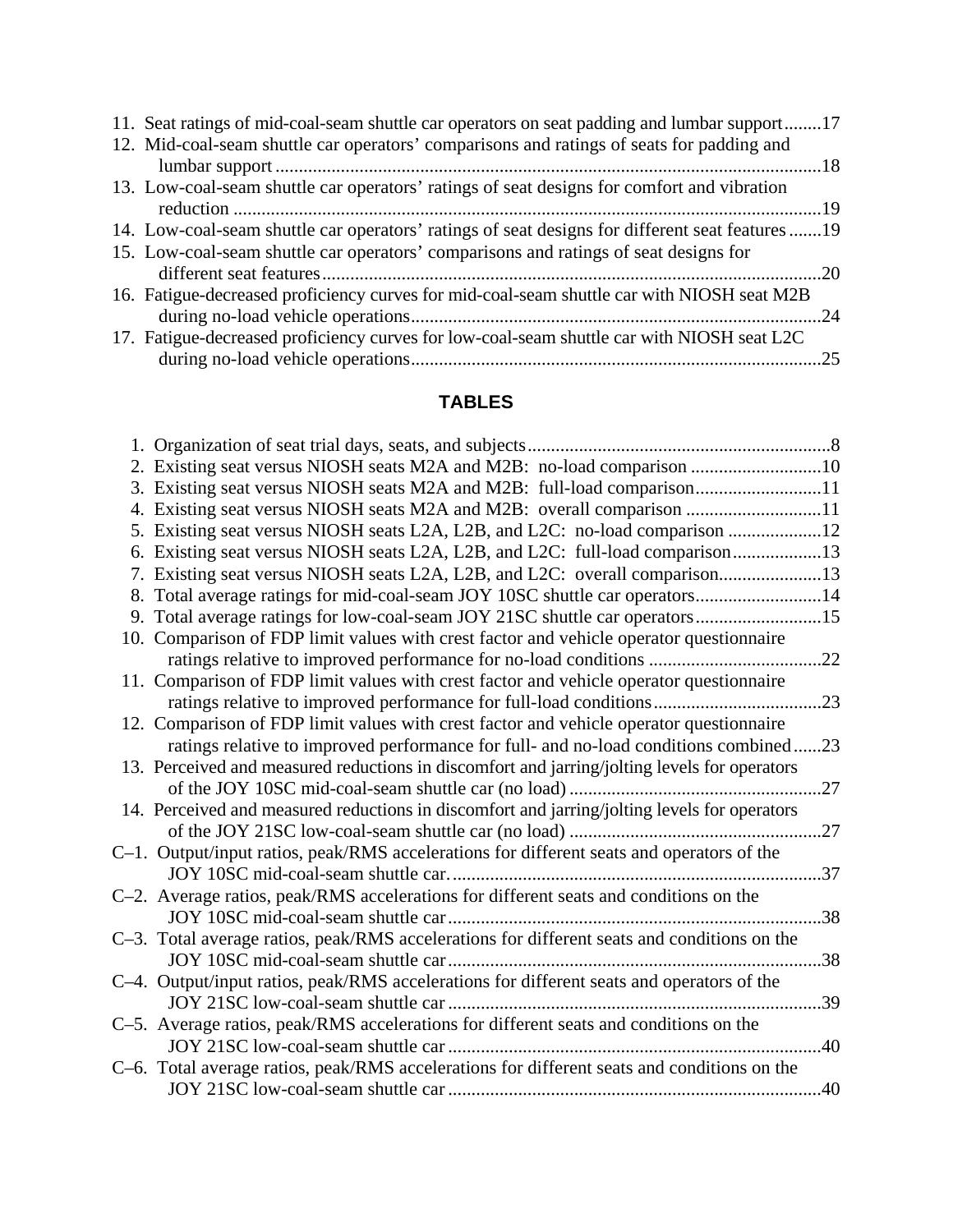## **DEFINITION OF TERMS**

**Autopower spectrum:** Distribution of the mean square value of a time history over a frequency range.

**Crest factor:** Ratio of peak acceleration divided by root-mean-square (RMS) acceleration.

**Peak:** Peak amplitude of a signal.

**Transmissibility:** Ratio of output/input for acceleration, velocities, displacements, forces.

## **UNIT OF MEASURE ABBREVIATIONS USED IN THIS REPORT**

| Hz.     | hertz                              |
|---------|------------------------------------|
| ın      | inch                               |
| lh      | pound                              |
| $m/s^2$ | meter per second square            |
|         | Pearson product moment correlation |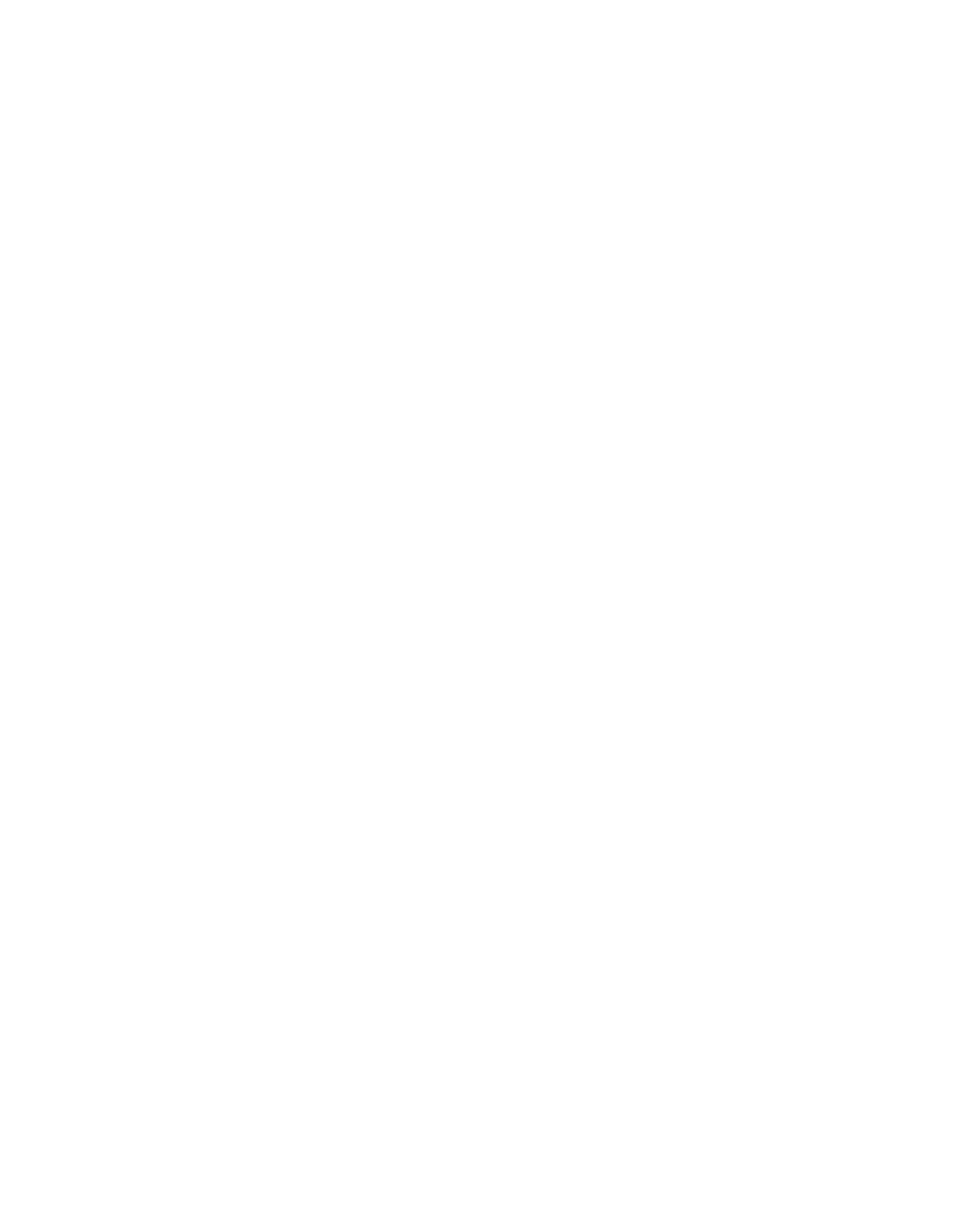## **FIELD EVALUATION OF SEAT DESIGNS FOR UNDERGROUND COAL MINE SHUTTLE CARS**

By Alan G. Mayton,<sup>1</sup> Christopher C. Jobes, Ph.D.,<sup>2</sup> N. Kumar Kittusamy, Sc.D.,<sup>3</sup> **and Dean H. Ambrose4** 

#### **ABSTRACT**

Researchers with the National Institute for Occupational Safety and Health (NIOSH) conducted a systematic study to evaluate seat designs on low- and mid-coal-seam shuttle cars. The purpose was to gather additional data to support earlier findings that NIOSH seats, with unique viscoelastic foam padding, are indeed improved designs for coal mine shuttle cars. This study included a larger sample of shuttle car operators than a prior NIOSH investigation.

Eight shuttle car operators participated in evaluating seat designs on the basis of perceived levels of vehicle jarring/jolting and discomfort. Researchers then compared the operators' perceptions with field-measured levels of vehicle jarring/jolting. Seven seat designs were evaluated on low- and mid-coal-seam shuttle cars during production operations at two underground coal mines in southern West Virginia. These seat designs comprised the one already in use on each vehicle and five NIOSH designs.

Experimental data were collected using accelerometers, signal conditioning amplifiers, and filters connected to a data recorder, whereas subjective data were gathered via a visual analog scale (VAS) and a questionnaire. Field trials included shuttle cars operating under fulland no-load conditions. VAS responses indicated that NIOSH-designed seats performed better relative to comfort and isolation from vehicle jarring/jolting than the existing seats used in the shuttle cars. Both mid- and low-coal-seam shuttle car operators, during no-load and full-load conditions, rated lower levels of jarring/jolting with the NIOSH seat design. Questionnaire responses indicated that shuttle car operators rated NIOSH seat designs as more comfortable. Vehicle operators most frequently suggested the addition of armrests as a way to improve the seats on the mid-seam shuttle car. The quantitative levels of vehicle jarring/jolting for the no-load condition (more severe condition for vehicle operation) showed that NIOSH seats for the mid-coal-seam shuttle car performed better than the existing seat in terms of peak acceleration and crest factor. Similarly, for the low-coal-seam shuttle car, NIOSH seats performed better than the existing seat in terms of peak acceleration, root-mean-square (RMS) acceleration, and crest factor.

 $\overline{a}$ 

<sup>&</sup>lt;sup>1</sup>Mining engineer, Pittsburgh Research Laboratory, National Institute for Occupational Safety and Health, Pittsburgh, PA.

<sup>&</sup>lt;sup>2</sup>Mechanical engineer, Pittsburgh Research Laboratory, National Institute for Occupational Safety and Health, Pittsburgh, PA.

<sup>&</sup>lt;sup>3</sup>Biomedical/mechanical engineer, Spokane Research Laboratory, National Institute for Occupational Safety and Health, Spokane, WA.

<sup>4</sup> Safety engineer, Pittsburgh Research Laboratory, National Institute for Occupational Safety and Health, Pittsburgh, PA.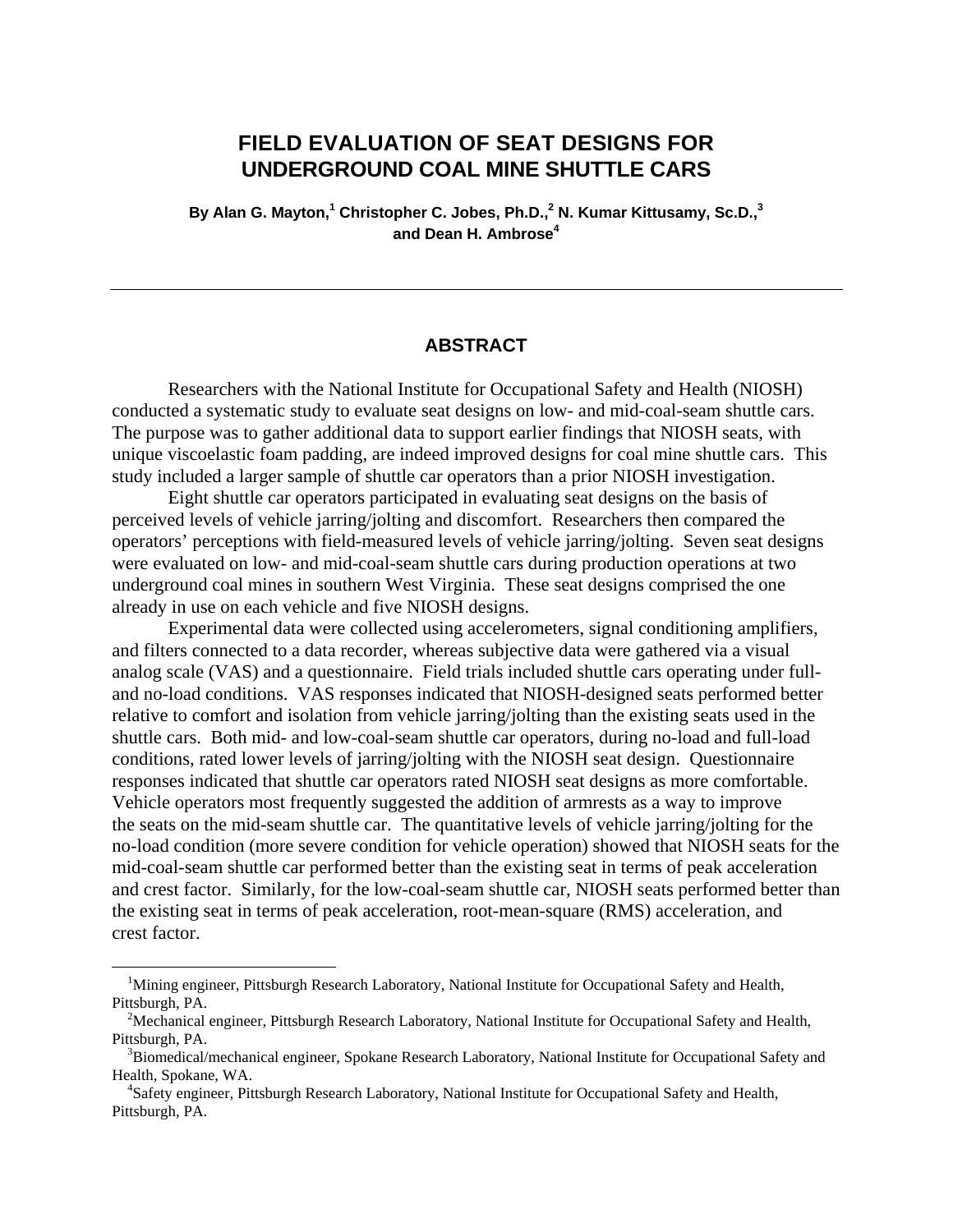<span id="page-8-0"></span>This research will provide the mining industry with better seat designs for isolating operators from vehicle jarring/jolting. Furthermore, equipment manufacturers are afforded the opportunity to refine and improve the NIOSH seat designs using information gathered from this research study.

#### **INTRODUCTION**

Modern transportation vehicles continually expose individuals to whole-body vibration (WBV) and mechanical shock. These include airplanes, ships, trains, and a variety of industrial and agricultural equipment. Exposing individuals to WBV and mechanical shock can negatively impact their health, safety, comfort, and working efficiency and performance.

In designing a comfortable seat, it is important to understand the vibration environment to which individuals are exposed and how well they can tolerate this environment. Moreover, human sensitivity to low-frequency WBV has pointed to ride quality as an important need in seat design [Amirouche et al. 1997]. This is especially true in the mining industry.

A study by Mayton et al. [1999] reported on a low-coal shuttle car seat design that underwent limited, yet successful underground mine trials. The intent of the seat design comparison study reported here was to build on earlier work by performing a more systematic evaluation of the low-coal shuttle car seat design and a second mid-coal shuttle car seat design. By gathering more information with a larger sample of shuttle car operators, researchers confirmed earlier findings that NIOSH seat designs, with unique viscoelastic foam padding, are more effective in isolating shuttle car operators from jars and jolts. The NIOSH seat designs include viscoelastic foam, which has properties similar to those found in a mechanical spring/damper suspension system. The seats also include an adjustable lumbar support and a fore-aft seat adjustment, whereas existing seats have little or no lumbar support and include inexpensive foam padding of the type commonly used in furniture. In view of the harshness of the mining environment and the space constraints of mining equipment, viscoelastic foam padding offers a viable alternative to passive mechanical seat suspensions that are difficult to use under these conditions.

#### **BACKGROUND**

Research has shown that underground coal mine equipment operators experience adverse levels of exposure to WBV and vehicle jarring/jolting (mechanical shock). This exposure is identified as the higher-amplitude, peak components of WBV. Shuttle car haulage vehicles are among the major sources of exposure to vehicle jarring/jolting in underground coal mines. Remington et al. [1984] showed that WBV was severe for these vehicles, as well as for loadhaul-dumps (LHDs) or scoops. These circumstances have changed little since 1984, as evidenced by injury statistics and operator testimonials about these vehicles. Injury statistics for mobile mining equipment operators from the Mine Safety and Health Administration (MSHA) showed incidences of exposure to WBV and mechanical shock (vehicle jarring or jolting). These injuries can be described as acute and chronic musculoskeletal disorders affecting the back, neck, and head. The total MSHA-reported injuries involving the back, neck, and head showed a general decline for the period 1999–2003, although vehicle jarring/jolting-related injuries averaged 77% per year of the total back, neck, and head injuries for mine shuttle car operators.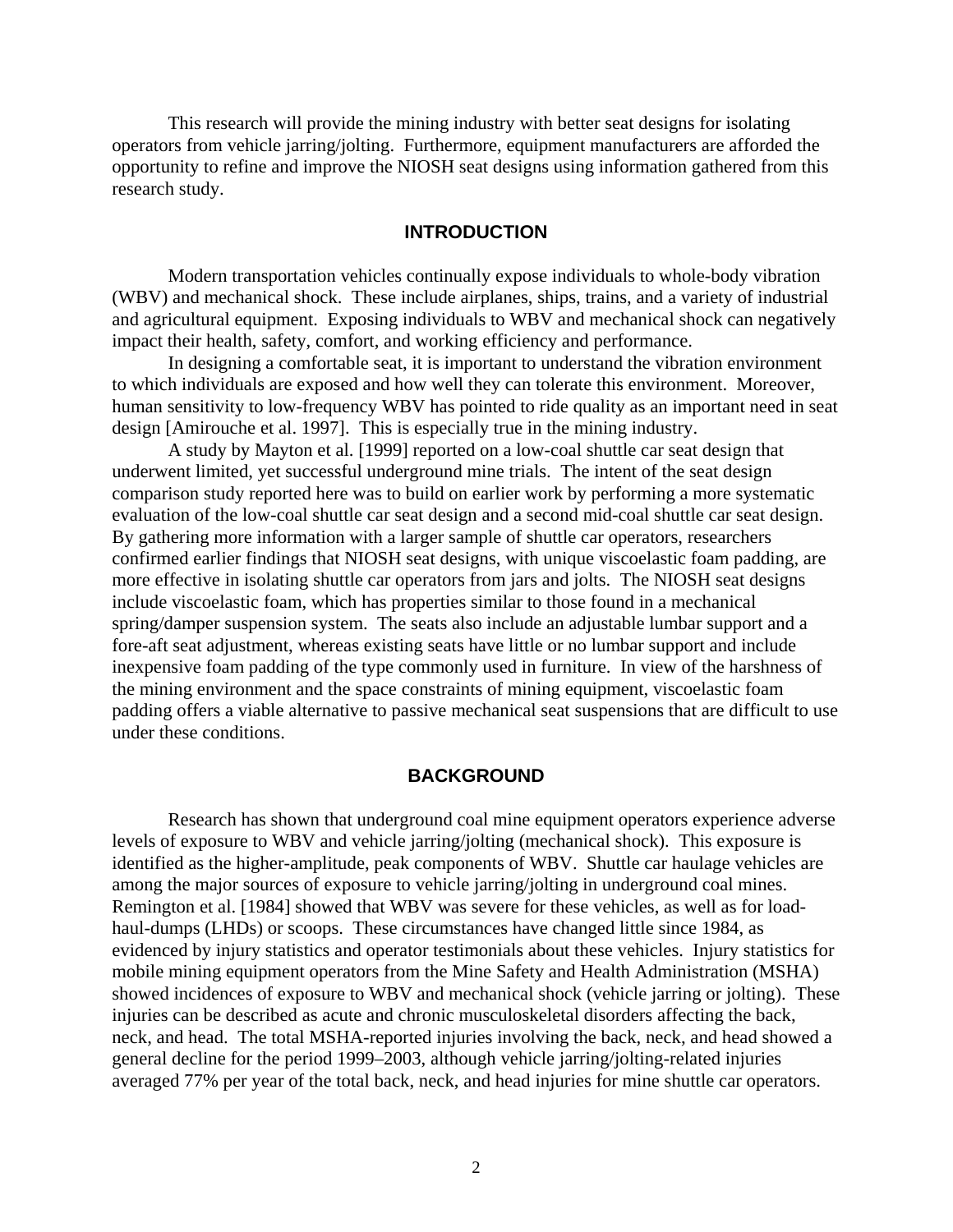<span id="page-9-0"></span>Additional evidence exists to illustrate that serious health effects can result from prolonged exposure of vehicle operators to jarring and jolting. Critical surveys of the literature have concluded that exposure to long-term WBV and awkward postures can adversely affect the spine and can increase the risk of low-back pain [Kittusamy and Buchholz 2004; Bernard 1997; Wikström et al. 1994; Seidel and Heide 1986; Hulshof and van Zanten 1987].

In an Australian study, Cross and Walters [1994] identified WBV and vehicle jarring as a contributing factor to back pain in the mining industry and as a significant concern to mobile equipment operators. They reviewed 28,306 compensation claims for a 4-year period (July 1986 to March 1990), including surface and underground mining environments. Of the 8,961 claims relating to the head, back, and neck, 11% (986) were related to vehicular jarring. Underground transporters and shuttle cars accounted for 53% of all injuries attributed to vehicle jarring.

#### **STUDY APPROACH**

Through cooperative agreements, this study was carried out with the support of Joy Mining Machinery, the leading manufacturer and supplier of underground mine shuttle cars in the world (more than 90% market share of mine shuttle cars), and Dynamic Systems, Inc., Leicester, NC, a manufacturer and supplier of viscoelastic seating foams. The study was performed at the Laurel Alma and Black King underground coal mines (mid- and low-seam coal, respectively) in southern West Virginia. The mines are affiliates of Elk Run Coal Co. Their selection resulted from a referral by Joy Mining Machinery, the cooperator in the aforementioned agreement.

Seat design trials were conducted on a JOY 21SC low-coal-seam shuttle car (Figure 1) operating at the Black King Mine and a JOY 10SC mid-coal-seam, side-saddle-style<sup>5</sup> shuttle car (Figure 2) operating at the Laurel Alma Mine. Seven different seat designs were tested on the two shuttle cars. The existing seats were designated as "seat L1" (Figure 3) and "seat M1" for trials with low- and mid-coal-seam shuttle car models, respectively. The NIOSH seats were designated as follows according to the viscoelastic foam arrangement for the low-seam shuttle car:

- Seat L2A included padding with a combination of Pudgee (PU) and Extra-soft SunMate (XSS) and a 3-in total thickness.
- Seat L2B included a 5-in total thickness of XSS foam padding.
- Seat  $L2C$  included padding with a combination of PU and XSS and a 5-in total thickness.

 $\overline{a}$ 

<sup>&</sup>lt;sup>5</sup>The side-saddle-style refers to how the shuttle car operator is positioned in the vehicle cab. In this case, the operator is perpendicular to, instead of facing, the direction of travel.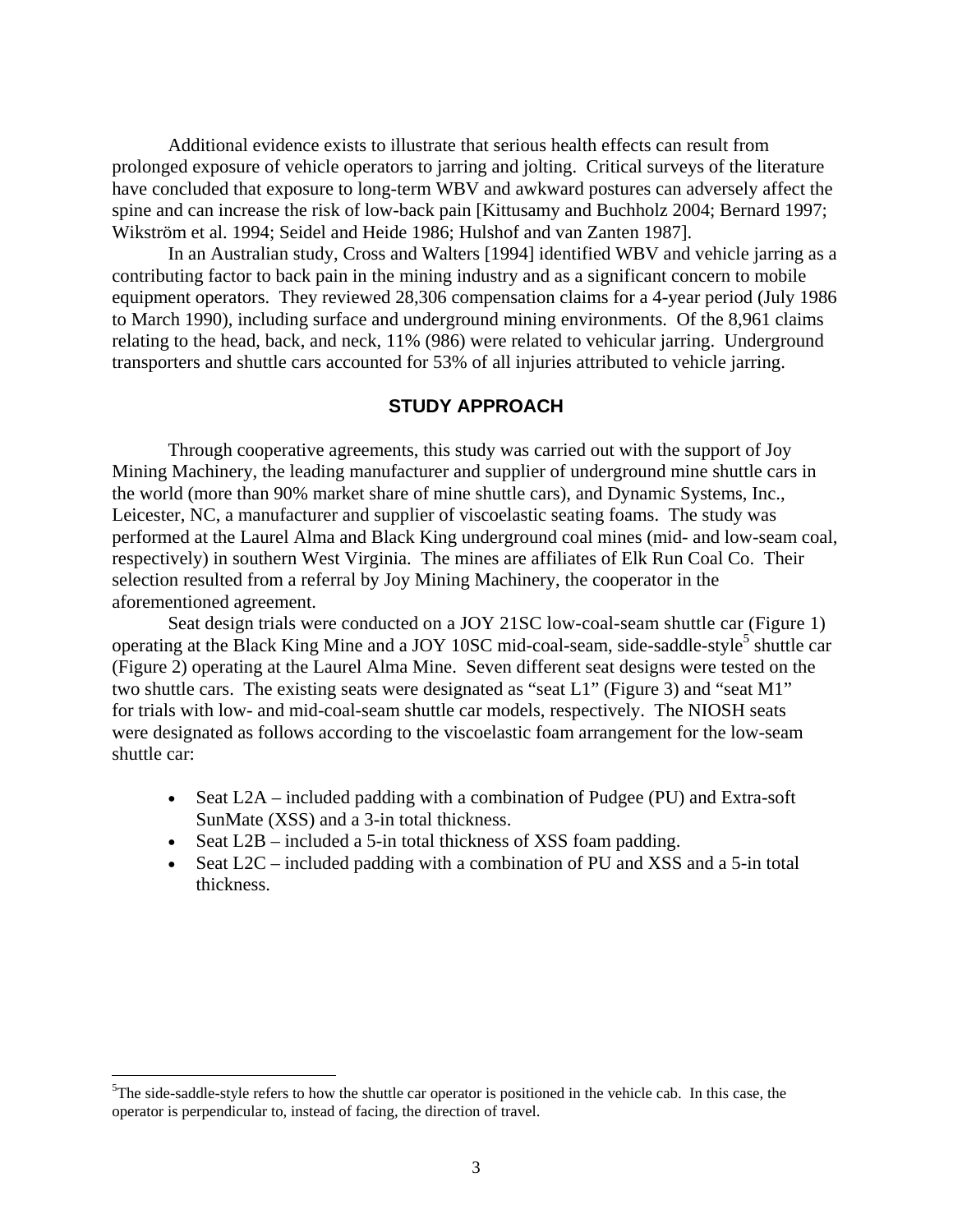<span id="page-10-0"></span>

**Figure 1.—JOY 21SC low-coal-seam shuttle car.** 



**Figure 2.—JOY 10SC mid-coal-seam shuttle car.**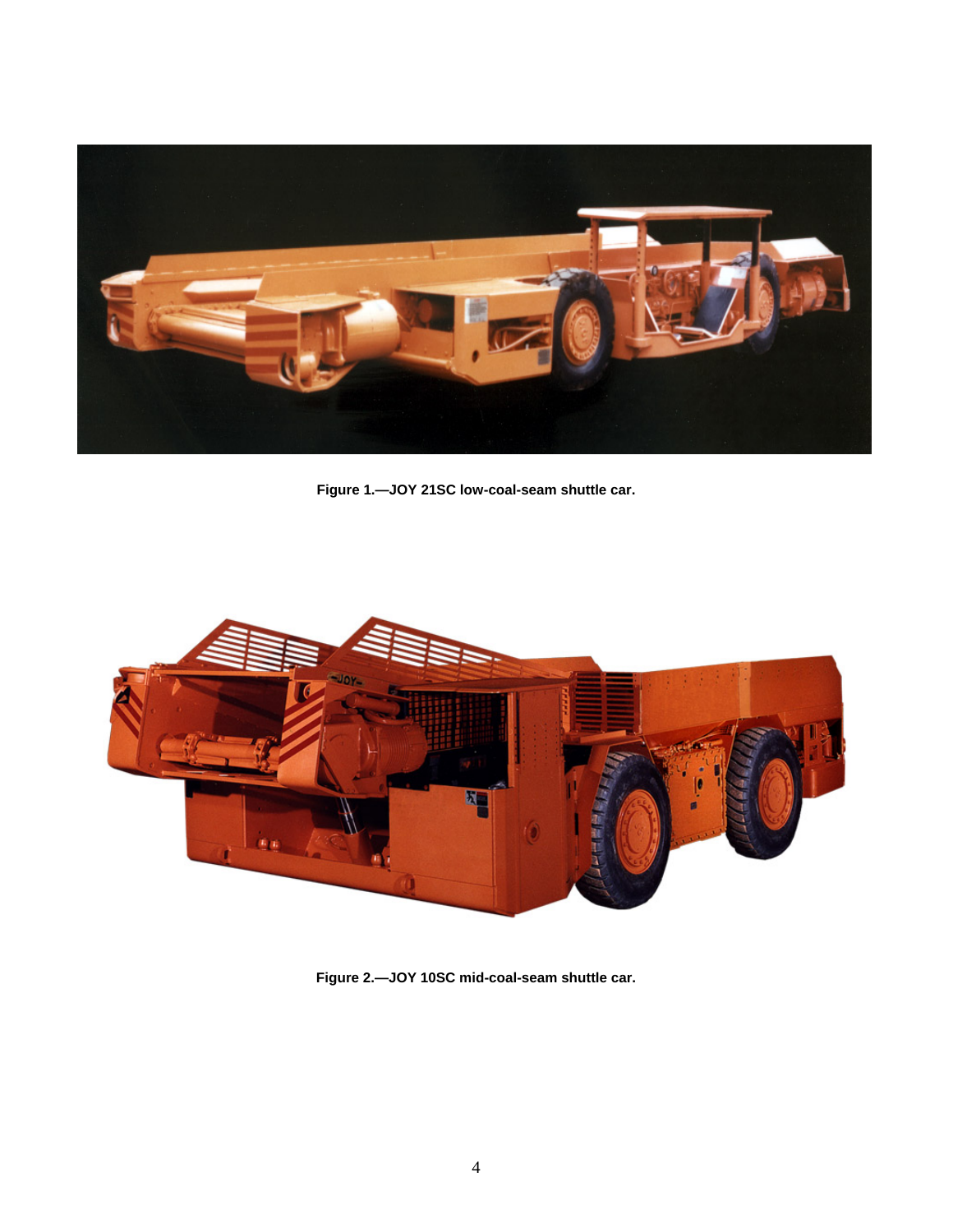<span id="page-11-0"></span>

**Figure 3.—Existing low-coal-seam shuttle car seat.** 

Figures 4–5 show the NIOSH seat and the padding arrangements for the low-seam shuttle car. The NIOSH seats for the mid-seam shuttle car were designated as follows according to the viscoelastic foam arrangement:

- Seat M2A included a 5-in total thickness of XSS foam padding.
- Seat M2B included padding with a combination of PU and XSS and a 5-in total thickness.

Figures 6–7 show the NIOSH seat and the padding arrangements for the mid-seam shuttle car. The peak acceleration, root-mean-square (RMS) acceleration, and crest factor, in reference to the threshold limit values (TLVs) of the American Conference of Governmental Industrial Hygienists [ACGIH 2006], were used to quantitatively evaluate seat design performance relative to vehicle jarring/jolting.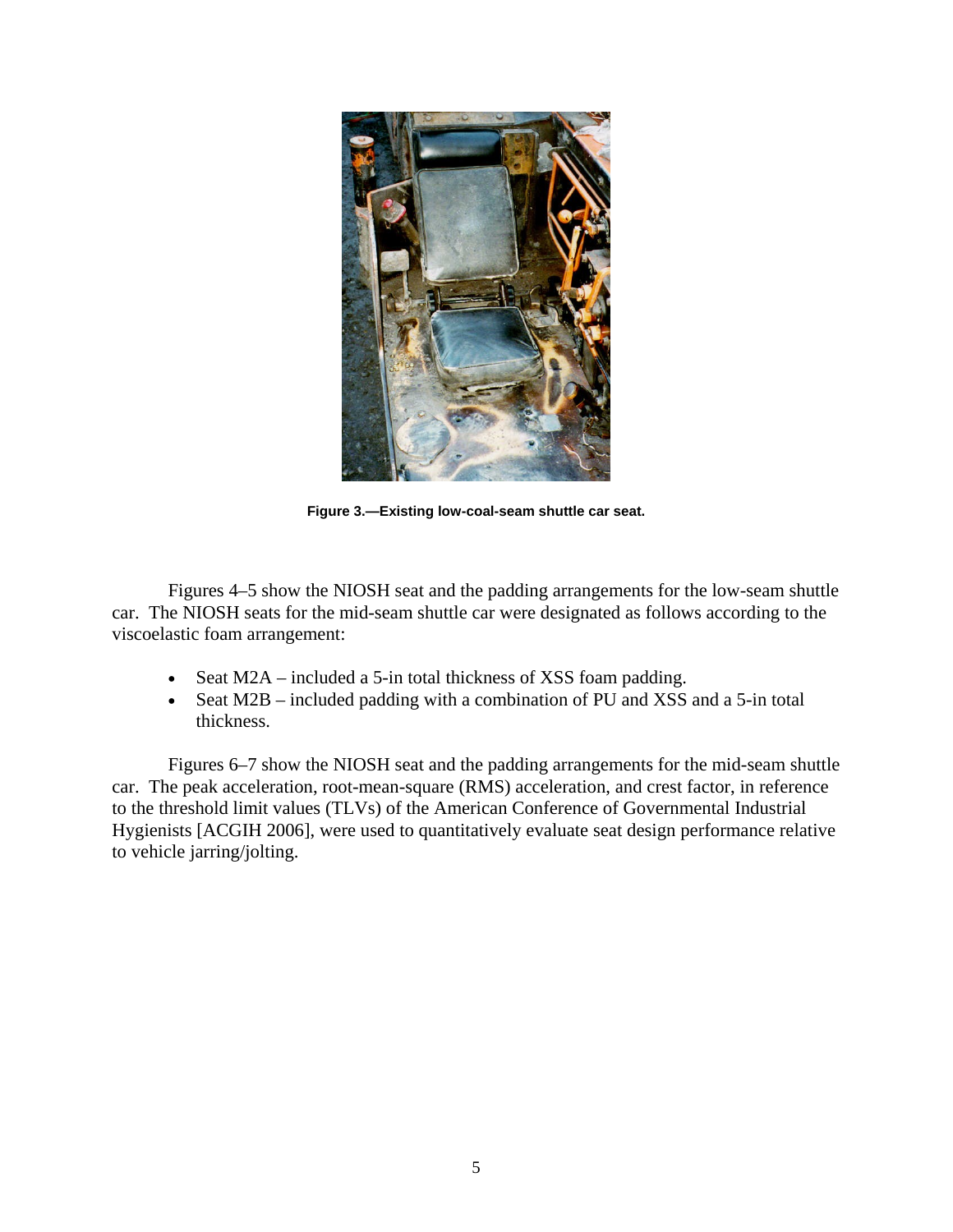<span id="page-12-0"></span>

**Figure 4.—NIOSH low-coal-seam shuttle car seat.** 



 **Figure 5.—Viscoelastic arrangements for the lowcoal-seam shuttle car seat.**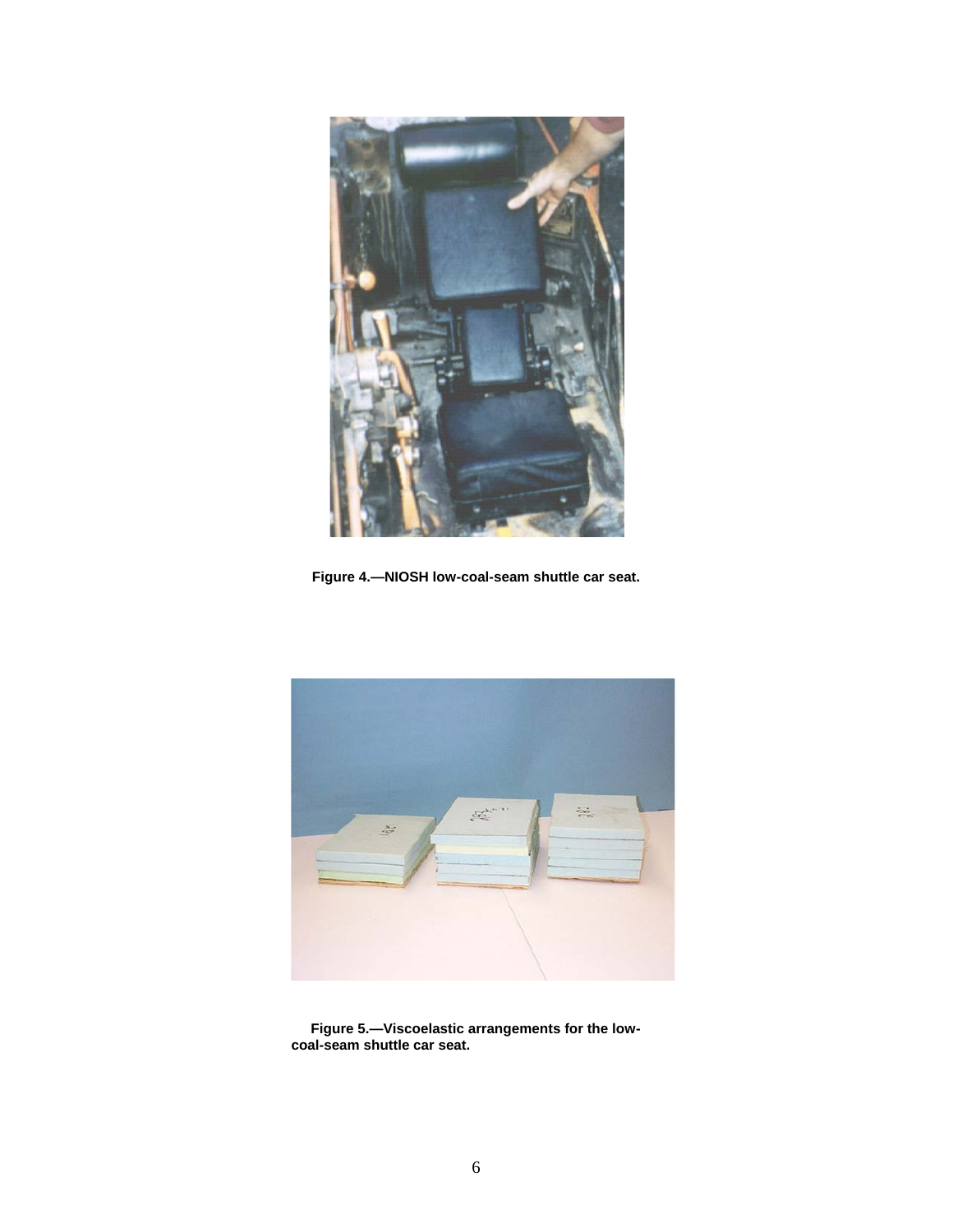<span id="page-13-0"></span>

**Figure 6.—NIOSH mid-coal-seam shuttle car seat.** 



**Figure 7.—Viscoelastic arrangements for the mid-coal-seam shuttle car seat.**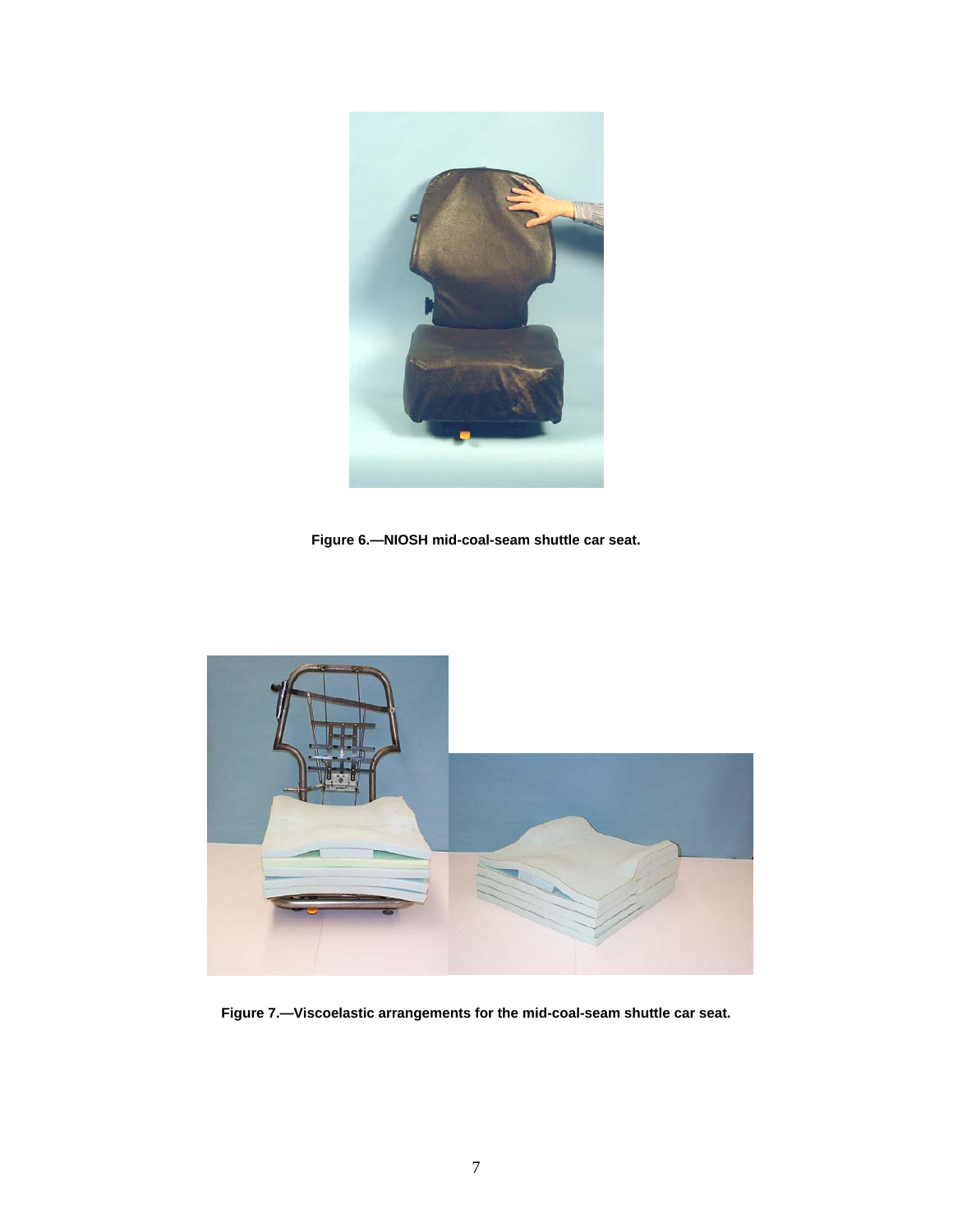#### **METHODOLOGY**

#### **Subjects**

Eight shuttle car operators participated in the study; five operated the JOY 10SC and three operated the JOY 21SC. The operators were all males from 24 to 58 years of age and averaged about 39 years. They ranged in height from 69 to 73 inches (an average of 71 inches) and in weight from 160 to 200 lb (an average of about 191 lb). The subjects' experience in operating a shuttle car varied from to ½ to 24 years and averaged about 9 years. Similarly, their underground mining experience varied from  $\frac{1}{2}$  to 37 years and averaged 14 years. Moreover, before participating, the shuttle car operators were briefed about the study. Further, study participants were not coached, trained, or given practice sessions before the trials. They were briefly instructed about how to record their responses on the data forms and asked if they understood the instructions. Table 1 shows how the study was organized on the basis of seats, subjects, and test days.

| Seat trials for low-coal-seam shuttle car:<br><b>JOY 21SC</b> |                       |    |                             |    | Seat trials for mid-coal-seam shuttle car: | JOY 10SC              |    |    |                             |    |    |
|---------------------------------------------------------------|-----------------------|----|-----------------------------|----|--------------------------------------------|-----------------------|----|----|-----------------------------|----|----|
| Trial day<br>No.                                              | Seat<br>design<br>No. |    | Operator ID No.,<br>shift 1 |    | Trial day<br>No.                           | Seat<br>design<br>No. |    |    | Operator ID No.,<br>shift 1 |    |    |
|                                                               |                       | O1 | ი2                          | O3 |                                            | M1                    | O1 | ი2 |                             | O4 | O5 |
|                                                               | -2A                   | O1 | O2                          | O3 |                                            | M <sub>2</sub> A      | O1 | O2 | O3                          | O4 | O5 |
|                                                               | -2B                   | O1 | O2                          | O3 |                                            | M2B                   | O1 | O2 | O3                          | O4 | O5 |
|                                                               | -20                   | Ο1 |                             | O3 |                                            |                       |    |    |                             |    |    |

| Table 1.—Organization of seat trial days, seats, and subjects |  |  |  |  |
|---------------------------------------------------------------|--|--|--|--|
|---------------------------------------------------------------|--|--|--|--|

#### **Procedure for Vibration Data Collection**

Researchers gathered data to determine the acceleration and impact energy entering the shuttle car seats through the floor and vehicle frame. Data were gathered in operating sections at each mine using three different tools. Quantitative or objective data were collected using a Sony PC208Ax eight-channel digital recorder; PCB triaxial accelerometers – model Nos. 356B18 and 356B40; PCB 480E09 signal conditioning amplifiers; and PCB in-line, 150-Hz low-pass filters. The triaxial accelerometers were placed on the floor of the operators' compartment near the base of the seat (frame measurement) and on the seat at the subject/seat interface (seat measurement). Because of muddy conditions, the frame accelerometers were mounted to the frame of the shuttle car above the control panel. Mine roadway conditions during the field trials included areas that were deeply rutted and pothole-riddled, dry, wet and water-filled, and marginally "smooth."

#### **Procedure for Subjective Data Collection**

Half of the qualitative or subjective data were collected with the visual analog scale (VAS) (see Appendix A). This tool was used to obtain the operators' immediate impressions of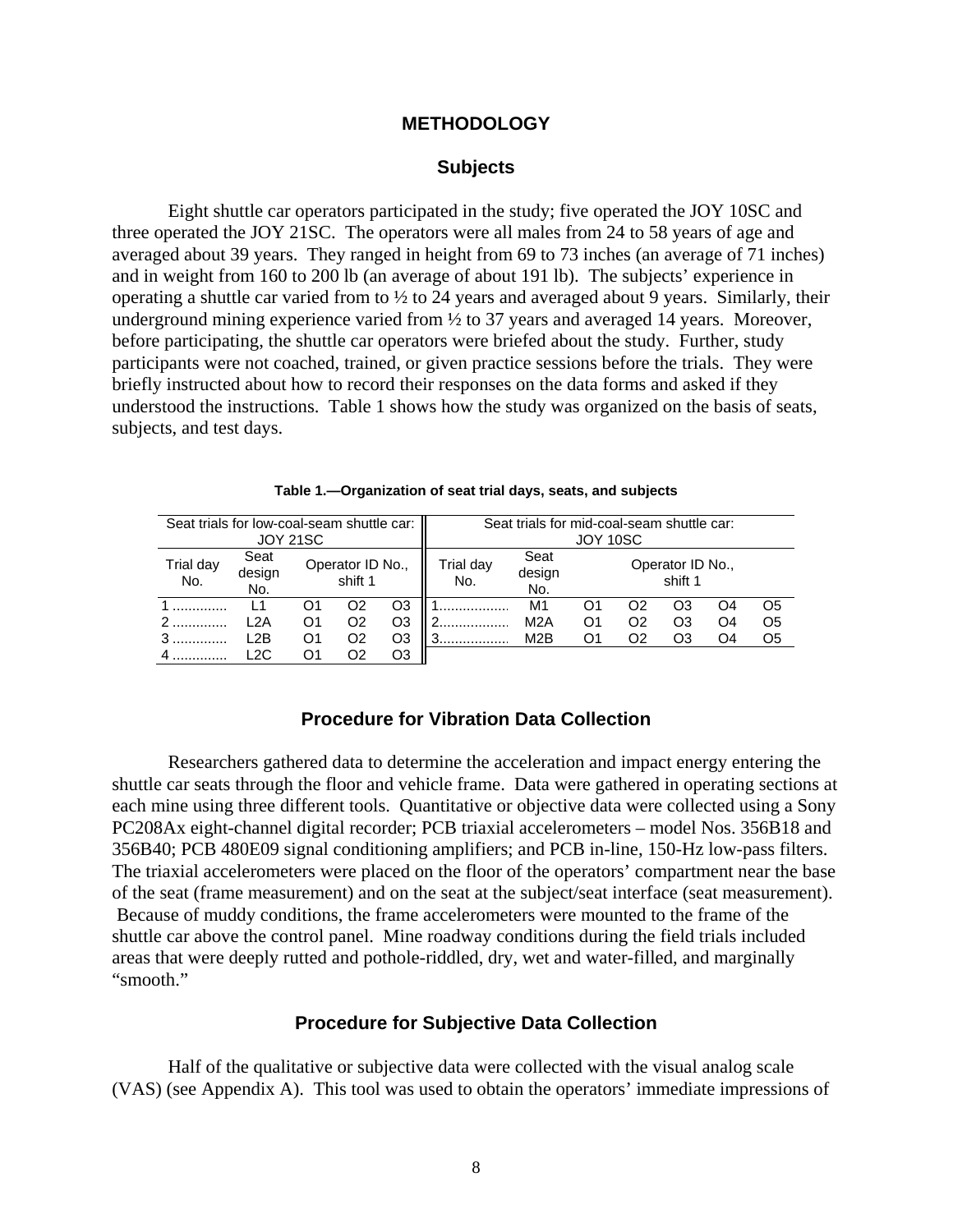<span id="page-15-0"></span>shock, vibration, and discomfort levels for the vehicle ride on each of the seats and viscoelastic foam configurations. Operators were observed while tramming the shuttle cars when fully loaded with coal and when they were empty (en route to obtain a load). Each shuttle car operator made six round trips with each vehicle seat. The shuttle car operator marked this scale after traveling with and without a full load of coal on the first, third, and sixth round trips of each seat design trial. These round trip selections were deemed representative of typical roadwayinduced vibration and lessened the influence of earlier ratings on the current rating. A round trip consisted of traveling to the coal face with no load and returning to the load discharge location with a full load of coal.

As such, the final ratings for each operator were the average of three out of the six round trips for each condition (of no-load and full-load). After each segment of the trip, participants were asked to rate the vehicle ride in terms of the level of jarring and jolting experienced through the selected seat.

The VAS consisted of a line about  $3\frac{15}{16}$  inches long and terminated at each end by a vertical hash mark by two extremes of jarring/jolting level and level of discomfort. The two extremes were denoted as "zero or none" and "maximum." Operators were asked to make a vertical mark on the line that represents their level of perceived discomfort or jarring/jolting level. The rating scale was scored by measuring the distance (from left to right) from the beginning of the line to the operators' mark and dividing this value by the total length of the line. A decimal value was calculated for each rating and varied from 0.0 to 1.0. Each operator, unless otherwise indicated, rated levels of jarring and jolting and discomfort three times. These values were summed and averaged to obtain an average operator rating for the individual seats. In turn, the average operator ratings were summed and averaged to obtain a total average operator rating.

The remaining qualitative data were collected using a brief questionnaire administered through interviews with shuttle car operators. Researchers administered the questionnaire at the conclusion of each trial for each seat, which took approximately 5–10 minutes to complete. The questionnaire is shown in Appendix B.

#### **RESULTS**

#### **Vehicle Jarring/Jolting Measurements**

#### **JOY 10SC Mid-coal-seam Shuttle Car**

Data were taken on the side-saddle-style, mid-coal-seam shuttle car at the Laurel Alma mine in West Virginia. Figure 8 shows the instrumentation setup on this shuttle car. Five operators were tested on three seats (the existing seat (M1) and two test seats (M2A and M2B)) and the data sets were separated into full-load and no-load conditions. No information was collected for operator Nos. 3 and 5 on seat M2A due to other mining operation duties of these test subjects. Thus, from a possible 30 data sets, researchers obtained and analyzed a total of 26 data sets.

The data were initially examined according to RMS acceleration, peak acceleration, and crest factor. Ratios of input (frame) to output (seat) were used to normalize the data for different travel paths and operators. Averages were derived for each operator, load condition, and overall. Tables of these data are included in Appendix C.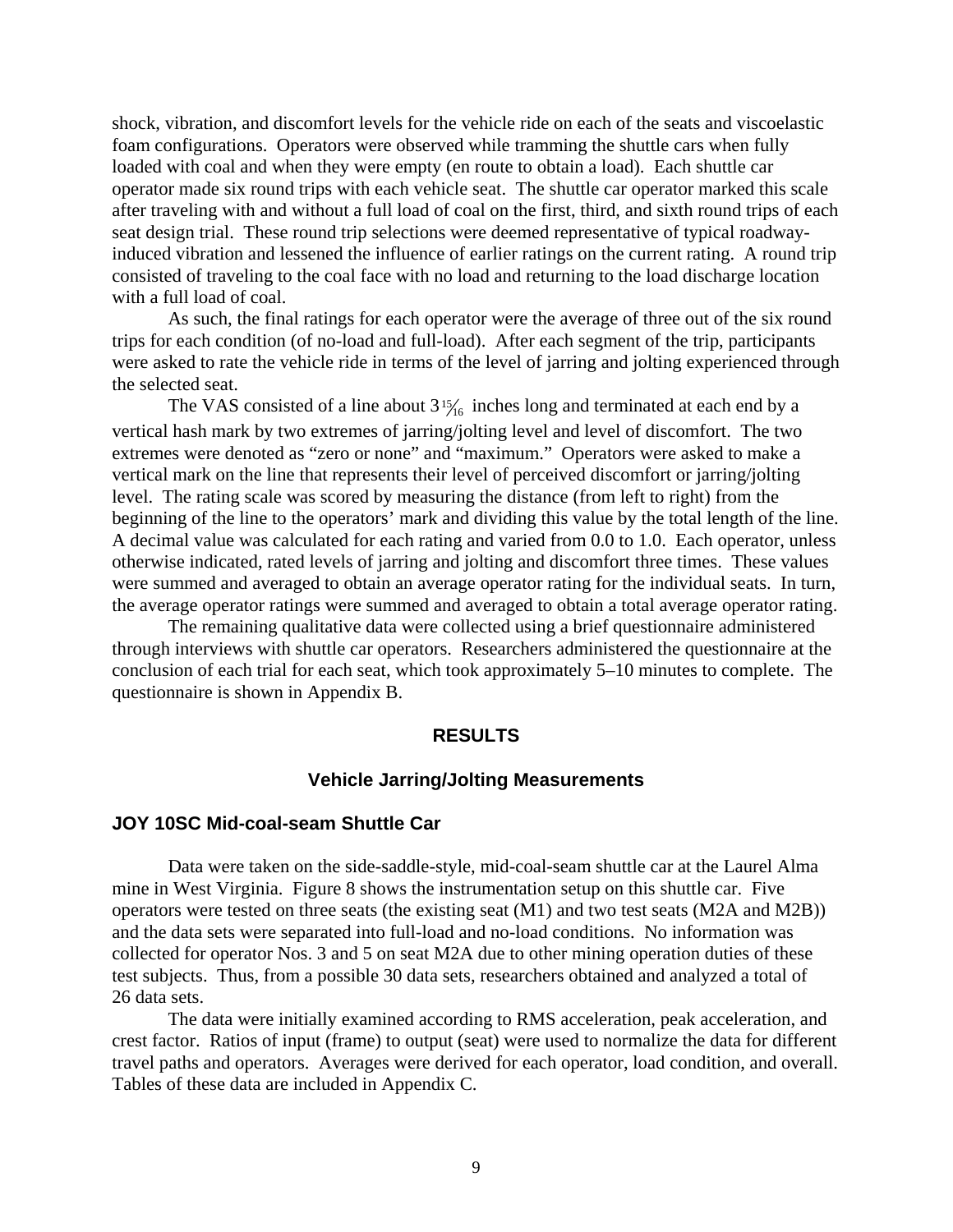#### Seat pad accelerometer



**Figure 8.—Instrument setup on the mid-coal-seam shuttle car seat.** 

The data from Table C–1 (see Appendix C) were further reduced by overall averaging of the operators for the no-load condition, with the results shown in Table C–2. Table 2 below compares each test seat with the existing seat under the no-load condition.

|       |      | Average ratio  |        |      | Seat comparison  |        |  |  |
|-------|------|----------------|--------|------|------------------|--------|--|--|
| Seat  |      | (output/input) |        |      | (1 vs. 2A or 2B) |        |  |  |
|       | Peak | <b>RMS</b>     | Crest  | Peak | <b>RMS</b>       | Crest  |  |  |
|       |      |                | factor |      |                  | factor |  |  |
| $M1$  | 2.54 | 1.66           | 1.47   |      |                  |        |  |  |
| $M2A$ | 2.13 | 1.88           | 1.13   | 0.84 | 1.13             | 0.77   |  |  |
| $M2B$ | 244  | 1.85           | 1.31   | 0.96 | 1.12             | 0.90   |  |  |
|       |      |                |        |      |                  |        |  |  |

| Table 2.—Existing seat versus NIOSH seats M2A and M2B: |
|--------------------------------------------------------|
| no-load comparison                                     |

NOTE.—Peak and RMS are in  $m/s^2$ ; crest factor is dimensionless.

Viewing the data and comparing with seat M1:

- Seat M2A showed a decrease in peak amplitude by 16% and crest factor by 23%, but an increase in RMS of 13%.
- Similarly, seat M2B showed a decrease in peak amplitude by 4% and crest factor by 10%, but an increase in RMS of 12%.

The data from Table C–1 were further reduced by overall averaging of the operators for the full-load condition, with the results shown in Table C–2. Table 3 compares each test seat with the existing seat under the full-load condition.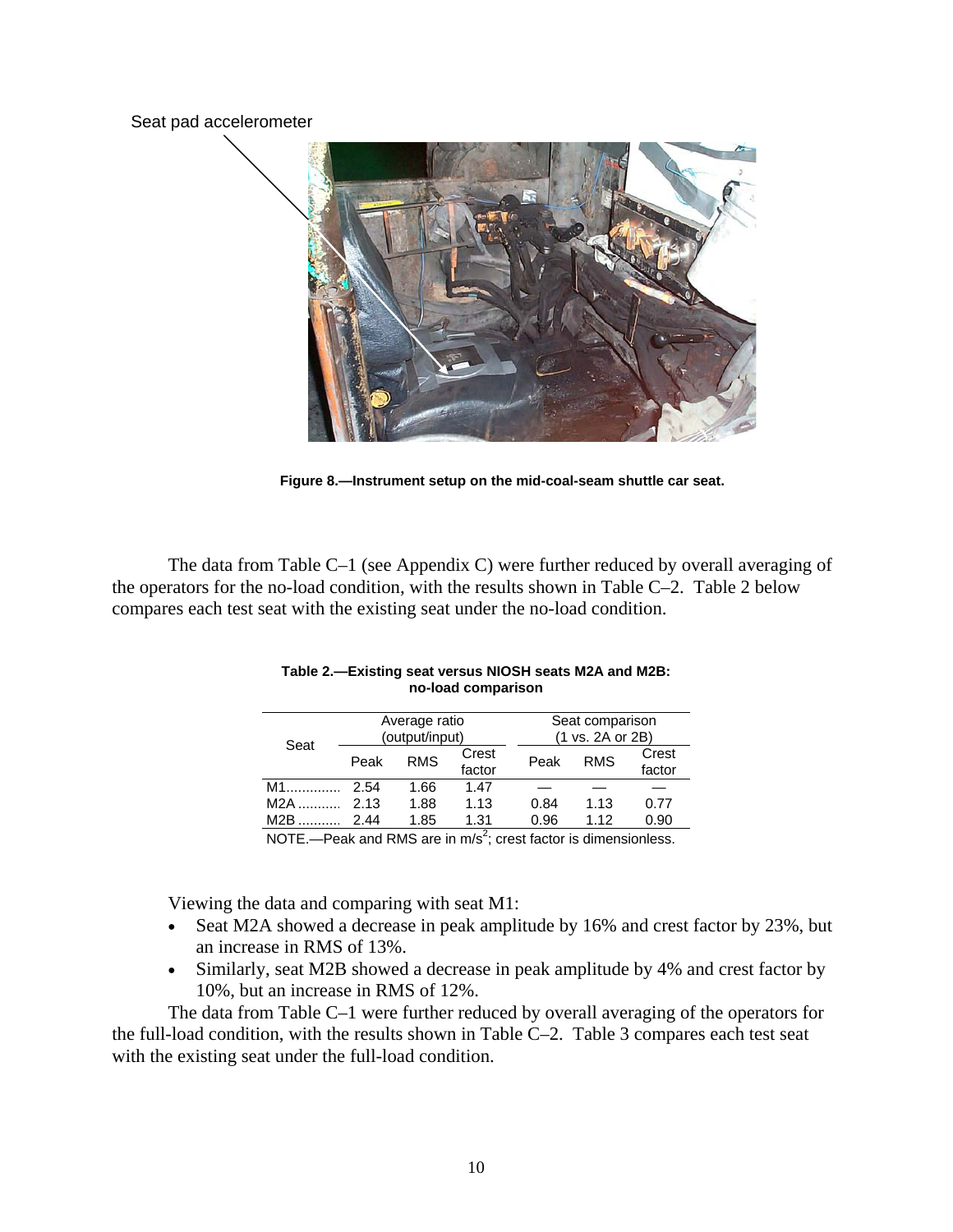|      |      | Average ratio<br>(output/input) |                 |      | Seat comparison<br>(1 vs. 2A or 2B) |                 |  |  |
|------|------|---------------------------------|-----------------|------|-------------------------------------|-----------------|--|--|
| Seat | Peak | <b>RMS</b>                      | Crest<br>factor | Peak | <b>RMS</b>                          | Crest<br>factor |  |  |
| M1   | 1.64 | 1.49                            | 1.10            |      |                                     |                 |  |  |
| M2A  | 2.13 | 1.78                            | 1.20            | 1.30 | 1.20                                | 1.09            |  |  |
| M2B  | 2.48 | 1.89                            | 1.32            | 1.52 | 1 27                                | 1.20            |  |  |
|      |      |                                 | $\sim$          |      |                                     |                 |  |  |

#### **Table 3.—Existing seat versus NIOSH seats M2A and M2B: full-load comparison**

NOTE.—Peak and RMS are in  $m/s^2$ ; crest factor is dimensionless.

Viewing the data and comparing with seat M1:

- Seat M2A showed increases in peak amplitude, RMS, and crest factor by 30%, 20%, and 9%, respectively.
- Similarly, seat M2B showed increases in peak amplitude, RMS, and crest factor by 52%, 27%, and 20%, respectively.

The data from Table C–1 were further reduced by averaging over all the operators for both load conditions, with the results shown in Table C–3. Table 4 below compares each test seat with the existing seat overall.

|       |      | Average ratio  |                 |      | Seat comparison  |                 |  |  |
|-------|------|----------------|-----------------|------|------------------|-----------------|--|--|
| Seat  |      | (output/input) |                 |      | (1 vs. 2A or 2B) |                 |  |  |
|       | Peak | <b>RMS</b>     | Crest<br>factor | Peak | <b>RMS</b>       | Crest<br>factor |  |  |
| $M1$  | 2.09 | 1.57           | 1.28            |      |                  |                 |  |  |
| M2A   | 2.13 | 1.83           | 1.17            | 1.02 | 1.16             | 0.91            |  |  |
| $M2B$ | 2.46 | 1.87           | 1.32            | 1.18 | 1.19             | 1.03            |  |  |

#### **Table 4.—Existing seat versus NIOSH seats M2A and M2B: overall comparison**

NOTE.—Peak and RMS are in  $m/s^2$ ; crest factor is dimensionless.

Viewing the data and comparing with seat M1:

- Seat M2A showed an increase in peak amplitude and RMS by 2% and 16%. respectively, but a decrease in the crest factor of 9%.
- Seat M2B showed increases in peak amplitude, RMS, and crest factor by 18%, 19%, and 3%, respectively.

#### **JOY 21SC Low-coal-seam Shuttle Car**

Data were taken on the JOY 21SC at the Black King Mine in West Virginia. Figure 9 shows the instrumentation setup on this low-coal shuttle car. Three operators were tested on four seats (the existing seat (L1) and three test seats (L2A, L2B, and L2C)), and the data sets were separated into full-load and no-load conditions. No information could be salvaged from operator 1 on seat L2C owing to excessive battery bounce in the data recorder caused by a very rough ride. Thus, from a possible 24 data sets, researchers obtained and analyzed a total of 22 data sets.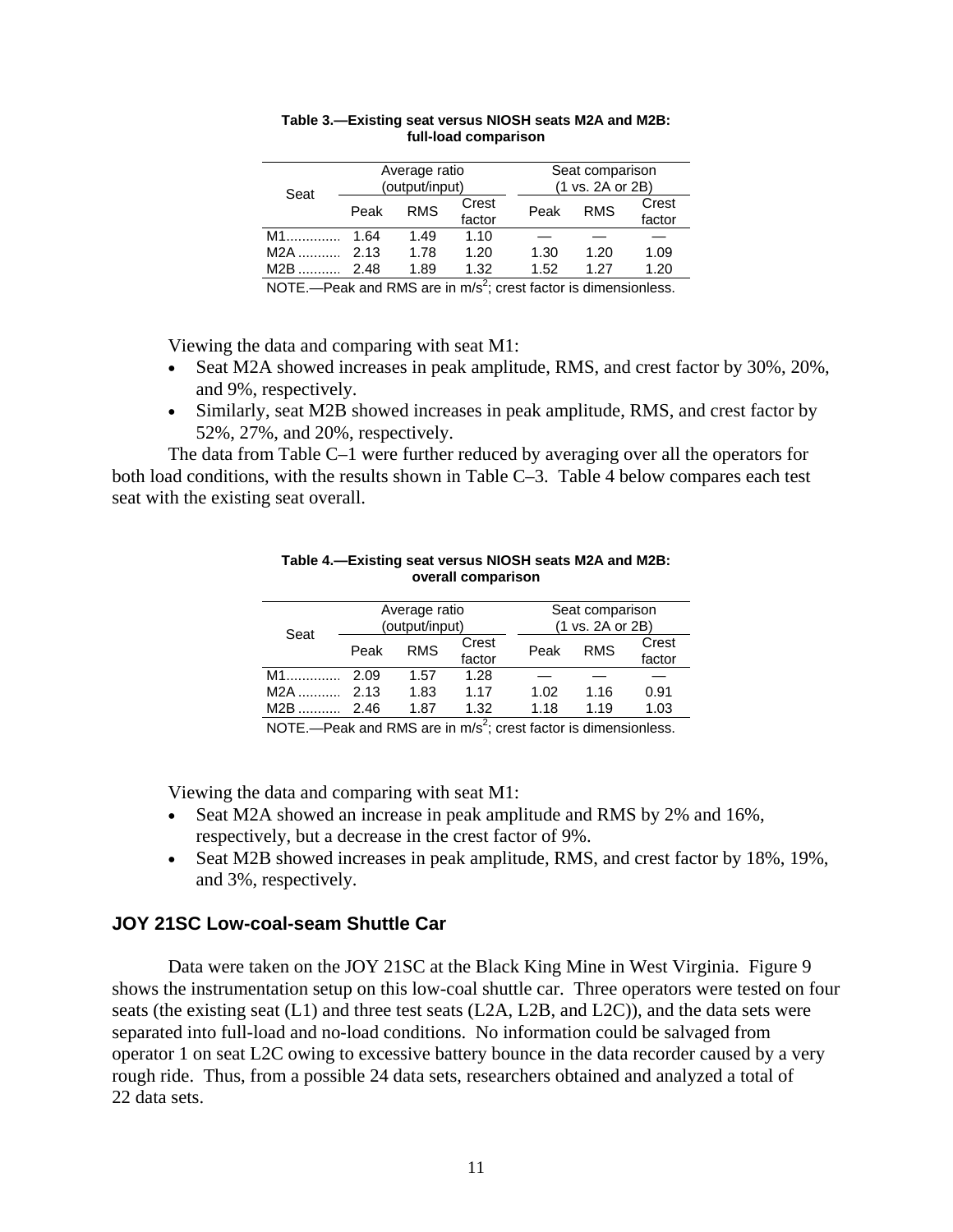

 **Figure 9.—Instrument setup on the low-coal-seam shuttle car seat.** 

The data were first examined by RMS acceleration, peak acceleration, and crest factor. Ratios of input (frame) to output (seat) were used to normalize the data for different travel paths and operators (see Table C–4 in Appendix C). The data were also examined using an autopower spectrum and transmissibility methods.

The data from Table C–4 were further reduced by overall averaging of the operators for the no-load condition, with the results shown in Table C–5. Table 5 below compares each test seat with the existing seat under the no-load condition.

|       |       | Average ratio<br>(output/input) |        |      | Seat comparison<br>(1 vs. 2A, 2B, or 2C) |        |  |  |
|-------|-------|---------------------------------|--------|------|------------------------------------------|--------|--|--|
| Seat  |       |                                 |        |      |                                          |        |  |  |
|       | Peak  | <b>RMS</b>                      | Crest  | Peak | <b>RMS</b>                               | Crest  |  |  |
|       |       |                                 | factor |      |                                          | factor |  |  |
| 11    | 1.29  | 1.27                            | 1.02   |      |                                          |        |  |  |
| $L2A$ | 1.00  | 1.14                            | 0.88   | 0.77 | 0.90                                     | 0.86   |  |  |
| $L2B$ | 1 1 1 | 1.18                            | 0.94   | 0.86 | 0.93                                     | 0.92   |  |  |
| $L2C$ | 1.19  | 1.16                            | 1.02   | 0.92 | 0.92                                     | 1.00   |  |  |
|       |       |                                 |        |      |                                          |        |  |  |

| Table 5.—Existing seat versus NIOSH seats L2A, L2B, and L2C: |
|--------------------------------------------------------------|
| no-load comparison                                           |

NOTE.—Peak and RMS are in  $m/s^2$ ; crest factor is dimensionless.

Viewing the data and comparing with seat L1:

- Seat L2A showed decreases in peak amplitude, RMS, and crest factor by 23%, 10%, and 14%, respectively.
- Seat L2B showed decreases in peak amplitude, RMS, and crest factor by 14%, 7%, and 8%, respectively.
- Seat L2C showed decreases in both peak amplitude and RMS by 8% and no change in the crest factor.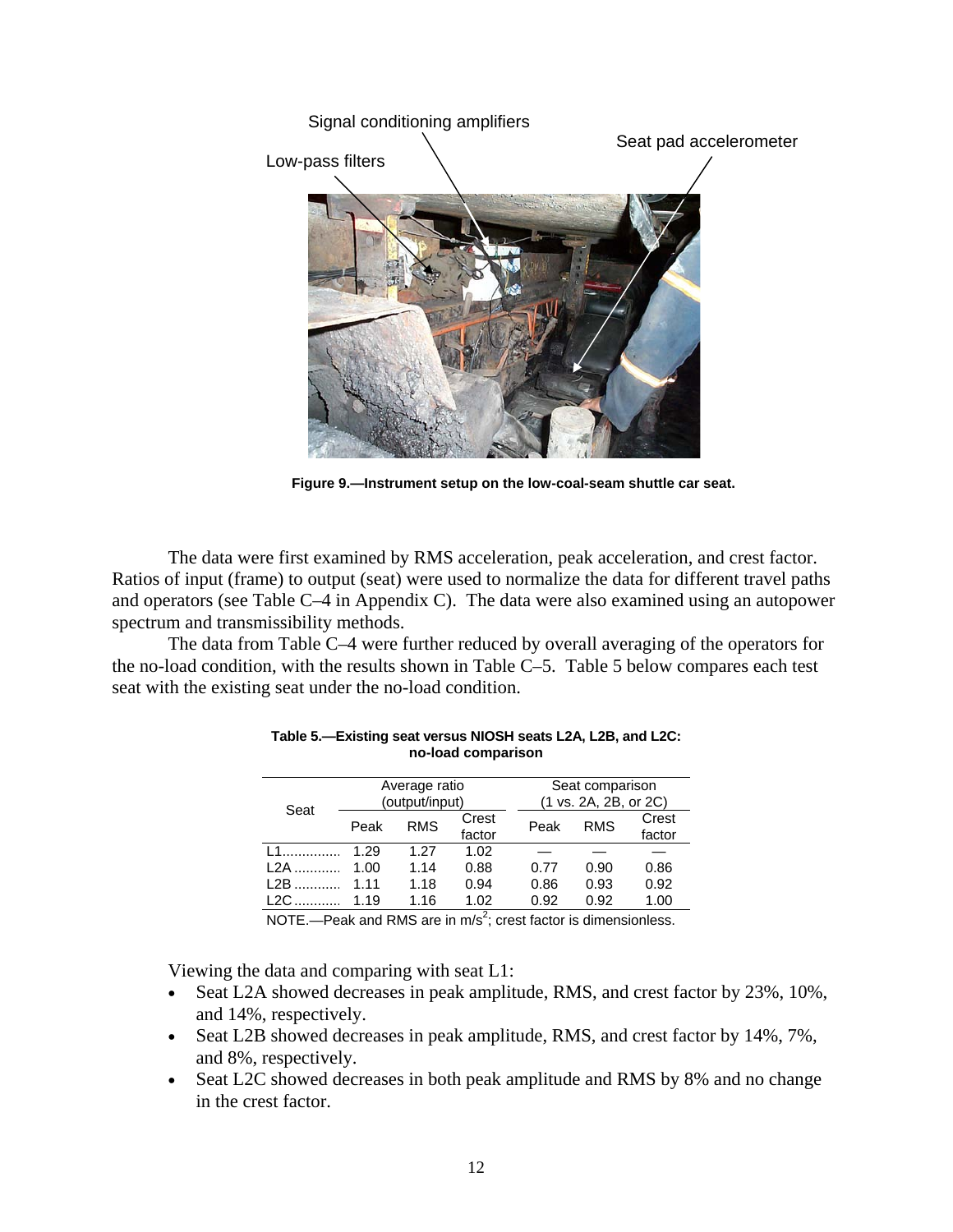The data from Table C–4 were further reduced by overall averaging of the operators for the full-load condition, with the results shown in Table C–5. Table 6 below compares each test seat with the existing seat under the full-load condition.

|       | Average ratio  |            |        | Seat comparison |                       |        |  |
|-------|----------------|------------|--------|-----------------|-----------------------|--------|--|
| Seat  | (output/input) |            |        |                 | (1 vs. 2A, 2B, or 2C) |        |  |
|       | Peak           | <b>RMS</b> | Crest  | Peak            | <b>RMS</b>            | Crest  |  |
|       |                |            | factor |                 |                       | factor |  |
| $11$  | 1 21           | 1.13       | 1.06   |                 |                       |        |  |
| 12A   | 1 17           | 1.14       | 1.03   | 0.97            | 1.00                  | 0.97   |  |
| $L2B$ | 1.43           | 1.32       | 1.08   | 1.18            | 1.16                  | 1.02   |  |
| $L2C$ | 1.31           | 1.25       | 1.04   | 1.08            | 1.10                  | 0.99   |  |

| Table 6.—Existing seat versus NIOSH seats L2A, L2B, and L2C: |
|--------------------------------------------------------------|
| full-load comparison                                         |

NOTE.—Peak and RMS are in  $m/s^2$ ; crest factor is dimensionless.

Viewing the data and comparing with seat L1:

- Seat L2A showed decreases in both peak amplitude and crest factor by 3% and no change in RMS.
- Seat L2B showed increases in peak amplitude, RMS, and crest factor by 18%, 16%, and 2%, respectively.
- Seat L2C showed increases in peak amplitude and RMS by 8% and 10%, respectively, but a decrease in the crest factor of 1%.

The data from Table C–4 were further reduced by overall averaging of the operators for both load conditions, with the results shown in Table C–6. Table 7 below compares each test seat with the existing seat overall.

| Seat  | Average ratio<br>(output/input) |            |                 |      | Seat comparison<br>(1 vs. 2A, 2B, or 2C) |                 |  |  |
|-------|---------------------------------|------------|-----------------|------|------------------------------------------|-----------------|--|--|
|       | Peak                            | <b>RMS</b> | Crest<br>factor | Peak | <b>RMS</b>                               | Crest<br>factor |  |  |
| 1.1   | 1.25                            | 1.20       | 1.04            |      |                                          |                 |  |  |
| L2A   | 1.08                            | 1.14       | 0.95            | 0.87 | 0.95                                     | 0.91            |  |  |
| $L2B$ | 1.27                            | 1.25       | 1.01            | 1.02 | 1.04                                     | 0.97            |  |  |
| $L2C$ | 1.25                            | 1.21       | 1.03<br>$\sim$  | 1.00 | 1.00                                     | 0.99            |  |  |

**Table 7.—Existing seat versus NIOSH seats L2A, L2B, and L2C: overall comparison** 

NOTE.—Peak and RMS are in  $m/s^2$ ; crest factor is dimensionless.

Viewing the data and comparing with seat L1:

- Seat L2A showed decreases in peak amplitude, RMS, and crest factor by 13%, 5%, and 9%, respectively.
- Seat L2B showed increases in peak amplitude and RMS by 2% and 4%, respectively, but a decrease in the crest factor of 3%.
- Seat L2C showed no change in peak amplitude and RMS and a slight decrease in the crest factor of 1%.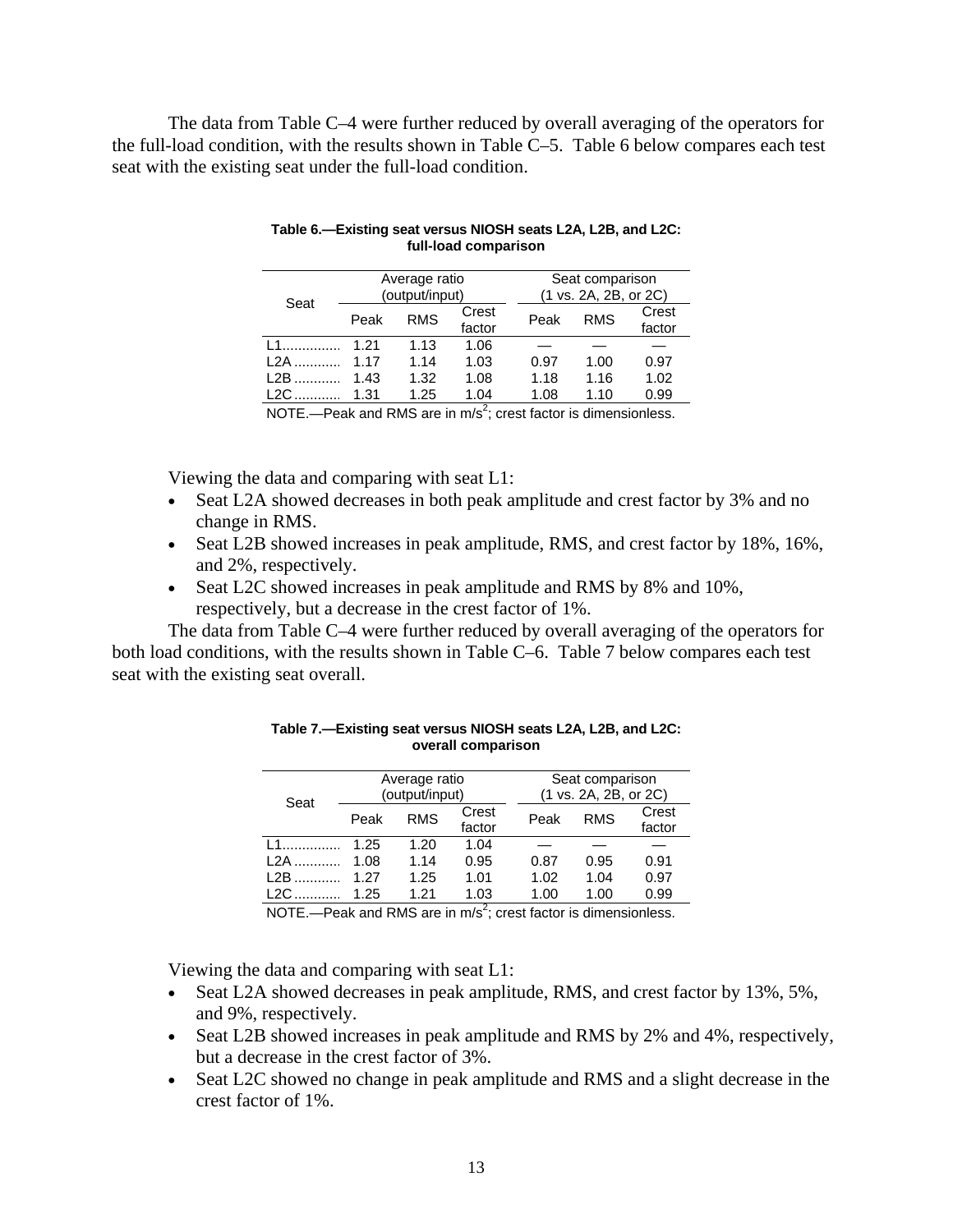## **Subjective Evaluation: VAS**

Tables 8 and 9 illustrate the average and total average ratings for the shuttle car operators of the JOY 10SC mid-coal-seam and JOY 21SC low-coal-seam shuttle cars, respectively.

|                                   |          | Total            |           |          |           |                  |
|-----------------------------------|----------|------------------|-----------|----------|-----------|------------------|
| Seat                              | ID No. 1 | ID No. 2         | ID No. 3  | ID No. 4 | ID No. 5  | average<br>value |
|                                   |          | NO LOAD          |           |          |           |                  |
| M1 - Existing seat:               |          |                  |           |          |           |                  |
|                                   | 0.869    | 0.769            | 0.788     | 0.825    | 0.457     | 0.742            |
| Level of discomfort               | 0.866    | 0.750            | 0.859     | 0.859    | 0.358     | 0.738            |
| M2A - NIOSH seat (5-in XSS):      |          |                  |           |          |           |                  |
|                                   | 0.093    | 0.115            | ND.       | 0.046    | ND.       | 0.085            |
| Level of discomfort               | 0.112    | 0.140            | <b>ND</b> | 0.028    | <b>ND</b> | 0.093            |
| M2B - NIOSH seat (5-in XSS/PU):   |          |                  |           |          |           |                  |
| Level of jar/jolt                 | 0.648    | 0.068            | 0.922     | 0.062    | 0.461     | 0.432            |
| Level of discomfort               | 0.632    | 0.031            | 0.601     | 0.021    | 0.383     | 0.334            |
|                                   |          | <b>FULL LOAD</b> |           |          |           |                  |
| M1 - Existing seat:               |          |                  |           |          |           |                  |
| Level of jar/jolt                 | 0.725    | 0.834            | 0.872     | 0.429    | 0.398     | 0.652            |
| Level of discomfort               | 0.719    | 0.863            | 0.881     | 0.563    | 0.302     | 0.666            |
| M2A - NIOSH seat (5-in XSS):      |          |                  |           |          |           |                  |
|                                   | 0.037    | 0.133            | ND.       | 0.012    | ND.       | 0.061            |
| Level of discomfort               | 0.031    | 0.205            | ND.       | 0.025    | ND.       | 0.087            |
| M2B - NIOSH seat (5-in XSS/PU):   |          |                  |           |          |           |                  |
| Level of jar/jolt                 | 0.598    | 0.115            | 0.934     | 0.050    | 0.423     | 0.424            |
| Level of discomfort               | 0.595    | 0.034            | 0.810     | 0.009    | 0.380     | 0.366            |
| XSS.<br>Extra-soft SunMate.<br>PU | Pudgee.  | ND               | No data.  |          |           |                  |

#### **Table 8.—Total average ratings for mid-coal-seam JOY 10SC shuttle car operators**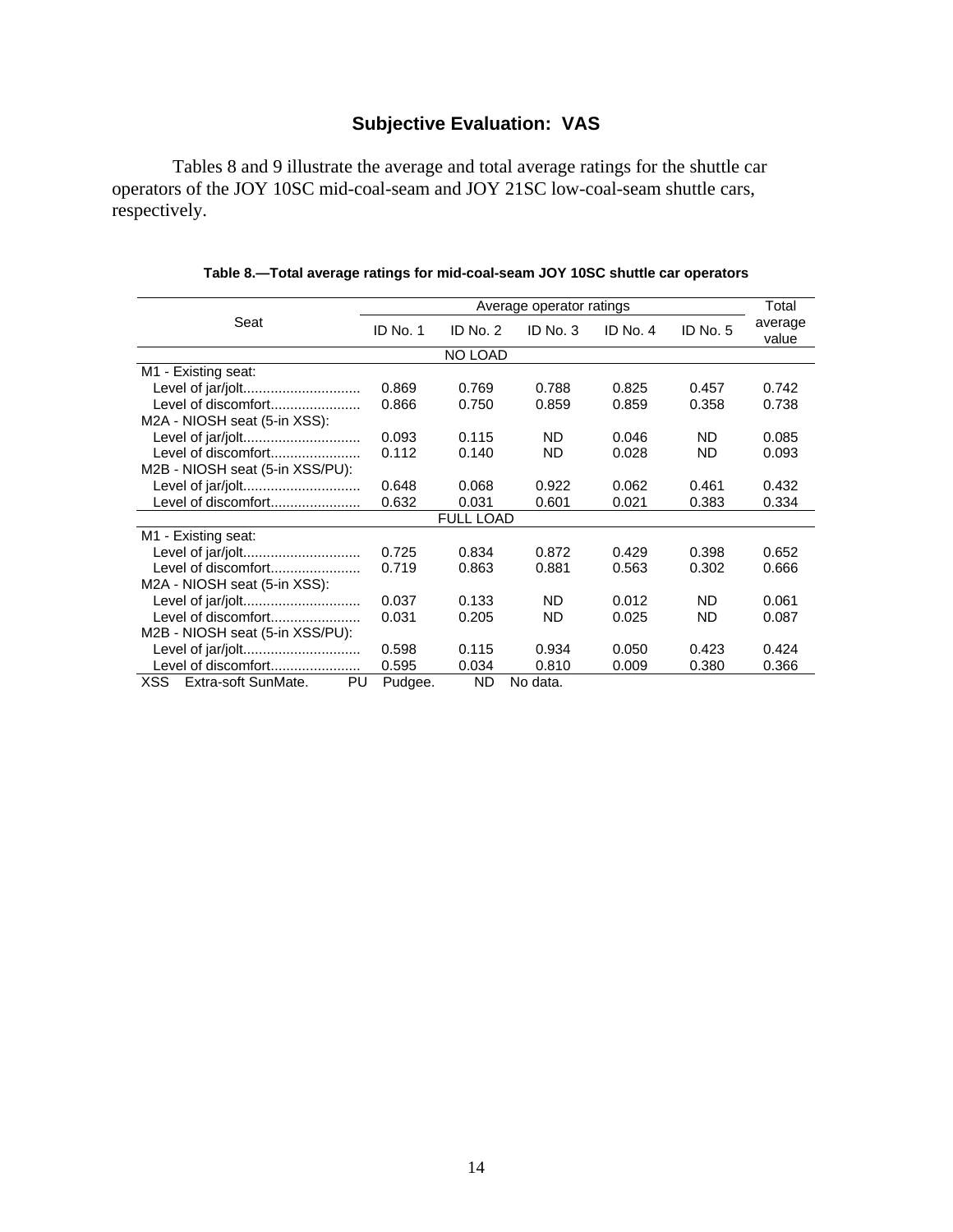|                                  |                  | Average operator ratings |          | Total            |
|----------------------------------|------------------|--------------------------|----------|------------------|
| Seat                             | ID No. 1         | ID No. $2$               | ID No. 3 | average<br>value |
|                                  | NO LOAD          |                          |          |                  |
| L1 - Existing seat:              |                  |                          |          |                  |
| Level of jar/jolt                | 0.769            | 0.152                    | 0.264    | 0.395            |
| Level of discomfort              | 0.451            | 0.189                    | 0.476    | 0.372            |
| L2A - NIOSH seat (3-in XSS/PU):  |                  |                          |          |                  |
| Level of jar/jolt                | 0.460            | 0.056                    | 0.458    | 0.325            |
| Level of discomfort              | 0.040            | 0.831                    | 0.442    | 0.438            |
| L2B - NIOSH seat (5-in XSS):     |                  |                          |          |                  |
| Level of jar/jolt                | 0.274            | 0.012                    | 0.224    | 0.170            |
| Level of discomfort              | 0.009            | 0.959                    | 0.221    | 0.396            |
| L2C - NIOSH seat (5-in XSS/PU):  |                  |                          |          |                  |
| Level of jar/jolt                | 0.619            | 0.025                    | 0.174    | 0.273            |
| Level of discomfort              | 0.056            | 0.657                    | 0.189    | 0.301            |
|                                  | <b>FULL LOAD</b> |                          |          |                  |
| L1 - Existing seat:              |                  |                          |          |                  |
| Level of jar/jolt                | 0.560            | 0.297                    | 0.442    | 0.433            |
| Level of discomfort              | 0.135            | 0.127                    | 0.408    | 0.223            |
| L2A - NIOSH seat (3-in XSS/PU):  |                  |                          |          |                  |
| Level of jar/jolt                | 0.230            | 0.046                    | 0.233    | 0.170            |
| Level of discomfort              | 0.028            | 0.869                    | 0.233    | 0.377            |
| L2B - NIOSH seat (5-in XSS):     |                  |                          |          |                  |
| Level of jar/jolt                | 0.068            | 0.025                    | 0.068    | 0.054            |
| Level of discomfort              | 0.012            | 0.968                    | 0.053    | 0.344            |
| L2C - NIOSH seat (5-in XSS/PU):  |                  |                          |          |                  |
|                                  | 0.407            | 0.031                    | 0.130    | 0.189            |
| Level of discomfort              | 0.025            | 0.959                    | 0.108    | 0.364            |
| Extra-soft SunMate.<br>XSS<br>PU | Pudgee.          |                          |          |                  |

#### **Table 9.—Total average ratings for low-coal-seam JOY 21SC shuttle car operators**

From Tables 8–9, the following observations were made:

Ratings from VAS responses indicate that the NIOSH-designed seats performed better than the existing seats used in the shuttle cars.

- For both no-load and full-load conditions, mid-coal-seam shuttle cars operators rated lower levels of jarring/jolting and discomfort with the NIOSH seat using two different 5-in viscoelastic foam pad arrangements.
- The viscoelastic foam arrangement with five 1-in layers of XSS foam padding was the most preferred by operators of the mid-seam shuttle car.
- Similarly, for no-load and full-load conditions, low-seam shuttle car operators rated jarring/jolting as lower with the NIOSH seat using three different viscoelastic foam pad arrangements. The viscoelastic foam arrangements, in order of operator preference, were the 5-in XSS, 3-in PU/XSS, and 5-in PU/XSS padding.
- • However, under no-load and full-load conditions for the low-seam shuttle car, operators rated discomfort levels as lower with the existing seat versus the NIOSH seat using three different viscoelastic foam pad arrangements. Because researchers had to use existing bolt holes to install the NIOSH seat, the seat was closer to the control panel and made the shuttle car operators feel awkward and cramped.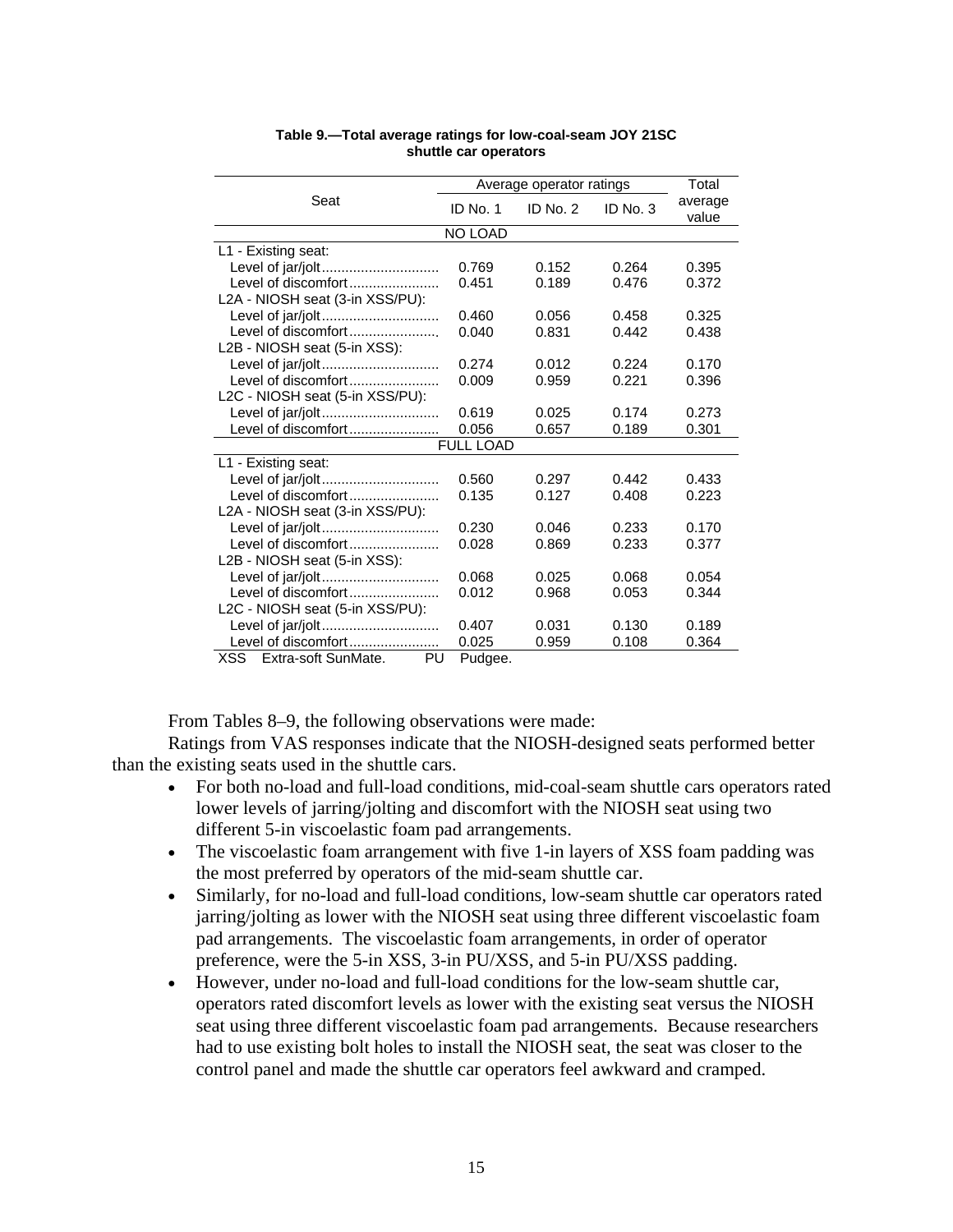<span id="page-22-0"></span>Moreover, a strong positive correlation for jarring/jolting and discomfort was determined for the different seats tested on the mid-seam JOY 10SC shuttle car. The following results were obtained:

- A strong positive correlation (between jar/jolt and discomfort) was obtained for seat M1 (no load,  $r = 0.89$ ; full load,  $r = 0.93$ ).
- A strong positive correlation (between jar/jolt and discomfort) was obtained for seat M2A (no load,  $r = 0.71$ ; full load,  $r = 0.90$ ).
- A strong positive correlation (between jar/jolt and discomfort) was obtained for seat M2B (no load,  $r = 0.94$ ; full load,  $r = 0.97$ ).

All of the above correlations for the mid-seam shuttle car showed a significant relationship between the variables of jolting/jarring and discomfort ( $P \le 0.05$ ).

A weak-to-strong positive correlation (for jar/jolt and discomfort) was realized for the different seats tested on the low-seam JOY 21SC shuttle car ( $P \le 0.05$ ). The following results were obtained:

- A weak positive correlation (between jar/jolt and discomfort) was obtained for seat L1 (no load,  $r = 0.29$ ; full load,  $r = 0.66$ ).
- A strong positive correlation (between jar/jolt and discomfort) was obtained for seat L2A (no load,  $r = 0.84$ ; full load,  $r = 0.88$ ).
- A strong positive correlation (between jar/jolt and discomfort) was obtained for seat L2B (no load,  $r = 0.88$ ; full load,  $r = 0.69$ ).
- A moderate positive correlation (between jar/jolt and discomfort) was obtained for seat L2C (no load,  $r = 0.58$ ; full load,  $r = 0.73$ ).

## **Subjective Evaluation: Operator Questionnaire**

Appendix B contains the questionnaire used to collect the data. The questions investigate the shuttle car operators' comfort in relation to vibration or shock; operators' opinions about seat padding and lumbar support; operators' likes, dislikes, and suggested improvements concerning each seat; and the operators' summary comparison of the seats. The questions are listed as follows:

- 1. How would you rate this seat in terms of comfort?
- 2. How would you rate this seat relative to reducing shock and vibration?
- 3. What do you like about this seat?
- 4. What don't you like about this seat?
- 5. Rate the following: seat padding, lumbar support, reclining seatback, seat-pan tilt, armrest, fore-aft adjustment
- 6. What would you do to improve this seat?
- 7. Compare seat No. 1 with seat No. 2.

Figures 10–15 present graphical displays of the operators' responses to these questions.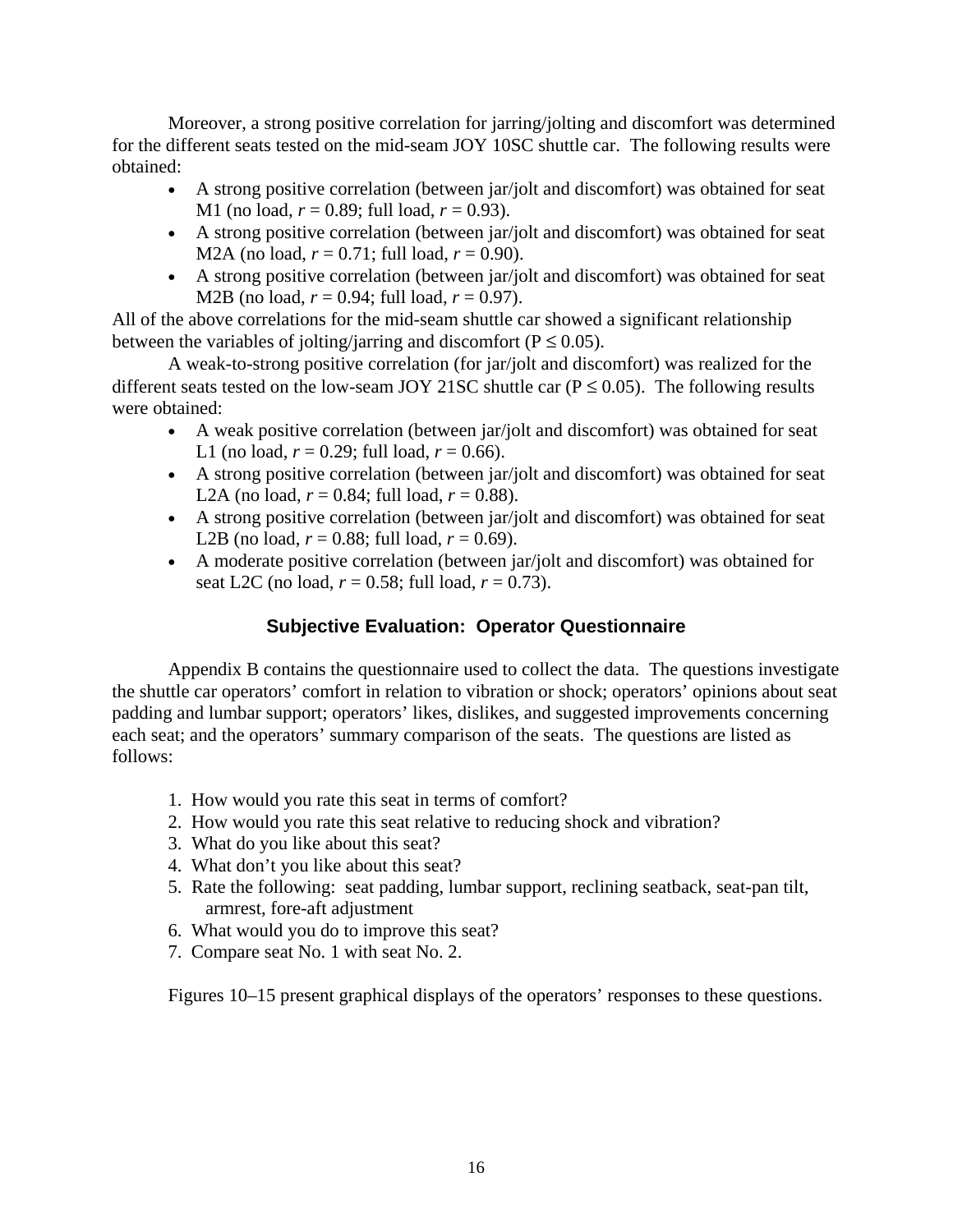### <span id="page-23-0"></span>**JOY 10SC Mid-coal-seam Shuttle Car**

Figure 10 shows seat ratings regarding comfort and jarring/jolting (shock/vibration) reduction. Figure 11 shows seat ratings for seat padding and lumbar support. Both figures show that seat M2A was rated highest in comfort, vibration reduction, seat padding, and lumbar support.



 **Figure 10.—Seat ratings of mid-coal-seam shuttle car operators on comfort and vibration reduction.**



 **Figure 11.—Seat ratings of mid-coal seam shuttle car operators on seat padding and lumbar support.**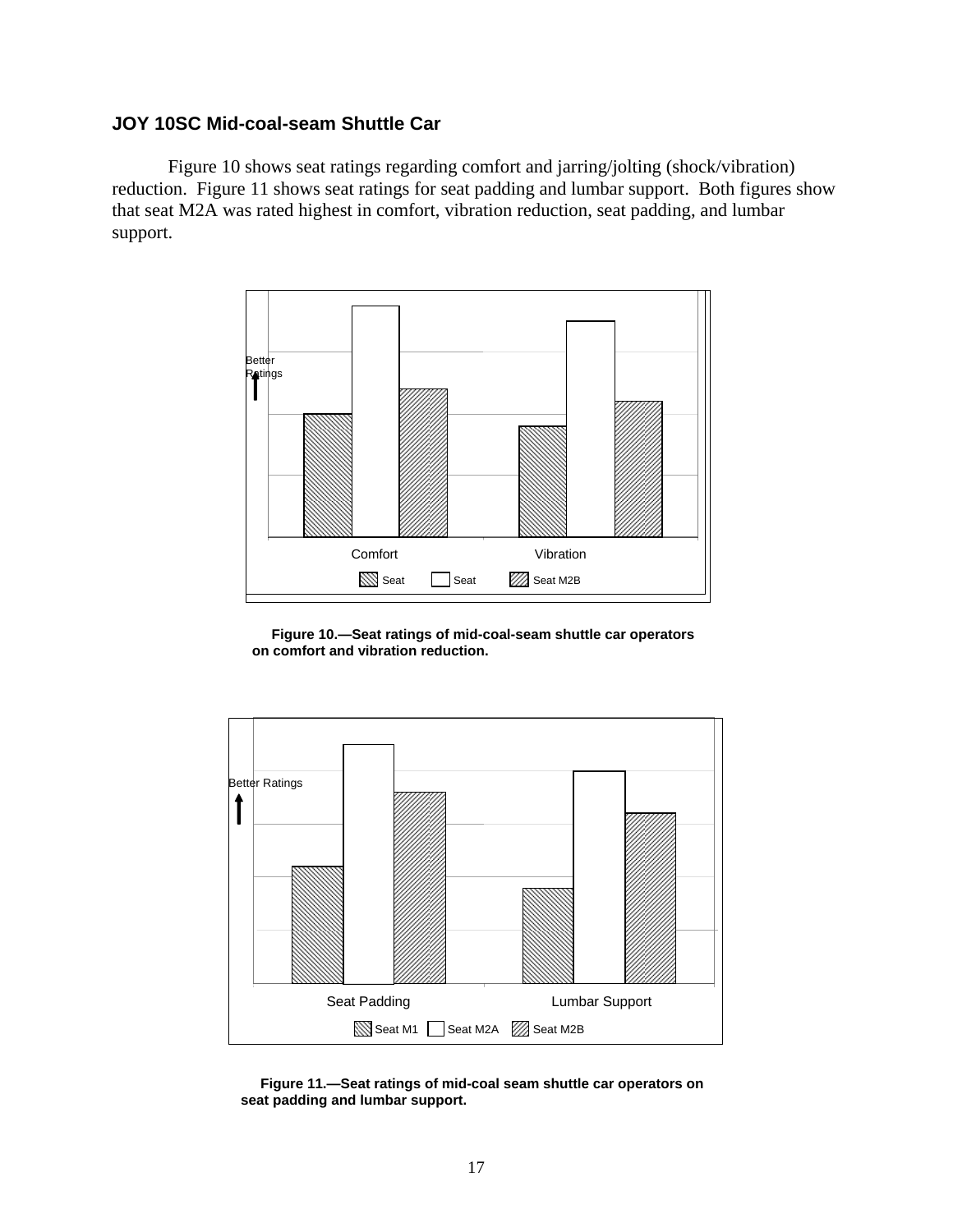<span id="page-24-0"></span>Seat M1 ranked the lowest in comfort, vibration reduction, seat padding, and lumbar support; however, one operator liked its comfort and another liked the way the body fit the seat frame. "Partly broken," "weak," and "no comfort" were the leading dislikes expressed for seat M1. Suggested improvements to seat M1 included adding armrests and removing and replacing the seat with the original one.

Seat M2A was ranked most favorable. Operators liked the seats ability to absorb vibration/jars and its good support to the back, and the seat felt comfortable. The seat was apparently too low for good visibility, and seat placement caused the controls to be too close. Adding armrests and improved seat location were the major suggestion to improve seat M2A.

Seat M2B was ranked second (see Figures 10–11). Operators liked the seat comfort and firmness, but disliked the way it absorbed shock and found the back support too stiff. Operators offered several suggestions to improve seat M2B, such as making the seat softer, adding armrests, and improving the lumbar support.

Figure 12 shows the seat comparisons. The ratings reflect how the seats felt to the operator in comparison to each other. Seat M2A was the favorite. Seat padding rated well for both seats M2A and M2B. Individual ratings in Figures 10–11 compare favorably to the findings in Figure 12. Seat M1 (the existing seat) was the least favorite in all ratings. Adding armrests was the improvement most often suggested for all of the seats.



 **Figure 12.—Mid-coal-seam shuttle car operators' comparisons and ratings of seats for padding and lumbar support.** 

#### **JOY 21SC Low-coal-seam Shuttle Car**

Figure 13 shows seat ratings regarding comfort and shock/vibration reduction. Figure 14 shows seat ratings for seat padding and lumbar support. Both figures show that seat L2B was rated highest in comfort, vibration reduction, seat padding, lumbar support, and seat-pan tilt.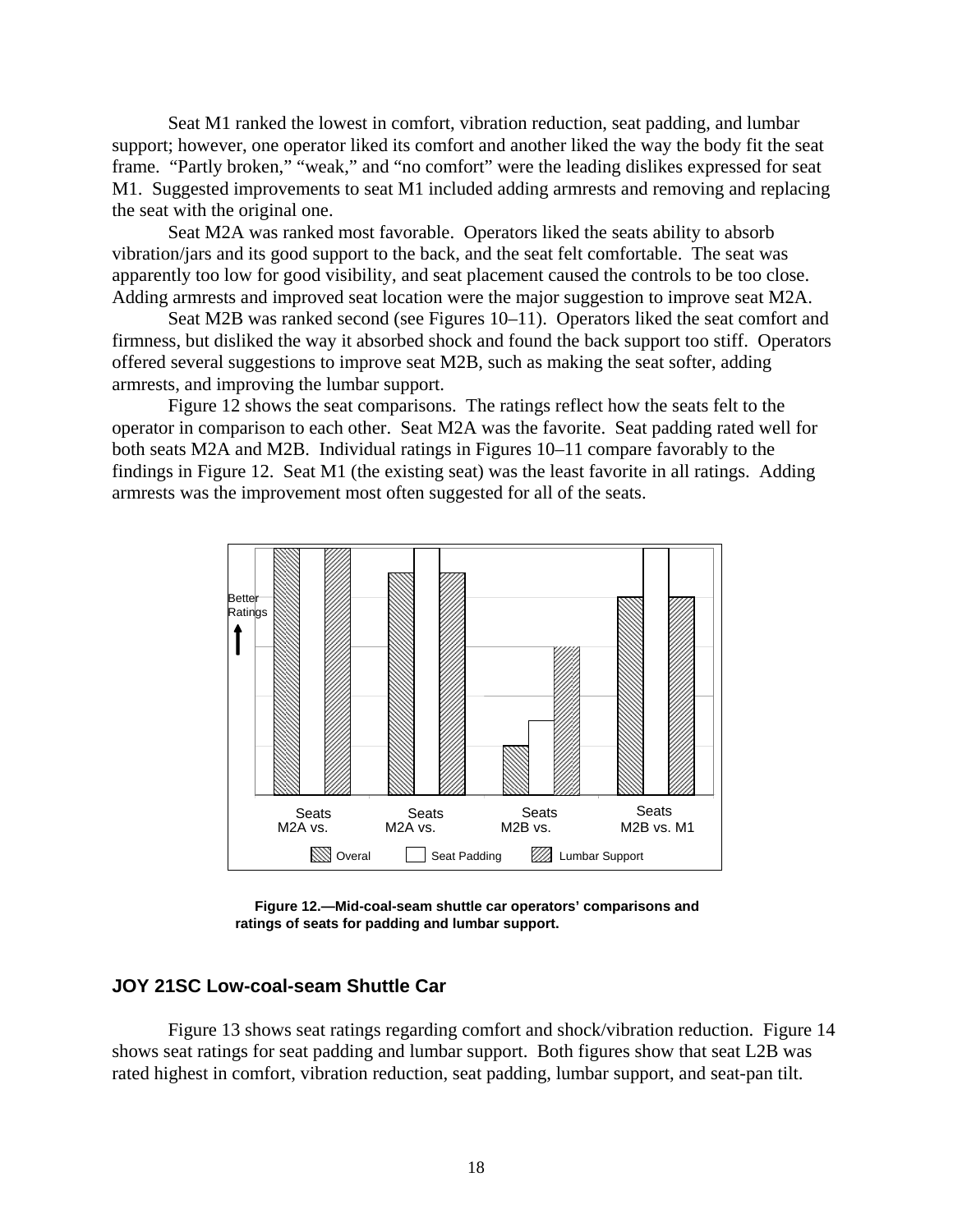<span id="page-25-0"></span>Seat L1 (the existing seat) ranked the lowest in seat comfort and vibration reduction. Operators liked how the seat reduced jars and jolts, and one operator thought it was fairly comfortable. However, operators disliked its durability and the lumbar was too thick. Suggestions to improve the seats were to make the back support better, improve adjustments for better visibility, and improve padding. Seat L1 did not have seat-pan tilt or fore-aft adjustment.



 **Figure 13.—Low-coal-seam shuttle car operators' ratings of seat designs for comfort and vibration reduction.**



 **Figure 14.—Low-coal-seam shuttle car operators' ratings of seat designs for different seat features.**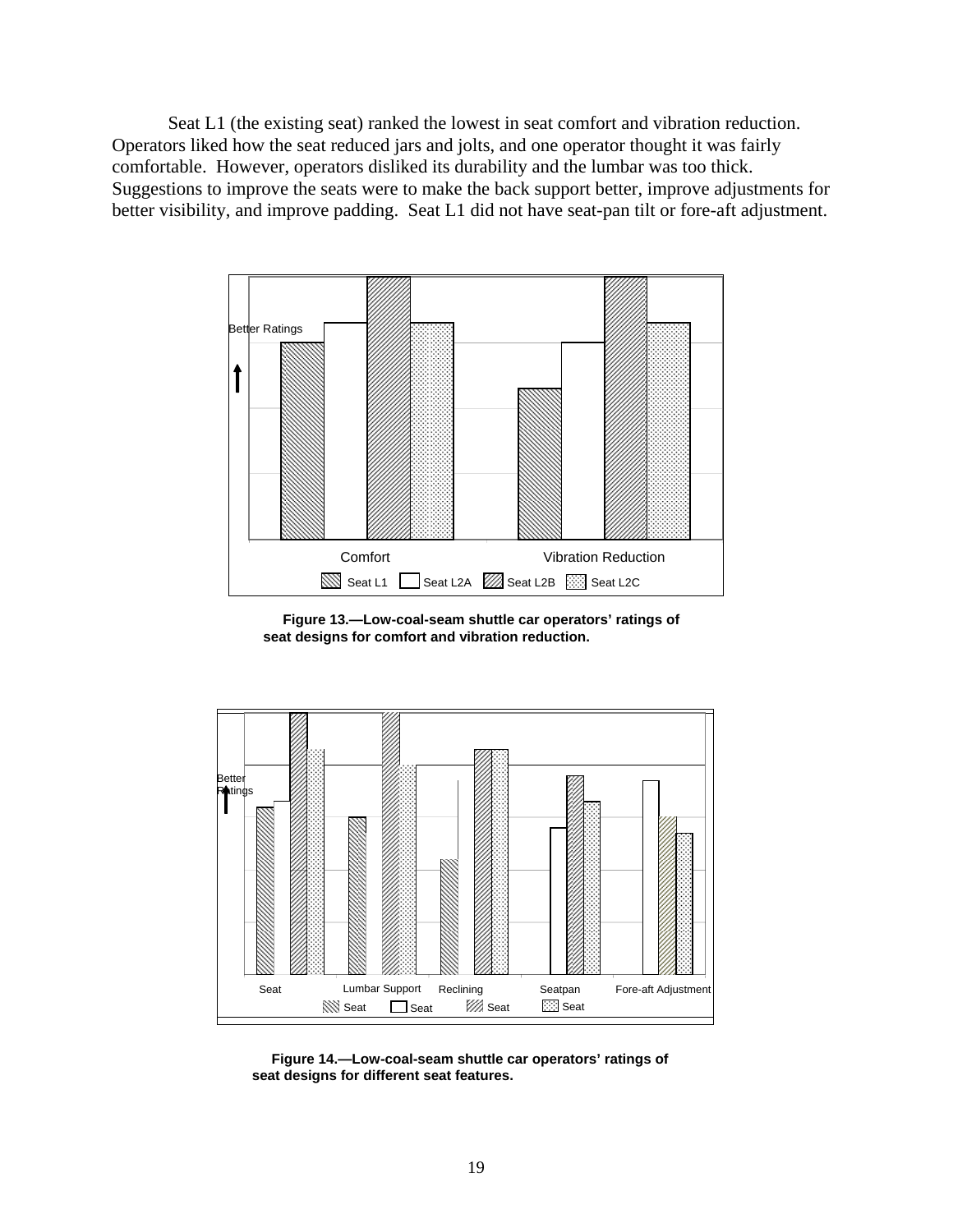<span id="page-26-0"></span>Seats L2A and L2B ranked well in comfort and vibration reduction. Operators liked how seat L2A took the strain off the lower back when the shuttle car traveled across large holes. Also, operators liked the thick cushion on seat L2A and how the seat adjusts to the body. For seat L2B, operators liked how comfortable it felt, how it reduced shocks, and its thick cushion. However, both seats were too close to the controls and did not fit the confined space of the shuttle car. Regarding seat L2B, operators found that they drove the shuttle car slower to avoid being bounced into the canopy. Suggested improvements for seats L2A and L2B were to make the lumbar seat wider. One operator suggested improving the operators' control panel envelope to accommodate better seats, such as seat L2B.

Seat L2C was the favorite. Operators liked the padding, how well it reduced shock, how well the lumbar support took the strain off the back, and how comfortable the seat was. However, operators did not like the lumbar width. Also, the seat was too large for the confined space of the shuttle car. Suggested improvements for seat L2C were to make the lumbar support and seat wider and to add a scaled-down seat to fit better behind the controls.

Figure 15 shows the seat comparisons. Individual ratings in Figures 13–14 favor seat L2C, while the comparison ratings favor seat L2B. Seat L1 is the least favorite in all ratings. Seat padding, lumbar support, and seat-pan tilt are rated better for seat L2B than any other seat. The reclining back is better on seat L2B and surprisingly favored on seat L1. Making the seat a better fit for the operator compartment is a suggested improvement. This could improve clearance between the operator and controls and allow for better operator adjustability and visibility.



 **Figure 15.—Low-coal seam shuttle car operators' comparisons and ratings of seat designs for different seat features.**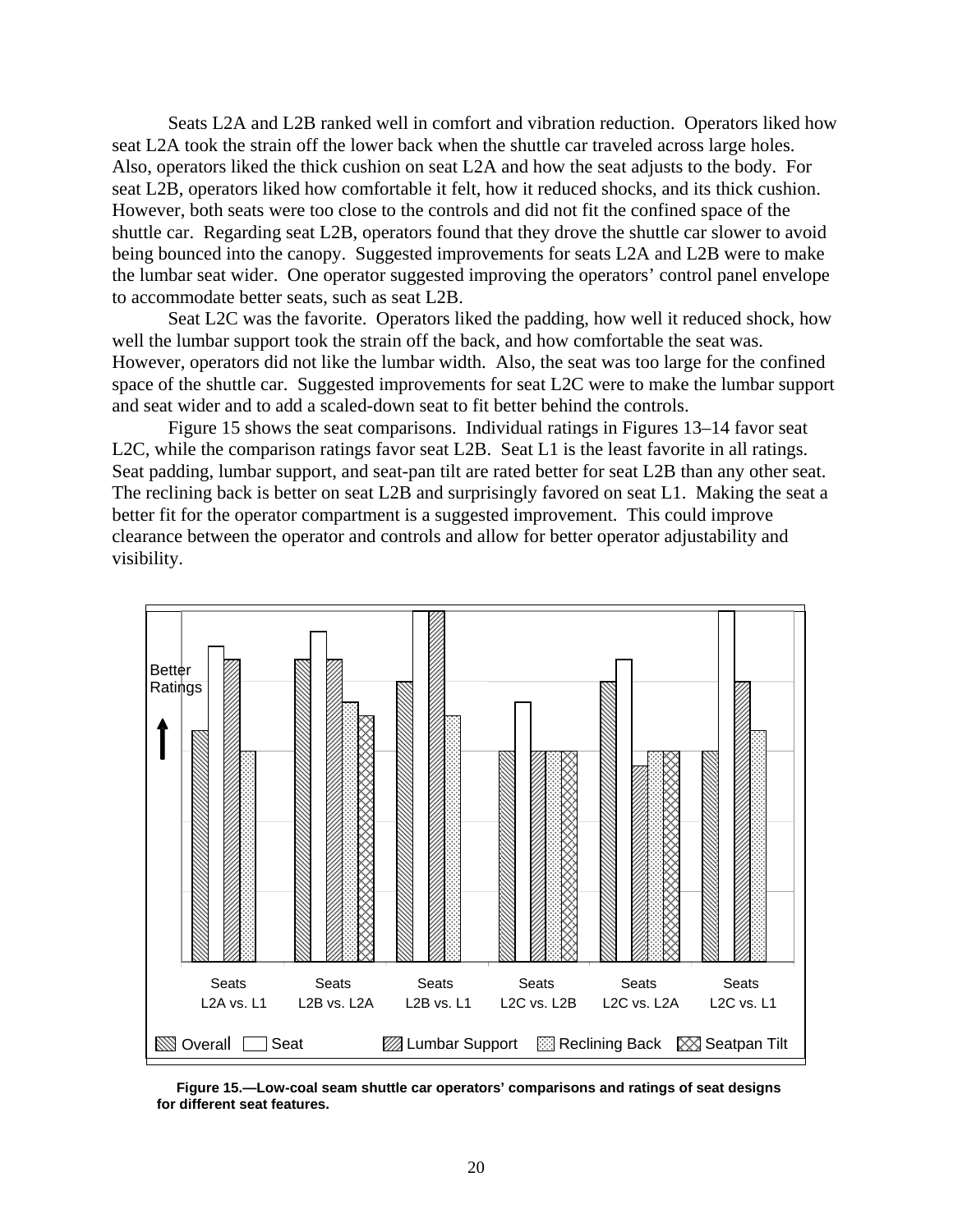#### <span id="page-27-0"></span>**COMPARISON OF ISO 2631 FATIGUE-DECREASED PROFICIENCY LIMITS WITH RECORDED DATA AND QUESTIONNAIRE DATA**

Researchers compared the International Organization for Standardization (ISO) 2631 fatigue-decreased proficiency (FDP) limits from the ACGIH [2006] for the objective and subjective data discussed above. Again, it is important to note that the shuttle car operator receives the roughest ride when traveling with no-load. Acceleration levels tend to be higher during no-load conditions since the shuttle car has less mass while maintaining the same spring rate and damping. The natural frequency of the vehicle shifts higher in the no-load condition and lower in the full-load condition, as shown by the equation—

$$
\omega = \sqrt{k/m} \tag{1}
$$

where  $\omega$  = natural frequency;  $k =$ spring constant; and  $m = \text{mass}$ .

Researchers compiled Tables 10–12 to show how the FDP limits correlated with the results obtained from measured levels of vehicle jarring/jolting and questionnaire responses for the different vehicle operators and seats designs. Table 10 provides data for the JOY 10SC and JOY 21SC shuttle cars when operating under no-load conditions. For the JOY 10SC, seat M2A showed 57% better performance in FDP, 30% better performance in crest factor, and 47% better overall performance when rated by the operators. Seat M2B showed 60% better performance in FDP, 12% better performance in crest factor, and 17% better overall performance when rated by the operators. Figure 16 is an example of FDP curves for the JOY 10SC mid-coal-seam shuttle car during no-load operation with NIOSH seat M2B.

For the JOY 21SC, seat L2A showed 45% better performance in FDP, 16% better performance in crest factor, and 9% better performance overall when rated by the operators. Seat L2B showed 46% better performance in FDP, 9% better performance in crest factor, and 25% better overall performance when rated by the operators. Seat L2C showed 77% better performance in FDP, no change in crest factor, and 9% better overall performance when rated by the operators. Figure 17 is an example of FDP curves for the JOY 21SC low-coal-seam shuttle car during no-load operation with NIOSH seat L2C.

Table 11 lists data for the JOY 10SC and JOY 21SC shuttle cars when operating under full-load conditions. For the JOY 10SC, seat M2A showed 143% worse performance in FDP, 8% worse performance in crest factor, and 47% better overall performance when rated by the operators. Seat M2B showed 194% worse performance in FDP, 17% worse performance in crest factor, and 17% better overall performance when rated by the operators.

For the JOY 21SC, seat L2A showed 31% better performance in FDP, 3% better performance in crest factor, and 9% better overall performance when rated by the operators. Seat L2B showed 63% better performance in FDP, 2% worse performance in crest factor, and 25% better overall performance when rated by the operators. Seat L2C showed 57% better performance in FDP, 2% better performance in crest factor, and 9% better overall performance when rated by the operators.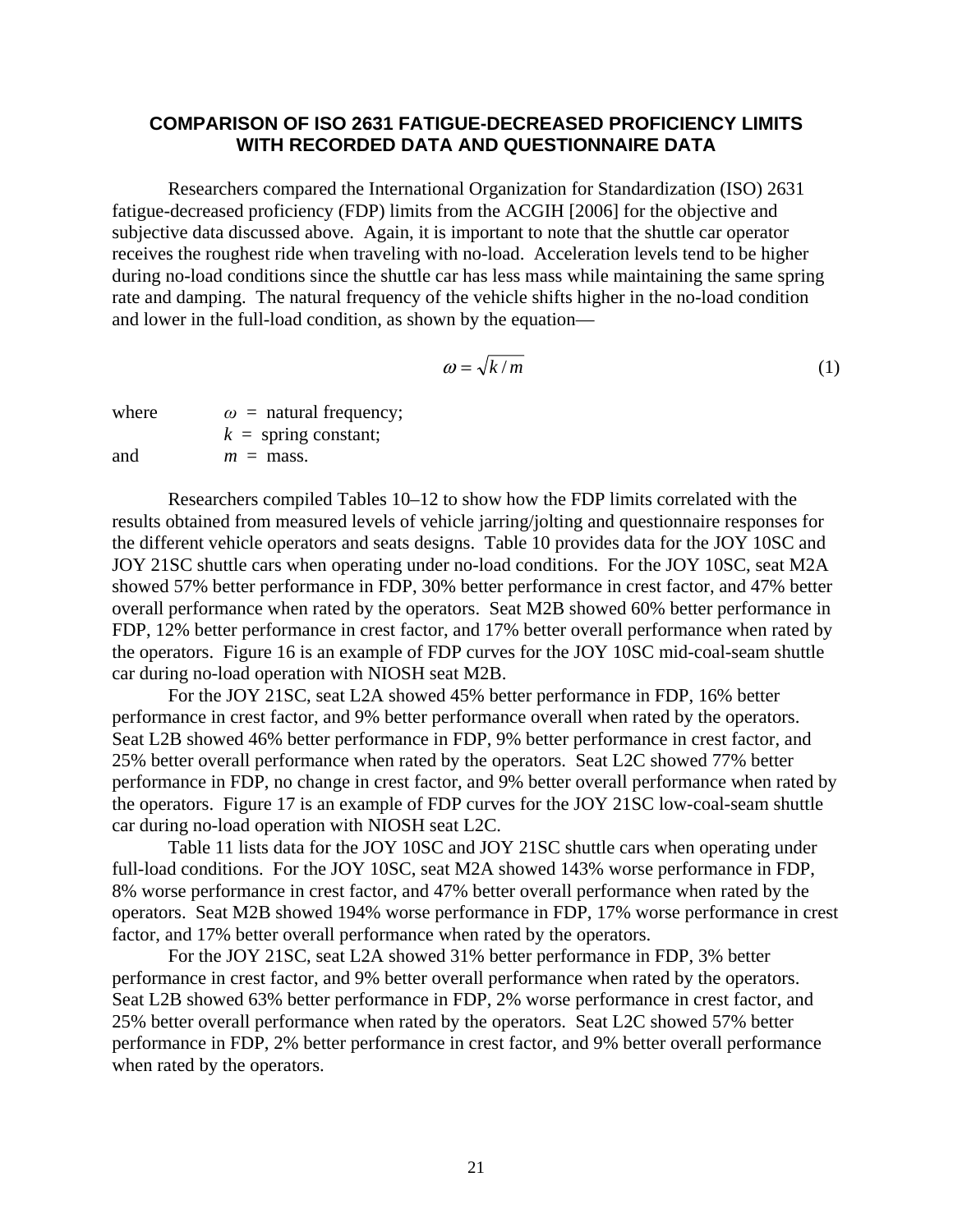<span id="page-28-0"></span>Overall data for both full- and no-load conditions are shown in Table 12. For the JOY 10SC, seat M2A showed 4% worse performance in FDP, 9% better performance in crest factor, and 47% better overall performance when rated by the operators. Seat M2B showed 3% worse performance in FDP, 3% worse performance in crest factor, and 17% better overall performance when rated by the operators.

For the JOY 21SC, seat L2A showed 37% better performance in FDP, 9% better performance in crest factor, and 9% better overall performance when rated by the operators. Seat L2B showed 59% better performance in FDP, 3% better performance in crest factor, and 25% better overall performance when rated by the operators. Seat L2C showed 67% better performance in FDP, 1% better performance in crest factor, and 9% better overall performance when rated by the operators.

| Seat                          | Fatigue<br>decreased,<br>min  | Crest<br>factor               | Questionnaire<br>(rating) |  |  |  |
|-------------------------------|-------------------------------|-------------------------------|---------------------------|--|--|--|
|                               |                               | NO LOAD - JOY 10SC            |                           |  |  |  |
| M1                            | 76.00                         | 1.47                          | 2.00                      |  |  |  |
| $M2A$                         | 175.67                        | 1.13                          | 3.75                      |  |  |  |
| $M2B$                         | 190.40                        | 1.31                          | 2.40                      |  |  |  |
|                               |                               | NO LOAD - JOY 21SC            |                           |  |  |  |
| L1                            | 32.33                         | 1.02                          | 3                         |  |  |  |
| L2A                           | 59                            | 0.88                          | 3.3                       |  |  |  |
| L2B                           | 59.33                         | 0.94                          | 4                         |  |  |  |
| L2C                           | 139.5                         | 1.02                          | 4.3                       |  |  |  |
| NO-LOAD COMPARISON - JOY 10SC |                               |                               |                           |  |  |  |
|                               |                               | (percent better than seat M1) |                           |  |  |  |
| $M1$                          |                               |                               |                           |  |  |  |
| $M2A$                         | 56.74                         | 30.09                         | 46.67                     |  |  |  |
| M2B                           | 60.08                         | 12.21                         | 16.67                     |  |  |  |
|                               | NO-LOAD COMPARISON - JOY 21SC |                               |                           |  |  |  |
|                               |                               | (percent better than seat L1) |                           |  |  |  |
| L1                            |                               |                               |                           |  |  |  |
| L2A                           | 45.20                         | 15.91                         | 9.09                      |  |  |  |
| L2B                           | 45.51                         | 8.51                          | 25.00                     |  |  |  |
| L2C                           | 76.82                         | 0.00                          | 9.09                      |  |  |  |

#### **Table 10.—Comparison of FDP limit values with crest factor and vehicle operator questionnaire ratings relative to improved performance for no-load conditions**

 NOTE.—Crest factor is dimensionless. Higher values for "questionnaire" and "fatigue decreased" indicate better results, whereas lower values for "crest factor" indicate better results.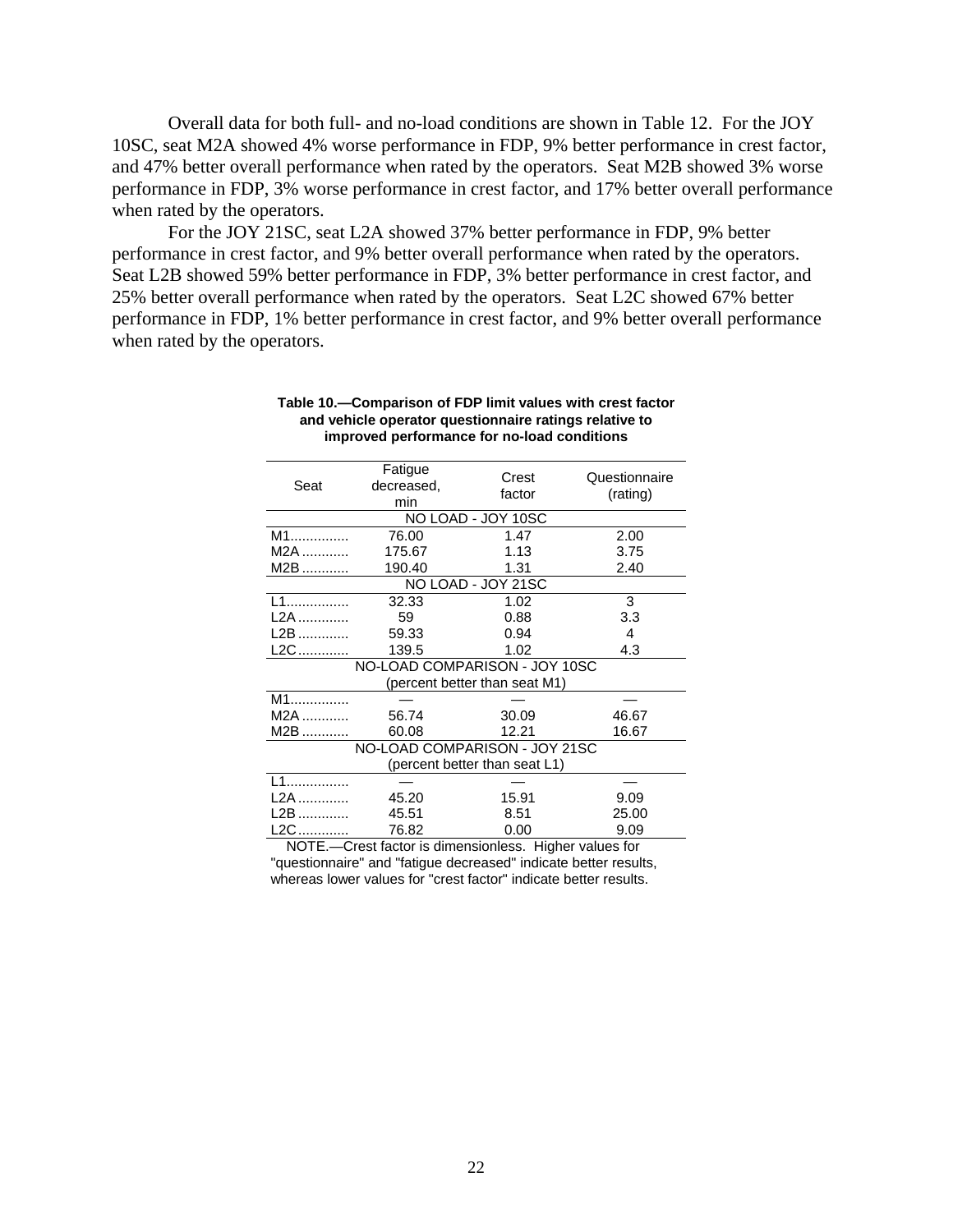| Seat  | Fatigue<br>decreased,<br>min | Crest<br>factor                 | Questionnaire<br>(rating) |
|-------|------------------------------|---------------------------------|---------------------------|
|       |                              | FULL LOAD - JOY 10SC            |                           |
| $M1$  | 185                          | 1.1                             | 2                         |
| M2A   | 76                           | 1.2                             | 3.75                      |
| M2B   | 63                           | 1.32                            | 2.4                       |
|       |                              | FULL LOAD - JOY 21SC            |                           |
| $11$  | 60.33                        | 1.06                            | 3                         |
| L2A   | 88                           | 1.03                            | 3.3                       |
| L2B   | 165                          | 1.08                            | 4                         |
| $L2C$ | 139.5                        | 1.04                            | 3.3                       |
|       |                              | FULL-LOAD COMPARISON - JOY 10SC |                           |
|       |                              | (percent better than seat M1)   |                           |
| $M1$  |                              |                                 |                           |
| M2A   | $-143.42$                    | $-8.33$                         | 46.67                     |
| M2B   | $-193.65$                    | $-16.67$                        | 16.67                     |
|       |                              | FULL-LOAD COMPARISON - JOY 21SC |                           |
|       |                              | (percent better than seat L1)   |                           |
| $11$  |                              |                                 |                           |
| L2A   | 31.44                        | 2.91                            | 9.09                      |
| L2B   | 63.44                        | $-1.85$                         | 25.00                     |
| L2C   | 56.75                        | 1.92                            | 9.09                      |

#### **Table 11.—Comparison of FDP limit values with crest factor and vehicle operator questionnaire ratings relative to improved performance for full-load conditions**

 NOTE.—Crest factor is dimensionless. Higher values for "questionnaire" and "fatigue decreased" indicate better results, whereas lower values for "crest factor" indicate better results.

#### **Table 12.—Comparison of FDP limit values with crest factor and vehicle operator questionnaire ratings relative to improved performance for full- and no-load conditions combined**

| Fatigue<br>decreased,<br>min  | Crest<br>factor | Questionnaire<br>(rating)                                                                                                    |  |  |  |  |  |
|-------------------------------|-----------------|------------------------------------------------------------------------------------------------------------------------------|--|--|--|--|--|
| OVERALL - JOY 10SC            |                 |                                                                                                                              |  |  |  |  |  |
| 130.8                         | 1.28            | 2                                                                                                                            |  |  |  |  |  |
| 125.83                        | 1.17            | 3.75                                                                                                                         |  |  |  |  |  |
| 126.7                         | 1.32            | 2.4                                                                                                                          |  |  |  |  |  |
|                               |                 |                                                                                                                              |  |  |  |  |  |
| 46.33                         | 1.04            | 3                                                                                                                            |  |  |  |  |  |
| 73.5                          | 0.95            | 3.3                                                                                                                          |  |  |  |  |  |
| 112.17                        | 1.01            | 4                                                                                                                            |  |  |  |  |  |
| 139.5                         | 1.03            | 3.3                                                                                                                          |  |  |  |  |  |
| OVERALL COMPARISON - JOY 10SC |                 |                                                                                                                              |  |  |  |  |  |
|                               |                 |                                                                                                                              |  |  |  |  |  |
|                               |                 |                                                                                                                              |  |  |  |  |  |
| $-3.95$                       | 9.40            | 46.67                                                                                                                        |  |  |  |  |  |
| $-3.24$                       | $-3.03$         | 16.67                                                                                                                        |  |  |  |  |  |
|                               |                 |                                                                                                                              |  |  |  |  |  |
|                               |                 |                                                                                                                              |  |  |  |  |  |
|                               |                 |                                                                                                                              |  |  |  |  |  |
| 36.97                         | 9.47            | 9.09                                                                                                                         |  |  |  |  |  |
| 58.70                         | 2.97            | 25.00                                                                                                                        |  |  |  |  |  |
| 66.79                         | 0.97            | 9.09                                                                                                                         |  |  |  |  |  |
|                               |                 | OVERALL - JOY 21SC<br>(percent better than seat M1)<br><b>OVERALL COMPARISON - JOY 21SC</b><br>(percent better than seat L1) |  |  |  |  |  |

 NOTE.—Crest factor is dimensionless. Higher values for "questionnaire" and "fatigue decreased" indicate better results, whereas lower values for "crest factor" indicate better results.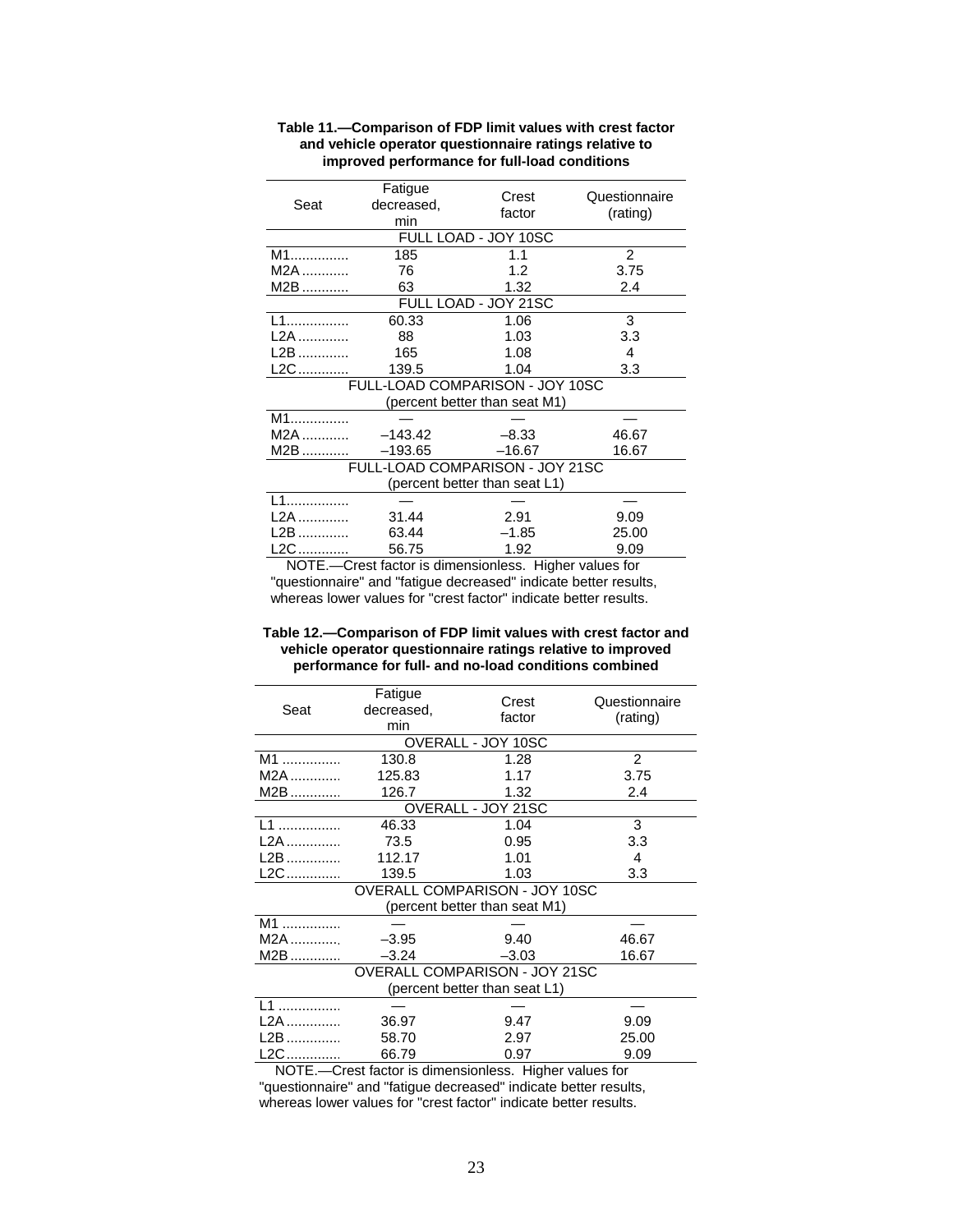<span id="page-30-0"></span>

 **Figure 16.—Fatigue-decreased proficiency curves for mid-coal-seam shuttle car with NIOSH seat M2B during no-load vehicle operations.**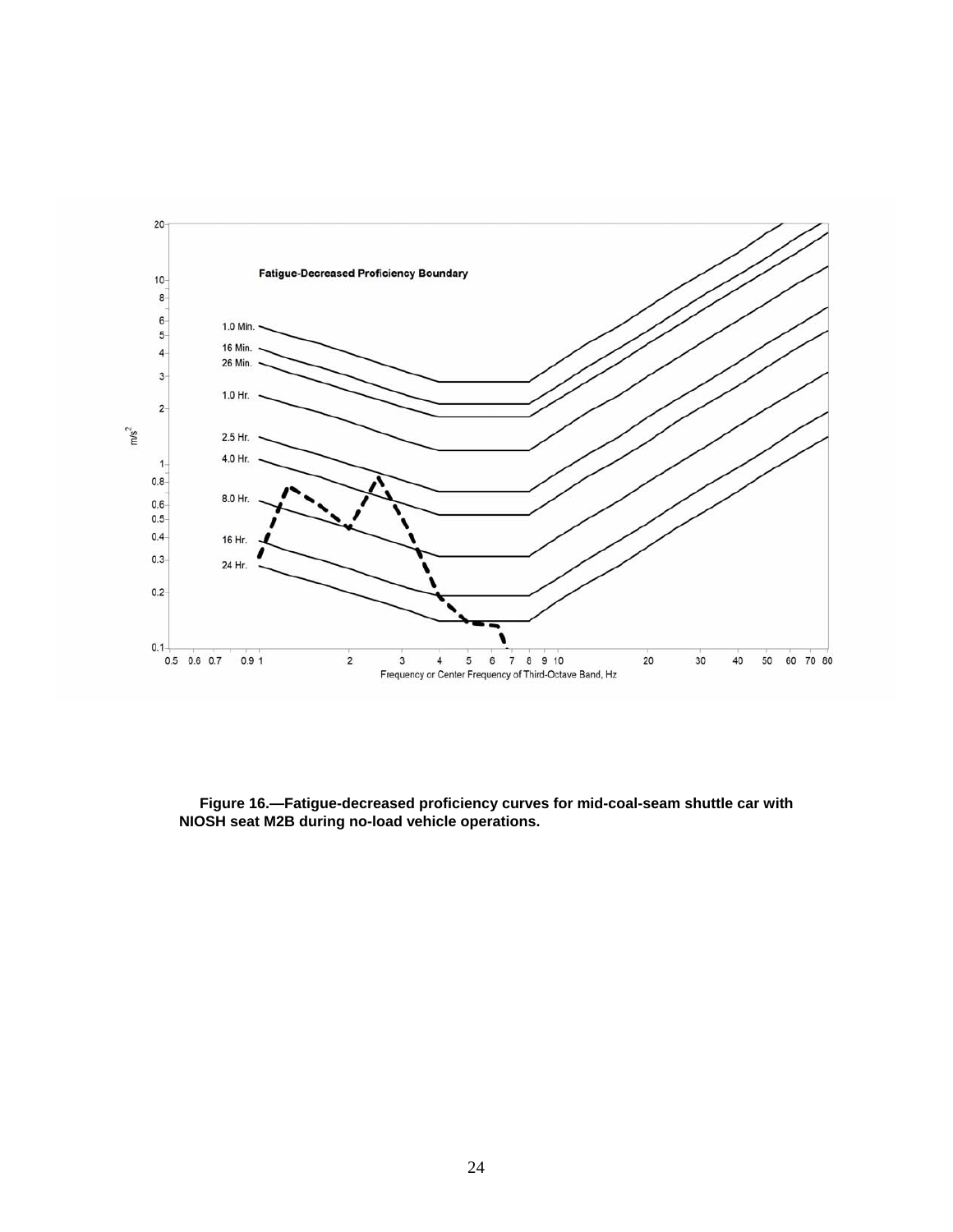<span id="page-31-0"></span>

 **Figure 17.—Fatigue-decreased proficiency curves for low-coal-seam shuttle car with NIOSH seat L2C during no-load vehicle operations.**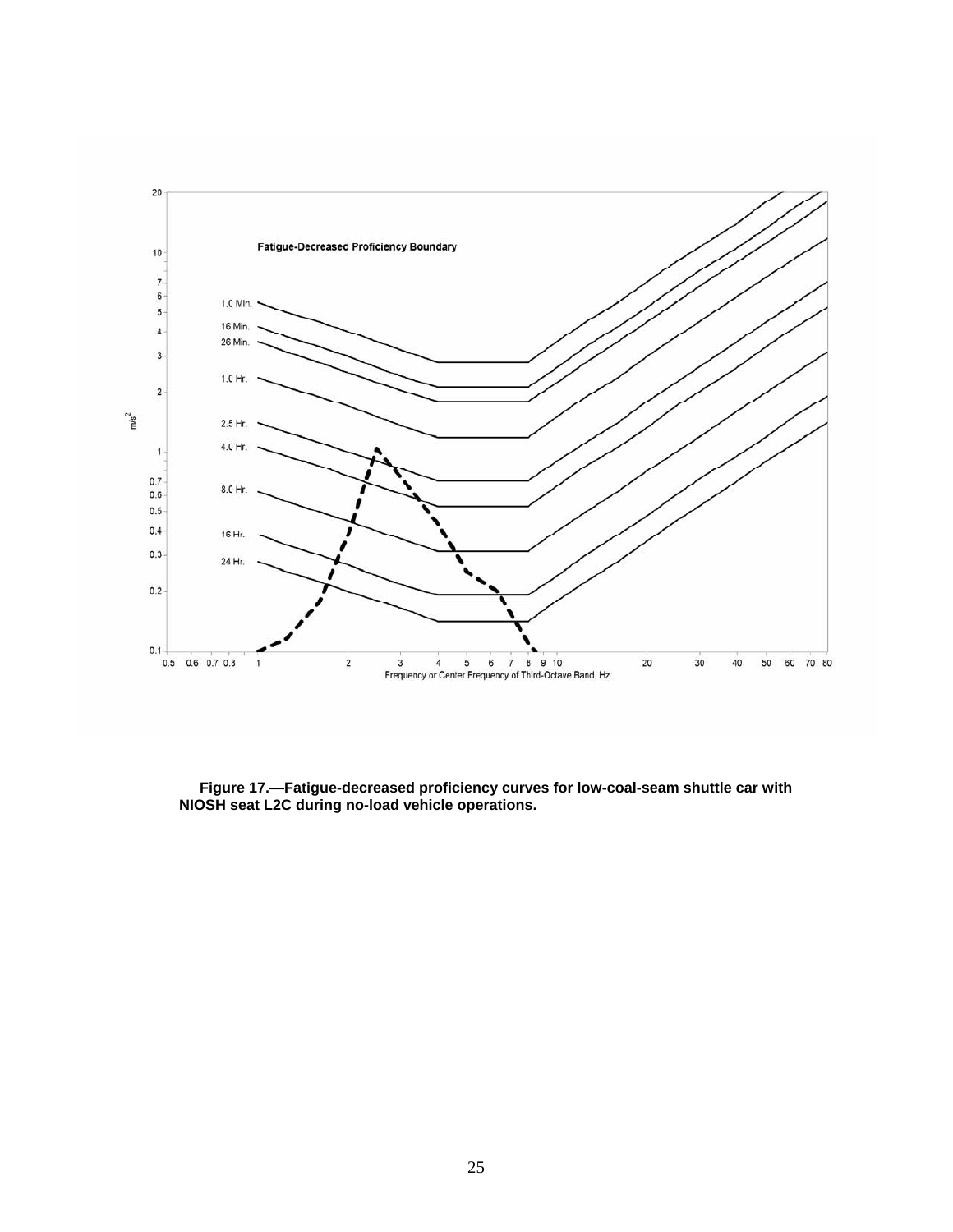#### **DISCUSSION**

<span id="page-32-0"></span>Average ratings from VAS responses indicated that the NIOSH-designed seats were superior to the existing seats used in the shuttle cars. For both no-load and full-load conditions, average ratings by operators of mid-coal-seam shuttle cars indicated lower levels of jarring/jolting and discomfort with the NIOSH seat using two different 5-in viscoelastic foam pad arrangements. The 5-in XSS viscoelastic foam arrangement (seat M2A) was most preferred by operators of the mid-coal-seam shuttle car.

Similarly, for no-load and full-load conditions, average ratings by low-coal-seam shuttle car operators showed lower jarring/jolting with the NIOSH seat using three different viscoelastic foam pad arrangements. The viscoelastic foam arrangements, in order of operator preference, were the 5-in XSS (seat L2B), 3-in PU/XSS (seat L2A), and 5-in PU/XSS foam padding (seat L2C). Nevertheless, with regard to overall levels of discomfort, the average operator rating favored the existing seat over the NIOSH seat with the three different viscoelastic foam pad arrangements under both full-load and no-load conditions. Researchers had to install the NIOSH seat using existing bolt holes, which caused the seat to be closer to the control panel and made the shuttle car operators feel awkward and cramped. Also, seats L2B and L2C (the 5-in foam pads) caused the operators to be closer to the canopy.

With regard to the mid-coal-seam vehicles, according to Table 13, NIOSH seat M2A showed 16% and 23% reductions in peak acceleration and crest factor, respectively. Seat M2A, however, showed a 13% increase for RMS acceleration. Similarly, seat M2B showed 4% and 11% reductions in peak acceleration and crest factor, respectively, and an 11% increase in RMS acceleration. Nevertheless, NIOSH researchers consider RMS acceleration the *least descriptive*  of the three measurement parameters in terms of jarring/jolting events for vehicle operators. The reason is that RMS acceleration reflects a greater time period and includes acceleration levels far lower than those of peak acceleration, which includes a very short time period and a much higher level of energy. With its short time period and higher level, the peak acceleration (the jar/jolt) is perceived by vehicle operators as having a more profound impact on them in terms of comfort and health.

Better results were obtained with NIOSH-designed seats for the low-coal-seam vehicle. NIOSH seat L2A showed 22% and 14% reductions in peak acceleration and crest factor, respectively. Moreover, seat L2A reduced RMS acceleration by 10%. Similarly, seat L2B showed 14% and 8% reductions in peak acceleration and crest factor, respectively, and a 7% reduction for RMS acceleration. Finally, seat L2C showed 8% and 9% reductions in peak acceleration and RMS acceleration, respectively, with no change in crest factor.

With regard to the mid-coal-seam shuttle car, seat M2A showed 57% better performance in FDP, 30% better performance in crest factor, and 47% better overall performance when rated by the operators. Seat M2B showed 60% better performance in FDP, 12% better performance in crest factor, and 17% better overall performance when rated by the operators.

Similarly, with regard to the low-coal-seam shuttle car, seat L2A showed 31% better performance in FDP, 3% better performance in crest factor, and 9% better overall performance when rated by the operators. Seat L2B showed 63% better performance in FDP, 2% worse performance in crest factor, and 25% better overall performance when rated by the operators. Seat L2C showed 57% better performance in FDP, 2% better performance in crest factor, and 9% better overall performance when rated by the operators.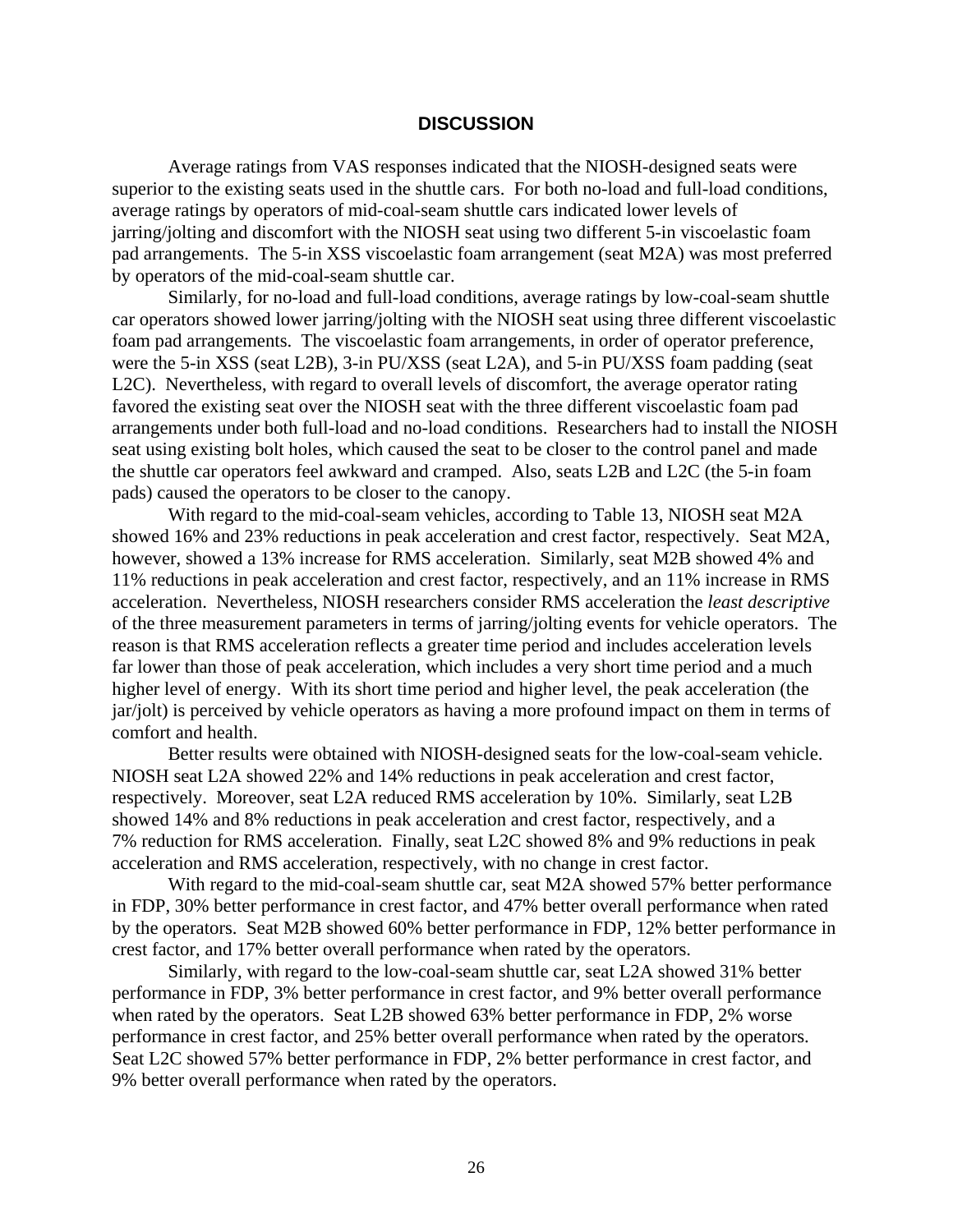<span id="page-33-0"></span>Tables 13–14 show the results of the analysis for VAS and unweighted measured data. The percentages in these tables were obtained from averages and, consequently, as in the case of the measured data, they may not necessarily result in the same values that are computed from a single set of the stated measured parameters. The VAS ratings showed that vehicle operators rated overall (on average from three test trial ratings) the NIOSH-designed seats better than the existing seats. For the mid-coal-seam shuttle car, under no-load (worse case of two) conditions, operators rated the level of jarring/jolting 31%–66% lower and level of discomfort 40%–65% lower with the M2A and M2B seats. For the low-coal-seam shuttle car, under no-load conditions, operators rated the level of jarring/jolting 7%–23% lower with the L2A, L2B, and L2C seats. In addition, operators rated the level of discomfort 7% lower with seat L2C, but 2%–7% higher with the L2A and L2B seats.

| Seat                           | Perceived reduction in- | Measured reduction in<br>jarring/jolting |      |            |         |
|--------------------------------|-------------------------|------------------------------------------|------|------------|---------|
|                                | Discomfort,<br>%        | Jarring/                                 | Peak | <b>RMS</b> | Crest   |
|                                |                         | jolting,                                 | а,   | а,         | factor, |
|                                |                         | %                                        | %    | %          | %       |
|                                |                         |                                          |      |            |         |
| M2A - NIOSH seat (5-in XSS)    | 65                      | 66                                       | 16   | 13         | 23      |
| M2B - NIOSH seat (5-in XSS/PU) | 40                      | 31                                       | 4    | 141        |         |

**Table 13.—Perceived and measured reductions in discomfort and jarring/jolting levels for operators of the JOY 10SC mid-coal-seam shuttle car (no load)** 

*a* = acceleration

<sup>1</sup> Increase instead of reduction.

| Table 14.—Perceived and measured reductions in discomfort and jarring/jolting levels |
|--------------------------------------------------------------------------------------|
| for operators of the JOY 21SC low-coal-seam shuttle car (no load)                    |

| Seat                           | Perceived reduction in- | Measured reduction in<br>jarring/jolting |      |            |         |
|--------------------------------|-------------------------|------------------------------------------|------|------------|---------|
|                                | Discomfort,             | Jarring/                                 | Peak | <b>RMS</b> | Crest   |
|                                | $\%$                    | jolting,                                 | а,   | а.         | factor, |
|                                |                         | $\%$                                     | %    | %          | %       |
|                                |                         |                                          |      |            |         |
| L2A - NIOSH seat (3-in XSS/PU) |                         |                                          | 22   | 10         | 14      |
| L2B - NIOSH seat (5-in XSS)    | הו                      | 23                                       | 14   |            |         |
| L2C - NIOSH seat (5-in XSS/PU) |                         | 12                                       | 8    |            |         |

*a* = acceleration

<sup>1</sup> Increase instead of reduction.

The quantitative levels of vehicle jarring/jolting for no-load conditions showed that the NIOSH M2A and M2B seats for the mid-coal-seam shuttle car performed better than the existing seat in terms of peak acceleration and crest factor, whereas the L2A, L2B, and L2C seats performed better than the existing seat in terms of peak acceleration, RMS acceleration, and crest factor. During full-load conditions, the foam- or air-filled tires provided primary damping or attenuation of jars/jolts as a result of the extra mass from the load of coal. The performance of the seat in providing this attenuation of jars/jolts is thus secondary. However, the extra mass is lacking under no-load conditions and allows for more severe levels of jarring/jolting for the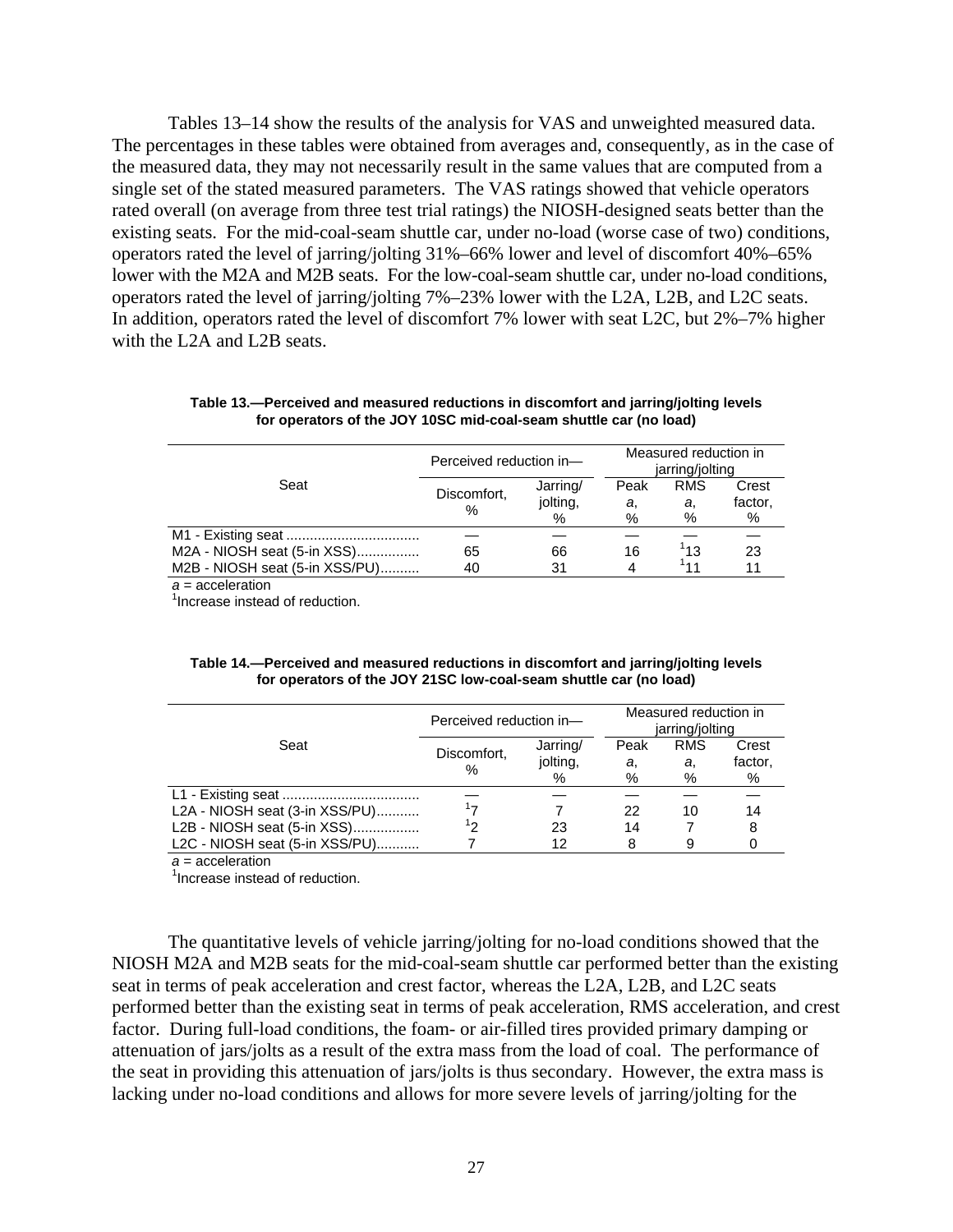shuttle car operators. Consequently, it is significant that the NIOSH-designed seats performed better than the existing seats when comparing average values for peak acceleration, RMS acceleration, and crest factor.

With the mid-coal-seam vehicles, NIOSH seat M2A showed 16% and 23% reductions in peak acceleration and crest factor, respectively. Seat M2A, however, showed a 13% increase for RMS acceleration. Similarly, seat M2B showed 4% and 11% reductions in peak acceleration and crest factor, respectively, and an 11% increase in RMS acceleration. Again, NIOSH researchers consider RMS acceleration the *least descriptive* of the three measurement parameters in terms of jarring/jolting events for vehicle operators. The reason is that RMS acceleration reflects a greater time period and includes acceleration levels far lower than those of peak acceleration, which includes a very short time period and a much higher level of energy. With its short time period and higher level, the peak acceleration (the jar/jolt) is perceived by vehicle operators as having a more profound impact on them in terms of comfort and health.

Even better results were obtained with the NIOSH-designed seats for the low-coal-seam vehicle. NIOSH seat L2A showed 22% and 14% reductions in peak acceleration and crest factor, respectively. Moreover, seat L2A reduced RMS acceleration by 10%. Similarly, seat L2B showed 14% and 8% reductions in peak acceleration and crest factor, respectively, and also a 7% reduction for RMS acceleration. Finally, seat L2C showed 8% and 9% reductions in peak acceleration and RMS acceleration, respectively, with no change in crest factor.

The concepts of peak acceleration, RMS acceleration, and crest factor as a means for assessing vehicle jarring/jolting exposure were used in the data analysis. These analytical parameters, although descriptive as presented in ISO 2631 (1985)- and American National Standards Institute (ANSI) (1979)-based TLVs of the ACGIH [2006], do not seem to completely address the true impact on the body sustained by seated vehicle operators when they are subjected to vehicle jarring and jolting. The method assesses the effects of environmental vibration on the human body relative to health, efficiency, and comfort. Human exposure to vibration is described relative to three broad criteria: health and safety (exposure limit), working efficiency (FDP), and comfort (reduced-comfort boundary) (ISO 2631–1 [ISO 1985], ANSI S3.18 [ANSI 1979]). The ACGIH [2006] points out that the TLVs are not adequate for evaluating a vibration environment characterized by high-amplitude mechanical shocks (jars or jolts) and it will "underestimate the effects of WBV...when crest factors exceed 6."

Some optional methods of analysis concerning the impact of jars and jolts on the body are worth considering and include those presented in ISO 2631–1 [ISO 1997] and ISO 2631–5 [ISO 2004]. The ISO [1997], which stipulates a crest factor of 9 as compared to 6 noted above, no longer includes exposure boundaries or limits and FDP. The standard cites that exposure duration of various effects on people (assumed to be the same for different effects—health, working proficiency, and comfort) was not supported by laboratory research. ISO 2631–1 [ISO 1997] offers health guidance caution zones based on the RMS value of the frequencyweighted acceleration. In cases where the crest factor exceeds 9, the running RMS method featuring the maximum transient vibration value and the fourth-power vibration dose value method are suggested. On the other hand, ISO 2631–5 [ISO 2004] presents a method for evaluating vibration containing multiple shocks (jars and jolts) using the spinal response acceleration dose. This is determined by calculating the human response of the spine, counting the number and magnitudes of peak accelerations, and calculating acceleration dose using a dose model that applies the Palmgren-Miner fatigue theory.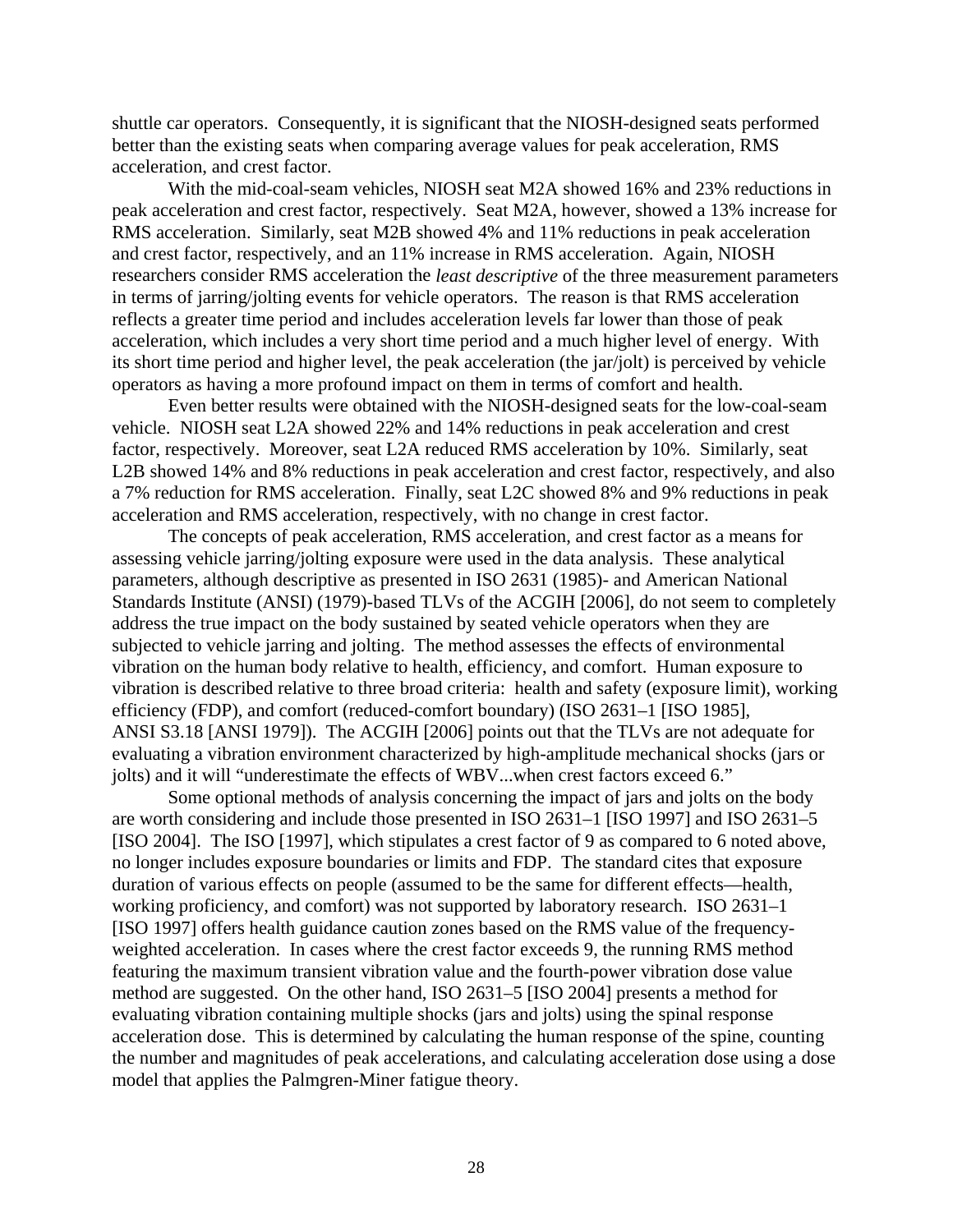Griffin [1990, 1998] discusses the evolution of ISO 2631–1 from its inception and points out its various shortcomings through the 1997 revision. Griffin suggests that ISO 2631–1 [ISO 1997] may cause unneeded confusion relative to the measurement, evaluation, and assessment of human shock and vibration exposures.

Another method of analysis is the absorbed power method investigated by Pradko et al. [1965]. Lee and Pradko [1968] discussed the analytical use of absorbed power to determine how humans would respond to vibration in periodic and random environments. They described this method in the time and frequency domains. According to Lee and Pradko [1968], the method of absorbed power is important in that it has physical significance; it can be measured and computed analytically. In addition, absorbed power is a scalar quantity and thus can be summed to assess the human response in complex systems with multidegrees of freedom.

More recently, Amirouche et al. [1991] and Tong et al. [1999a] reported on analytical computer models for optimizing the energy absorption during exposure to human body vibration and for evaluating the distribution of absorbed power and how the body reacts to roadway-induced vibration. Using their model to study the energy absorption and work done by the human body's muscles (represented as springs and dampers) during a rough ride, Tong et al. [1999a] discussed how energy is transmitted to different parts of the body and what happens when input conditions change. Understanding the energy flow among the body's parts can provide valuable input for the design of a seat and its suspension. The application of this approach to mining vehicle seats requires further study.

As Mayton et al. [2003] reported relative to Tables 13–14, quantitative levels of vehicle jarring/jolting for no-load conditions showed that NIOSH seats M2A and M2B for the mid-coalseam performed better than the existing seat (M1) in terms of peak acceleration and crest factor, whereas L2A, L2B, and L2C seats performed better than the existing seat (L1) in terms of peak acceleration, RMS acceleration, and crest factor. Furthermore, Mayton et al. [2005] compared the NIOSH seat designs according to the absorbed power method discussed by Amirouche et al. [1991] and Tong et al. [1999a,b]. The results concurred with the aforementioned analytical results of this NIOSH study in showing lower energy absorption to the body.

Joy Mining Machinery has been marketing the NIOSH seat designs and includes the improved seat design in its current product line. The company independently tested the new design and affirmed the results of the NIOSH studies. Between two shuttle car models, Joy has sold more than 510 of the newly designed seats from 1999 to 2005 and estimates that about 2,600 shuttle cars are in operation worldwide (about 1,500 in the United States). This translates to approximately 15% of the global population of shuttle cars that are equipped with the new seat design or padding design. In terms of the U.S. market for low-seam shuttle cars, 26% of shuttle cars are equipped with the improved seat design. Extrapolating further, the new seat design is positively impacting the health and safety of approximately 1,140 shuttle car operators.<sup>6</sup>

 $\overline{a}$ 

<sup>&</sup>lt;sup>6</sup>Assumptions include: one operator per shuttle car per shift, three shifts per day; 380 shuttle cars with new seat designs – 130 low-seam models (two seats per vehicle) and 250 mid- to high-seam models (one seat per vehicle); and 500 total shuttle cars in U.S. low-seam operations in 2005.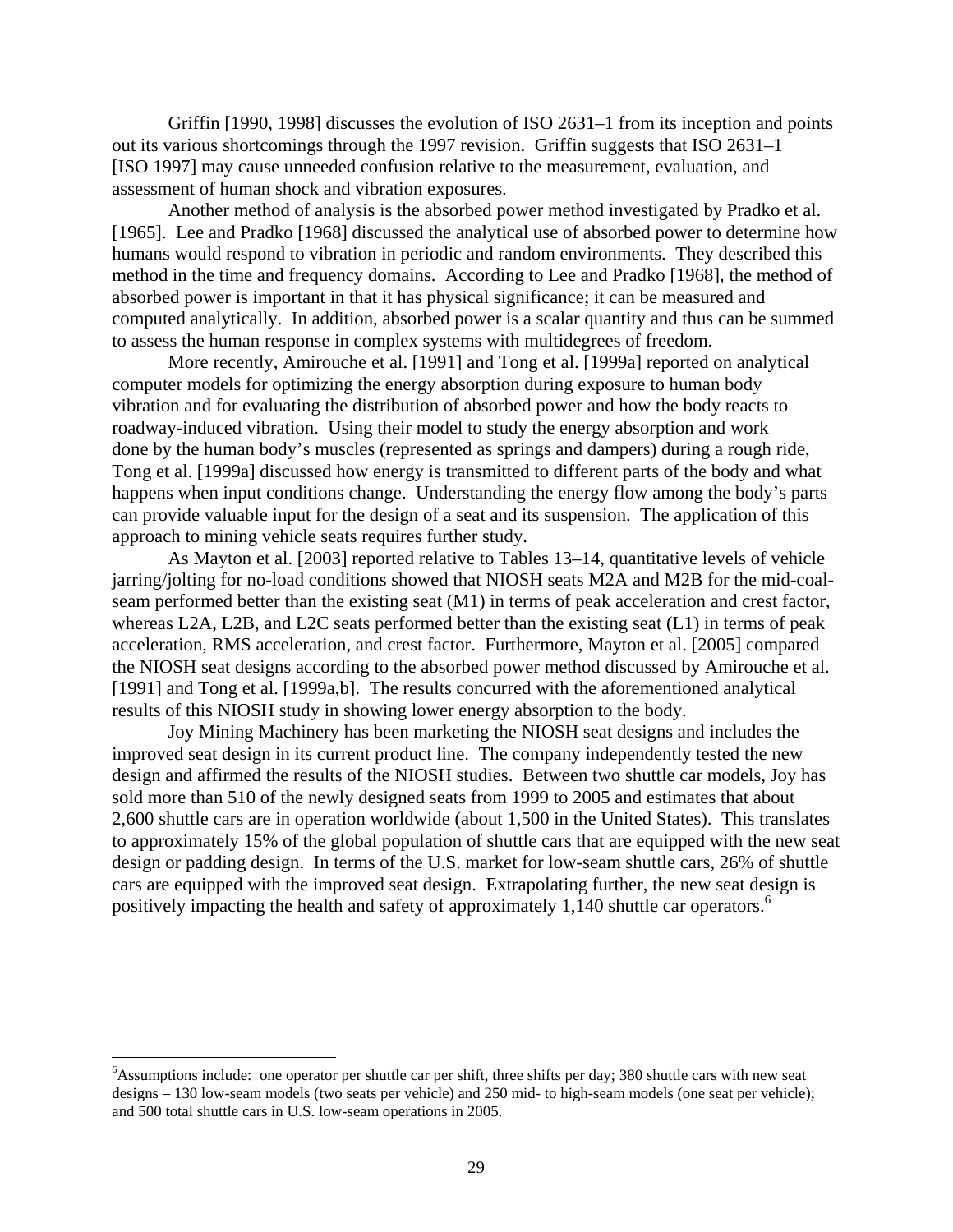#### **LIMITATIONS**

<span id="page-36-0"></span>This study provides useful results and information regarding shuttle car seat designs for two models of underground coal mine shuttle cars. Nevertheless, it was limited in various ways. The primary limitations of the study included: the small sample size of eight subject shuttle car operators, the constraints of conducting field trials during coal mining production operations, the driving differences among individual subjects, two underground coal mines and no noncoal mines, the exact same driving route was not possible although the same roadway was used, the worn existing seat versus the virtually new NIOSH seats, the short period of time that subjects used the NIOSH seats, and the durability and the reliability of the NIOSH seat designs could not be determined within the test period.

#### **CONCLUSIONS**

The objective of this study was to gather additional data to support earlier findings that NIOSH seats, with unique viscoelastic foam padding, are indeed improved designs for coal mine shuttle cars. A larger sample of shuttle car operators was included in this work compared to a prior NIOSH investigation.

Both objective and subjective data from this study indicate that NIOSH seat designs are more effective in reducing levels of jarring and jolting and generally enhancing operator comfort, considering the limitations indicated with the seat installations for the low-coal-seam shuttle car. The researchers realize that the use of seat foam padding alone is not the ultimate answer in providing optimum isolation for vehicle operators. Nevertheless, the NIOSH seat designs showed definite improvements over the existing seat designs for the shuttle car models studied. Future research should study the effects of combining viscoelastic foam seat padding with passive, semiactive, or active seat suspension system, such as that described by Tong et al. [1999a,b].

These results can provide the mining industry with additional evidence that NIOSH seat designs are improvements relative to existing designs for isolating operators from vehicle jarring/jolting. Moreover, the equipment manufacturer with these study results has the opportunity to further refine and improve the NIOSH seat designs from the added input of shuttle car operators. Furthermore, the results of this study may have potential application for the seats of other heavy off-road vehicles used in surface mining, construction, and agriculture.

#### **ACKNOWLEDGMENTS**

The authors thank the following engineering technicians with the NIOSH Pittsburgh Research Laboratory: Albert H. Cook – for his work in constructing foam pads for the NIOSH seats and assistance with mine field trials; and George F. Fischer (retired) and Mary Ellen Nelson – for their efforts in constructing the NIOSH seats for the shuttle car field trials. The authors also express their appreciation to Wayne Persinger, Safety Director, his staff, and the mine management and hourly workers at the Laurel Alma and Black King Mines of Elk Run Coal Co. (an affiliate of A. T. Massey Corp.) for their cooperation in the mine field trials. In addition, the authors thank Joy Mining Machinery of Harnischfeger Industries, Inc., for its help and support in this work. Finally, the authors thank Dynamic Systems, Inc., for supplying the viscoelastic foams used as seat padding for the various padding configurations in the NIOSH seat designs.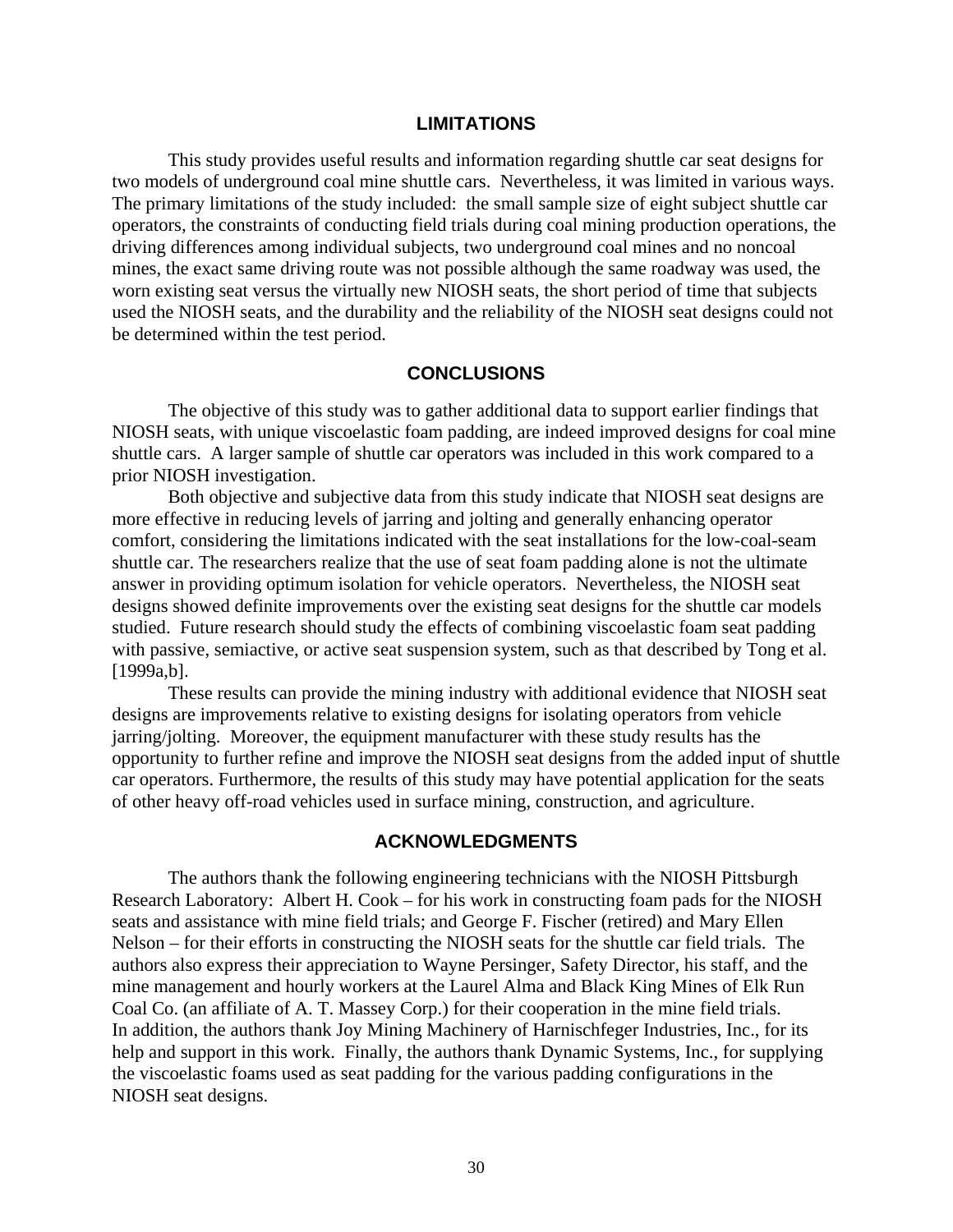#### **REFERENCES**

<span id="page-37-0"></span>ACGIH [2006]. Threshold limit values (TLVs) for chemical substances, physical agents, and biological exposure indices (BEIs). Cincinnati, OH: American Conference of Governmental Industrial Hygienists, pp. 132–139.

Amirouche FML, Xie M, Patwardhan A [1991]. Energy minimization to human body vibration response for seating/standing postures. In: Advances in Bioengineering. Vol. 20. New York: American Society of Mechanical Engineers, Bioengineering Division, pp. 539–542.

Amirouche FML, Xu P, Alexa E [1997]. Evaluation of dynamic seat comfort and driver's fatigue. Warrendale, PA: Society of Automotive Engineers, Inc., technical paper 971573.

ANSI [1979]. ANSI S3.18: guide for the evaluation of human exposure to whole-body vibration. New York: American National Standards Institute.

Bernard BP, ed. [1997]. Musculoskeletal disorders and workplace factors: a critical review of epidemiologic evidence for work-related musculoskeletal disorders of the neck, upper extremity, and low back. Cincinnati, OH: U.S. Department of Health and Human Services, Public Health Service, Centers for Disease Control and Prevention, National Institute for Occupational Safety and Health, DHHS (NIOSH) Publication No. 97–141.

Cross J, Walters M [1994]. Vibration and jarring as a cause of back injury in the NSW coal mining industry. Saf Sci *17*(4):269–274.

Griffin MJ [1990]. Handbook of human vibration. London: Elsevier Ltd., pp. 417–430. Griffin MJ [1998]. A comparison of standardized methods for predicting the hazards of

whole-body vibration and repeated shocks. J Sound Vib *215*(4):883–914.

Hulshof C, van Zanten BV [1987]. Whole-body vibration and low-back pain: a review of epidemiologic studies. Int Arch Occup Environ Health *59*(3):205–220.

ISO [1985]. Mechanical shock and vibration: evaluation of human exposure to wholebody vibration. Part 1. Geneva, Switzerland: International Organization for Standardization. ISO 2631–1.

ISO [1997]. Mechanical shock and vibration: evaluation of human exposure to wholebody vibration. Part 1. Geneva, Switzerland: International Organization for Standardization. ISO 2631–1.

ISO [2004]. Mechanical shock and vibration: evaluation of human exposure to wholebody vibration. Part 5: method for evaluation of vibration containing multiple shocks. Geneva, Switzerland: International Organization for Standardization. ISO 2631–1.

Kittusamy NK, Buchholz B [2004]. Whole-body vibration and postural stress among operators of construction equipment: a literature review. J Saf Res *35*(3):255–261.

Lee RA, Pradko F [1968]. Analytical analysis of human response to vibration. Warrendale, PA: Society of Automotive Engineers, Inc., technical paper 680091.

Mayton AG, Merkel R, Gallagher S [1999]. Improved seat reduces jarring/jolting for operators of low-coal shuttle cars. Min Eng *51*(12):52–56.

Mayton AG, Ambrose DH, Jobes CC, Kittusamy NK [2003]. Ergonomic and existing seat designs compared on underground mine haulage vehicles. In: Proceedings of the Human Factors and Ergonomics Society 47th Annual Meeting (Denver, CO, October 13–17, 2003). Santa Monica, CA: Human Factors and Ergonomics Society, pp. 1256–1260.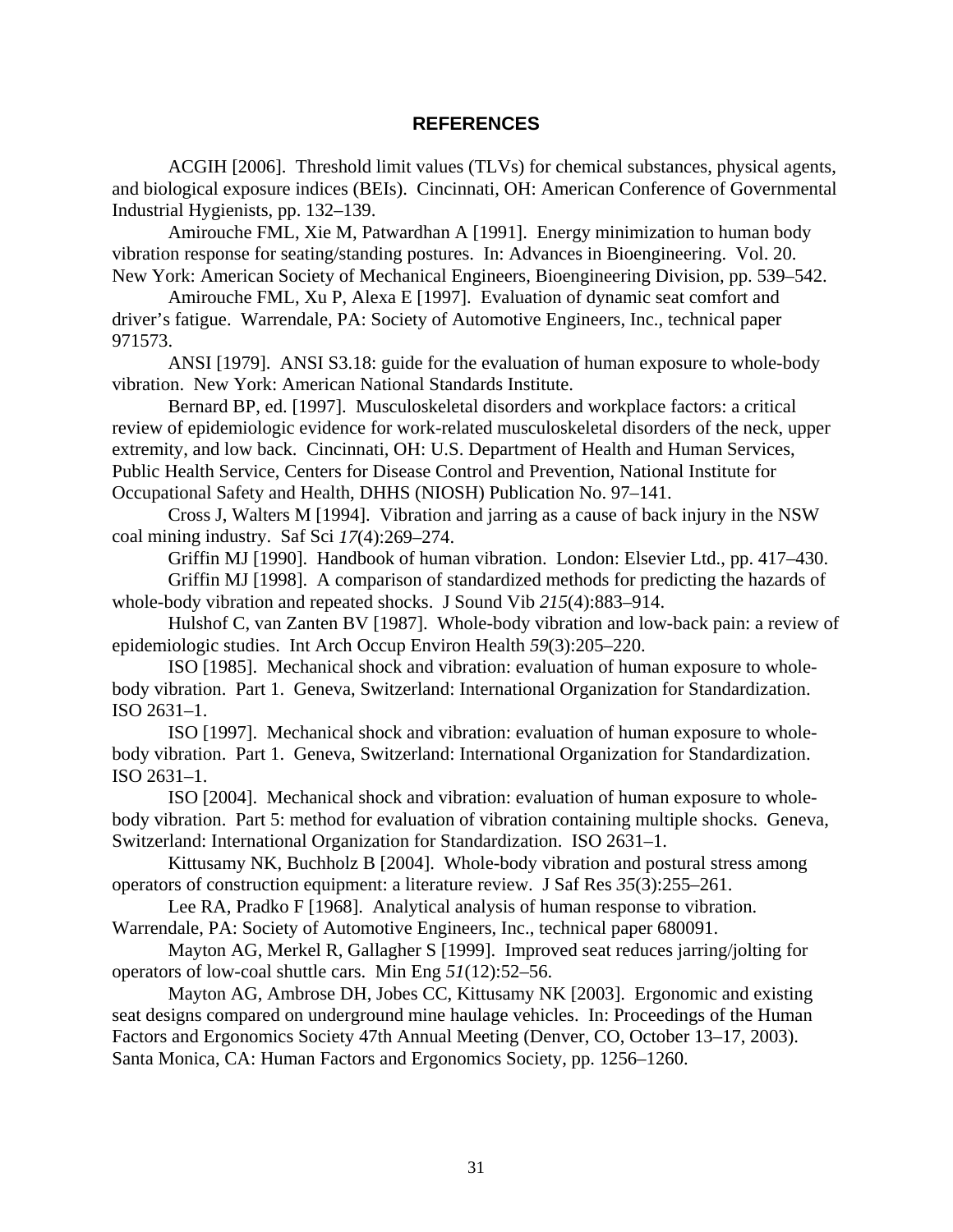Mayton AG, Amirouche F, Jobes CC [2005]. Comparison of seat designs for underground mine haulage vehicles using the absorbed power and ISO 2631–1(1985)-based ACGIH threshold limit methods. Int J Heavy Vehicle Syst *12*(3):225–238.

Pradko F, Orr TR, Lee RA [1965]. Human vibration analysis. Warrendale, PA: Society of Automotive Engineers, Inc., technical paper 650426.

Remington PJ, Andersen DA, Alakel MN [1984]. Assessment of whole-body vibration levels of coal miners. Vol. 2: Whole-body vibration exposure of underground coal mining machine operators. Bolt, Beranek, and Newman, Inc. U.S. Bureau of Mines contract No. J0308045. NTIS No. PB 87–144119.

Seidel H, Heide R [1986]. Long-term effects of whole-body vibration: a critical survey of the literature. Int Arch Occup Environ Health *58*(1):1–26.

Tong RT, Amirouche FML, Nishiyama S [1999a]. Analysis of absorbed power distribution in ride dynamics: evaluation of driver's comfort. In: Proceedings of the ASME Symposium: Innovations in Vehicle Design and Development. Vol. 101. New York: American Society of Mechanical Engineers, pp. 53–60.

Tong RT, Amirouche FML, Palkovics L [1999b]. Ride control: a two-state suspension design for cabs and seats. In: Proceedings of the 16th Symposium of the International Association for Vehicle System Dynamics (Pretoria, Republic of South Africa, August 31 September 4, 1999), Vol. 33, suppl. 1, pp. 578–589.

Wikström BO, Kjellberg A, Landström U [1994]. Health effects of long-term occupational exposure to whole-body vibration: a review. Int J Ind Ergon *14*:273–292.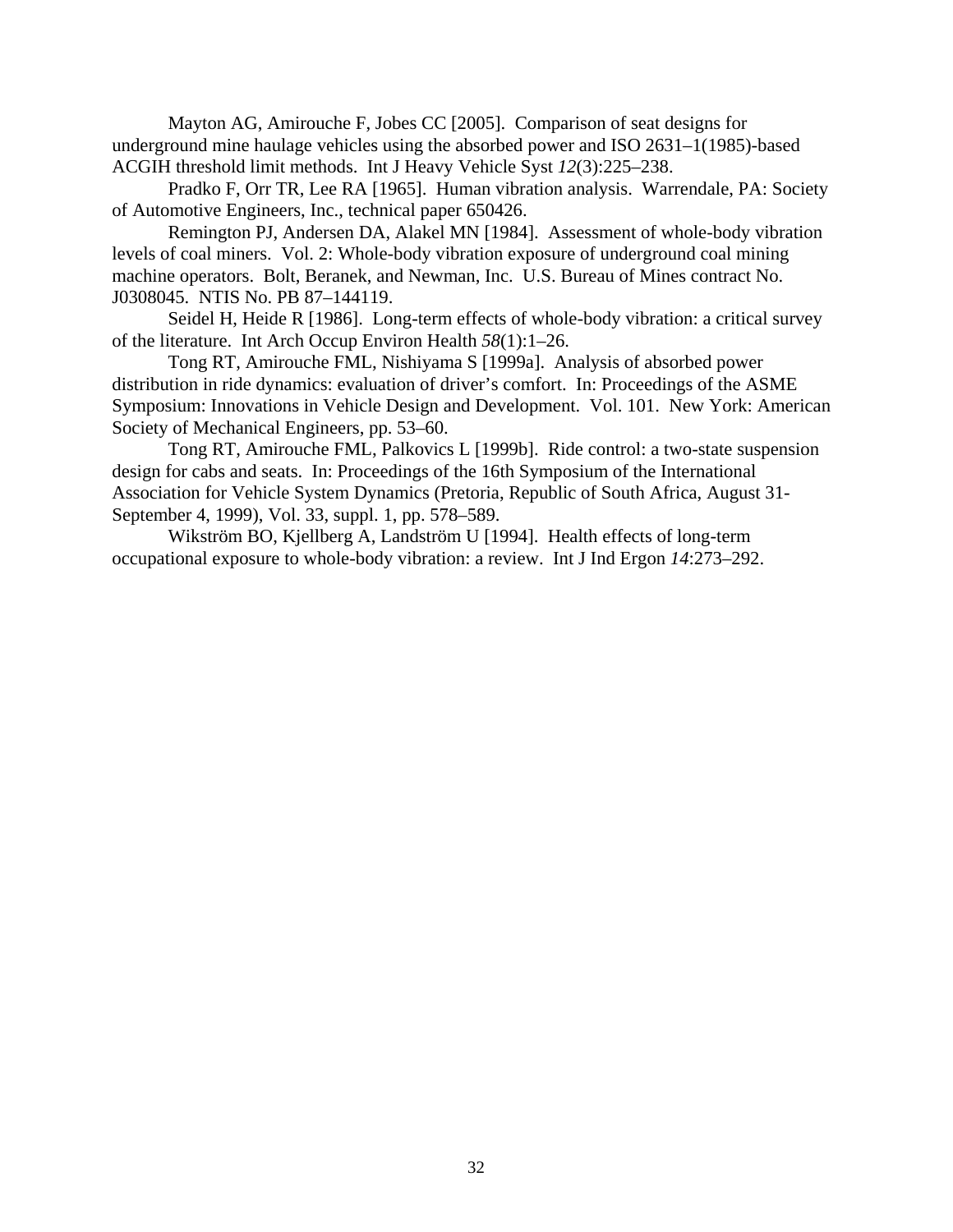# **APPENDIX A.—VISUAL ANALOG SCALE FORM**

Shuttle Car Model:

|                                                                                                                                                                                                                                         | Operation: No Load      |
|-----------------------------------------------------------------------------------------------------------------------------------------------------------------------------------------------------------------------------------------|-------------------------|
| Jarring/Jolting Level:<br>Instructions: For the travel that you just completed, please rate the amount of jarring and jolting<br>you felt from the vehicle through the seat by placing a straight line on the rating scale.             |                         |
|                                                                                                                                                                                                                                         |                         |
| N <sub>o</sub><br>Jarring/Jolting                                                                                                                                                                                                       | High<br>Jarring/Jolting |
| <b>Jarring/Jolting Discomfort:</b>                                                                                                                                                                                                      |                         |
| Instructions: For the travel that you just completed, please rate the amount of jarring and jolting<br>you felt from the vehicle through the seat by placing a straight line on the rating scale.                                       |                         |
|                                                                                                                                                                                                                                         |                         |
| N <sub>o</sub><br>Discomfort                                                                                                                                                                                                            | Extreme<br>Discomfort   |
|                                                                                                                                                                                                                                         |                         |
|                                                                                                                                                                                                                                         | Operation: Full Load    |
| Jarring/Jolting Level:<br>Instructions: For the travel that you just completed, please rate the amount of jarring and jolting<br>you felt from the vehicle through the seat by placing a straight line on the rating scale.             |                         |
|                                                                                                                                                                                                                                         |                         |
| N <sub>o</sub><br>Jarring/Jolting                                                                                                                                                                                                       | High<br>Jarring/Jolting |
| <b>Jarring/Jolting Discomfort:</b><br>Instructions: For the travel that you just completed, please rate the amount of jarring and jolting<br>you felt from the vehicle through the seat by placing a straight line on the rating scale. |                         |
|                                                                                                                                                                                                                                         |                         |
|                                                                                                                                                                                                                                         |                         |
| N <sub>o</sub><br>Discomfort                                                                                                                                                                                                            | Extreme<br>Discomfort   |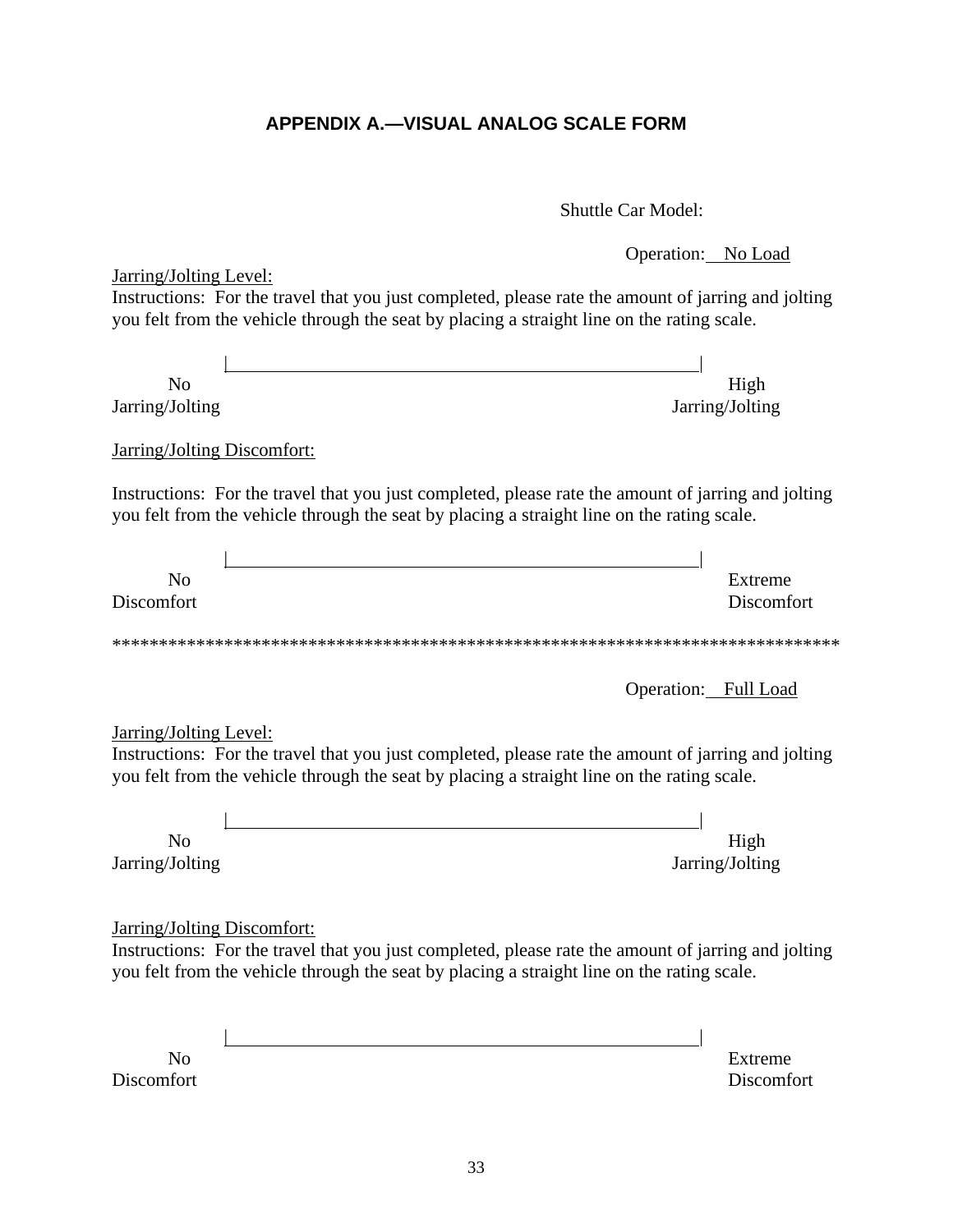## <span id="page-40-0"></span>**APPENDIX B.—OPERATOR QUESTIONNAIRE TO COMPARE SEATS ON SHUTTLE CARS IN UNDERGROUND COAL MINES**

Date:

Study ID No.:

Name:

Gender: Male Female

Age: (yrs) \_\_\_\_\_\_\_\_\_\_

Height:  $Ft$  \_\_\_\_\_\_\_\_\_\_ In \_\_\_\_\_\_\_\_\_\_

Weight: \_\_\_\_\_\_\_\_\_\_\_ Lbs

Experience as Shuttle Car Operator (yrs):

Underground Mining Experience (yrs):

Underground Experience At This Mine (yrs):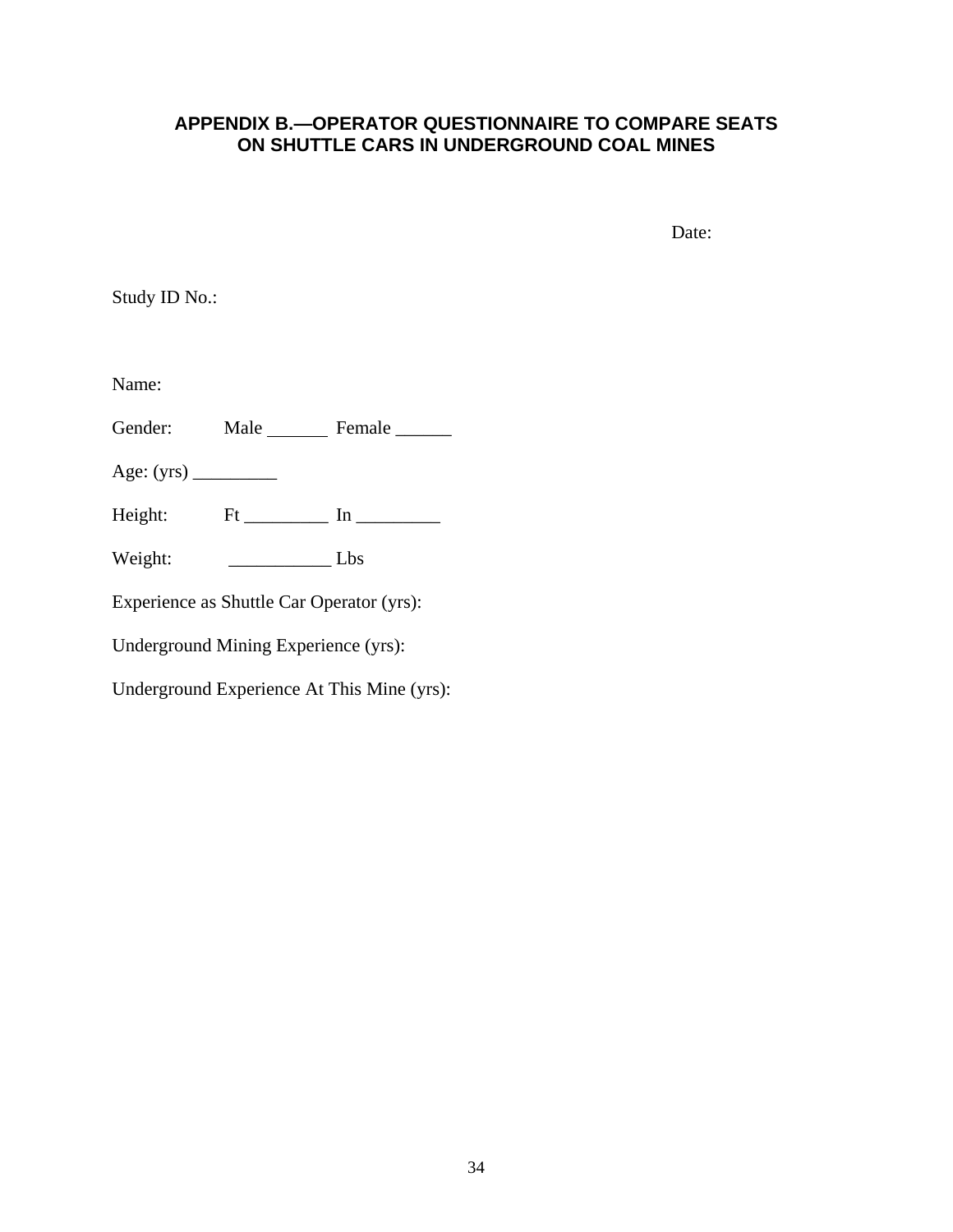- 1. How would you rate this seat in terms of comfort?  $1 =$  very comfortable  $2 =$  comfortable  $3 =$  uncomfortable  $4 = \text{very unconfortable}$  Comments:
- 2. How would you rate this seat relative to reducing shock and vibration?  $1 =$  very good  $2 =$  good  $3 =$  fair  $4 =$  poor Comments:
- 3. What do you like about this seat?
- 4. What don't you like about this seat?
- 5. On a scale from 1 to 5, where  $1 = poor$ ,  $2 = fair$ ,  $3 = good$ ,  $4 = very good$ , and  $5 =$  excellent, rate the following:
	- o seat padding \_\_\_\_\_
	- o lumbar support \_\_\_\_\_
	- o reclining seatback \_\_\_\_\_
	- o seatpan tilt \_\_\_\_\_
	- o armrest \_\_\_\_\_
	- o fore-aft adjustment \_\_\_\_\_
- 6. What would you do to improve this seat?
- 7. Compare Seat No. 1 with Seat No. 2 for the items below using this scale:  $1 =$  much worse,  $2 =$  worse,  $3 =$  same,  $4 =$  better,  $5 =$  much better.

| <b>Overall</b>                                                                                                                                                                                                                                                                                                                                                                                                                             |  |
|--------------------------------------------------------------------------------------------------------------------------------------------------------------------------------------------------------------------------------------------------------------------------------------------------------------------------------------------------------------------------------------------------------------------------------------------|--|
|                                                                                                                                                                                                                                                                                                                                                                                                                                            |  |
|                                                                                                                                                                                                                                                                                                                                                                                                                                            |  |
| Seat padding _____________<br>Explain $\frac{1}{\sqrt{1-\frac{1}{2}}\sqrt{1-\frac{1}{2}}\sqrt{1-\frac{1}{2}}\sqrt{1-\frac{1}{2}}\sqrt{1-\frac{1}{2}}\sqrt{1-\frac{1}{2}}\sqrt{1-\frac{1}{2}}\sqrt{1-\frac{1}{2}}\sqrt{1-\frac{1}{2}}\sqrt{1-\frac{1}{2}}\sqrt{1-\frac{1}{2}}\sqrt{1-\frac{1}{2}}\sqrt{1-\frac{1}{2}}\sqrt{1-\frac{1}{2}}\sqrt{1-\frac{1}{2}}\sqrt{1-\frac{1}{2}}\sqrt{1-\frac{1}{2}}\sqrt{1-\frac{1}{2}}\sqrt{1-\frac{1}{$ |  |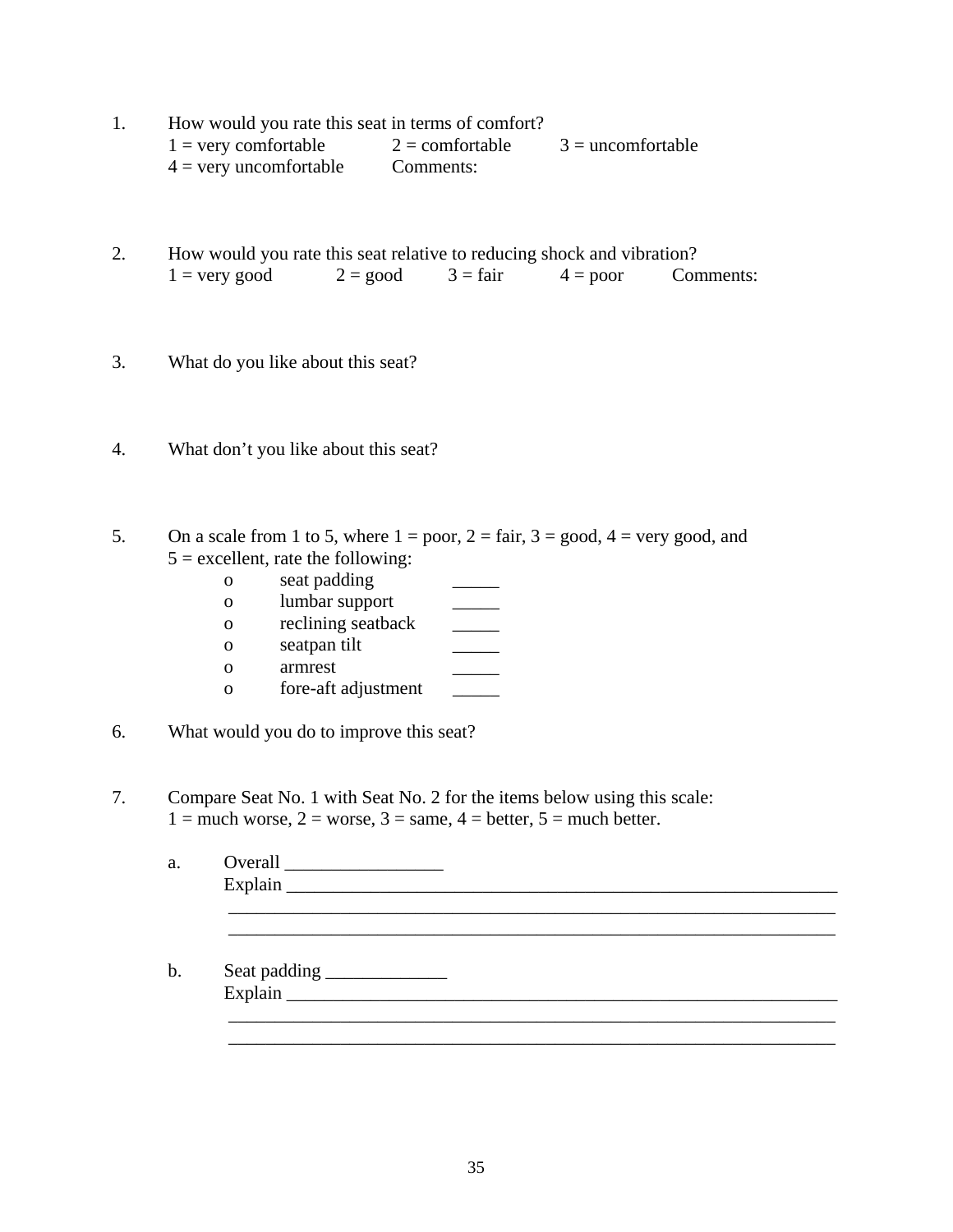| Lumbar support              |  |  |
|-----------------------------|--|--|
|                             |  |  |
|                             |  |  |
|                             |  |  |
|                             |  |  |
| Reclining seatback ________ |  |  |
|                             |  |  |
|                             |  |  |
|                             |  |  |
|                             |  |  |
|                             |  |  |
| Seatpan tilt                |  |  |
|                             |  |  |
|                             |  |  |
|                             |  |  |
|                             |  |  |
| Armrest                     |  |  |
|                             |  |  |
|                             |  |  |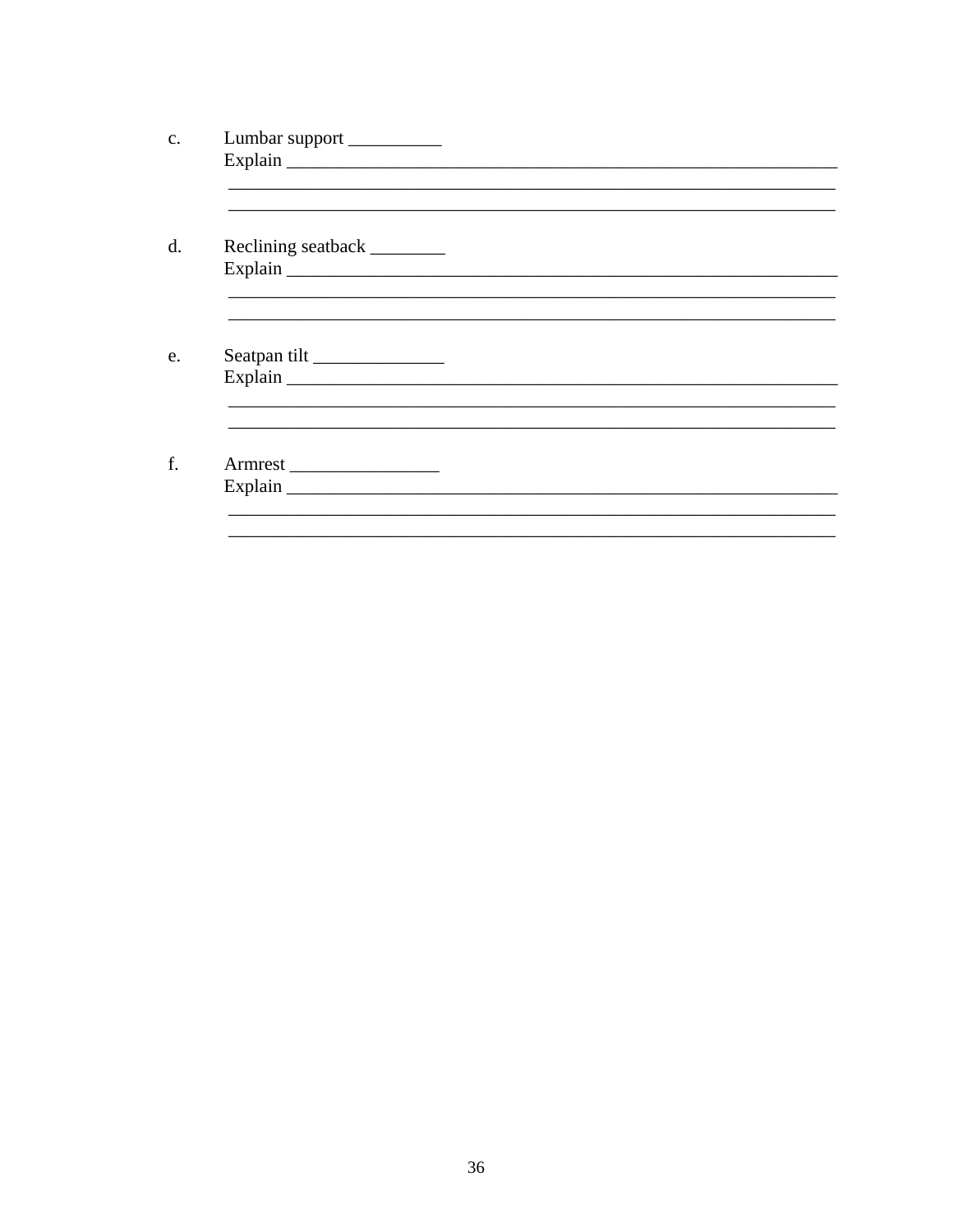## **APPENDIX C.—MEASURED JARRING/JOLTING DATA**

|           |           | Input (frame) |                 |                  | Output (seat) |                 | Ratio (output/input) |            |                 |
|-----------|-----------|---------------|-----------------|------------------|---------------|-----------------|----------------------|------------|-----------------|
| Seat      | Peak      | <b>RMS</b>    | Crest<br>factor | Peak             | <b>RMS</b>    | Crest<br>factor | Peak                 | <b>RMS</b> | Crest<br>factor |
|           |           |               |                 | <b>FULL LOAD</b> |               |                 |                      |            |                 |
| Seat M1:  |           |               |                 |                  |               |                 |                      |            |                 |
| ID No. 1  | 10.88     | 1.79          | 6.09            | 17.96            | 2.70          | 6.64            | 1.65                 | 1.51       | 1.09            |
| ID No. 2  | 5.37      | 1.03          | 5.20            | 9.09             | 1.57          | 5.79            | 1.69                 | 1.52       | 1.11            |
| ID No. 3  | 4.04      | 0.80          | 5.08            | 7.00             | 1.18          | 5.94            | 1.73                 | 1.48       | 1.17            |
| ID No. 4  | 3.93      | 1.14          | 3.44            | 7.20             | 1.90          | 3.79            | 1.83                 | 1.66       | 1.10            |
| ID No. 5  | 14.00     | 1.60          | 8.74            | 17.83            | 2.01          | 8.87            | 1.27                 | 1.25       | 1.02            |
| Seat M2A: |           |               |                 |                  |               |                 |                      |            |                 |
| ID No. 1  | 10.76     | 2.26          | 4.76            | 23.27            | 3.97          | 5.86            | 2.16                 | 1.76       | 1.23            |
| ID No. 2  | 4.35      | 0.98          | 4.44            | 9.03             | 1.77          | 5.11            | 2.08                 | 1.80       | 1.15            |
| ID No. 3  | <b>ND</b> | ND            | <b>ND</b>       | <b>ND</b>        | <b>ND</b>     | <b>ND</b>       | <b>ND</b>            | <b>ND</b>  | ND              |
| ID No. 4  | 5.66      | 1.22          | 4.64            | 12.12            | 2.17          | 5.59            | 2.14                 | 1.78       | 1.20            |
| ID No. 5  | ND.       | <b>ND</b>     | <b>ND</b>       | <b>ND</b>        | <b>ND</b>     | <b>ND</b>       | <b>ND</b>            | <b>ND</b>  | <b>ND</b>       |
| Seat M2B: |           |               |                 |                  |               |                 |                      |            |                 |
| ID No. 1  | 7.39      | 1.54          | 4.79            | 18.98            | 3.07          | 6.18            | 3.07                 | 1.99       | 1.29            |
| ID No. 2  | 5.41      | 1.09          | 4.97            | 11.13            | 2.03          | 5.48            | 2.06                 | 1.87       | 1.10            |
| ID No. 3  | 7.10      | 1.38          | 5.16            | 16.05            | 2.64          | 6.08            | 2.26                 | 1.92       | 1.18            |
| ID No. 4  | 5.65      | 1.40          | 4.04            | 11.23            | 2.60          | 4.32            | 1.99                 | 1.86       | 1.07            |
| ID No. 5  | 7.54      | 1.65          | 4.56            | 26.64            | 2.97          | 8.97            | 3.53                 | 1.80       | 1.97            |
|           |           |               |                 | NO LOAD          |               |                 |                      |            |                 |
| Seat M1:  |           |               |                 |                  |               |                 |                      |            |                 |
| ID No. 1  | 7.31      | 1.81          | 7.31            | 37.04            | 3.88          | 37.04           | 3.88                 | 2.14       | 2.36            |
| ID No. 2  | 9.96      | 1.49          | 6.68            | 17.54            | 2.27          | 7.72            | 1.76                 | 1.53       | 1.16            |
| ID No. 3  | 7.61      | 1.53          | 4.98            | 18.47            | 2.33          | 7.94            | 2.43                 | 1.52       | 1.59            |
| ID No. 4  | 5.99      | 1.64          | 3.66            | 11.57            | 2.85          | 4.07            | 1.93                 | 1.74       | 1.11            |
| ID No. 5  | 8.54      | 1.56          | 5.48            | 13.00            | 2.13          | 6.09            | 1.52                 | 1.37       | 1.11            |
| Seat M2A: |           |               |                 |                  |               |                 |                      |            |                 |
| ID No. 1  | 5.45      | 1.08          | 5.06            | 11.84            | 2.00          | 5.91            | 2.17                 | 1.86       | 1.17            |
| ID No. 2  | 2.62      | 0.66          | 3.94            | 5.43             | 1.28          | 4.24            | 2.08                 | 1.93       | 1.08            |
| ID No. 3  | <b>ND</b> | <b>ND</b>     | <b>ND</b>       | <b>ND</b>        | <b>ND</b>     | <b>ND</b>       | <b>ND</b>            | <b>ND</b>  | <b>ND</b>       |
| ID No. 4  | 5.58      | 1.36          | 4.11            | 11.97            | 2.51          | 4.77            | 2.14                 | 1.85       | 1.16            |
| ID No. 5  | <b>ND</b> | <b>ND</b>     | <b>ND</b>       | <b>ND</b>        | <b>ND</b>     | <b>ND</b>       | <b>ND</b>            | <b>ND</b>  | <b>ND</b>       |
| Seat M2B: |           |               |                 |                  |               |                 |                      |            |                 |
| ID No. 1  | 8.19      | 1.31          | 6.27            | 22.66            | 2.71          | 8.37            | 2.71                 | 2.07       | 1.34            |
| ID No. 2  | 2.61      | 0.60          | 4.36            | 6.05             | 1.09          | 5.53            | 2.31                 | 1.82       | 1.27            |
| ID No. 3  | 3.43      | 0.80          | 4.26            | 10.17            | 1.52          | 6.71            | 2.97                 | 1.88       | 1.57            |
| ID No. 4  | 5.94      | 0.91          | 6.56            | 12.91            | 1.73          | 7.48            | 2.18                 | 1.91       | 1.14            |
| ID No. 5  | 5.91      | 1.05          | 5.62            | 11.65            | 1.65          | 7.04            | 1.97                 | 1.57       | 1.25            |

| Table C–1.—Output/input ratios, peak/RMS accelerations for different seats and operators of the |
|-------------------------------------------------------------------------------------------------|
| JOY 10SC mid-coal-seam shuttle car                                                              |

ND No data.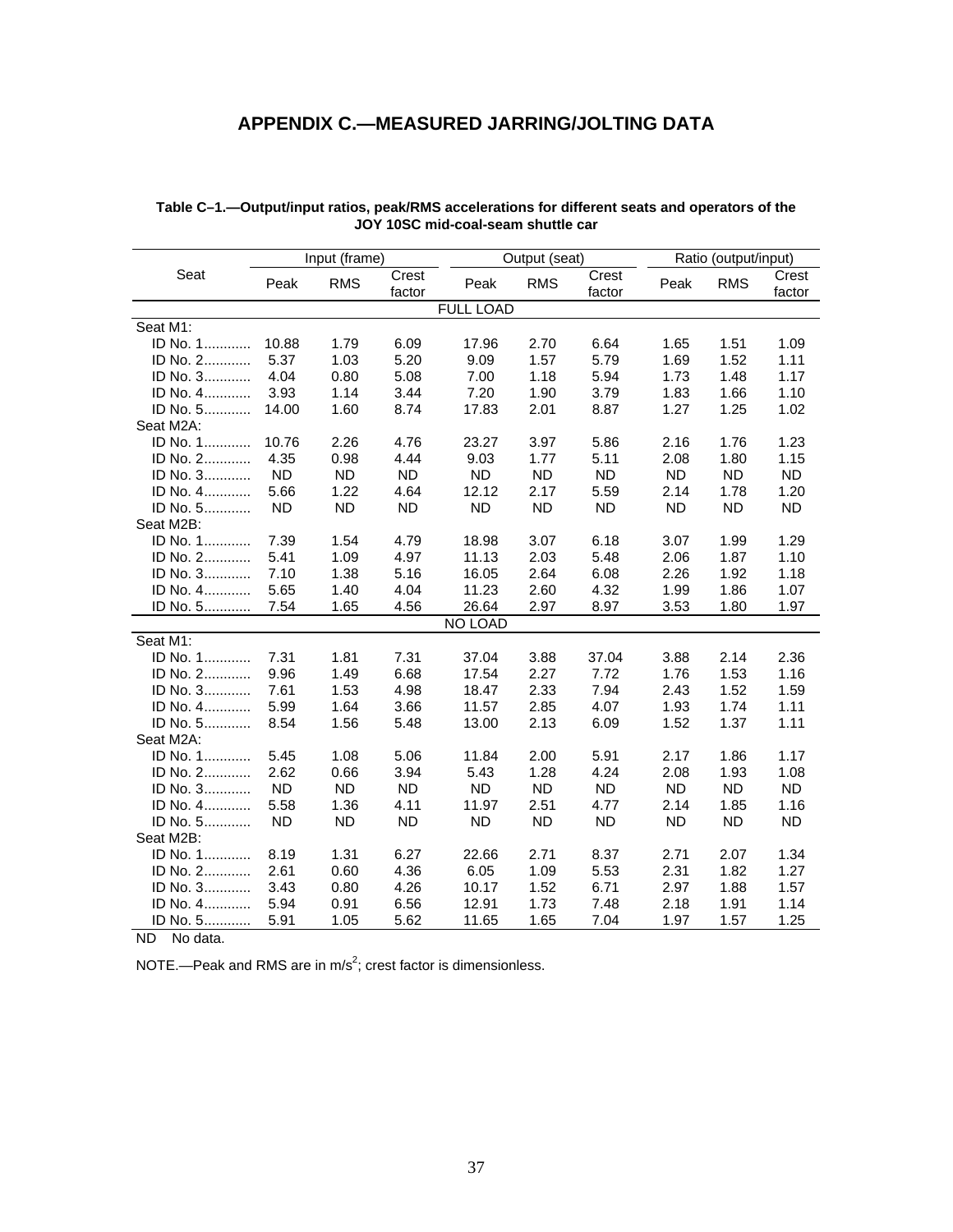|           | Input (frame) |            | Output (seat)   |       |            | Ratio (output/input) |      |            |                 |
|-----------|---------------|------------|-----------------|-------|------------|----------------------|------|------------|-----------------|
| Seat      | Peak          | <b>RMS</b> | Crest<br>factor | Peak  | <b>RMS</b> | Crest<br>factor      | Peak | <b>RMS</b> | Crest<br>factor |
| Seat M1:  |               |            |                 |       |            |                      |      |            |                 |
| Full load | 7.64          | 1.27       | 5.71            | 11.81 | 1.87       | 6.21                 | 1.64 | 1.49       | 1.10            |
| No load   | 7.88          | 1.60       | 4.97            | 19.53 | 2.69       | 7.07                 | 2.54 | 1.66       | 1.47            |
| Seat M2A: |               |            |                 |       |            |                      |      |            |                 |
| Full load | 6.92          | 1.49       | 4.61            | 14.81 | 2.64       | 5.52                 | 2.13 | 1.78       | 1.20            |
| No load   | 4.55          | 1.03       | 4.37            | 9.75  | 1.93       | 4.97                 | 2.13 | 1.88       | 1.13            |
| Seat M2B: |               |            |                 |       |            |                      |      |            |                 |
| Full load | 6.62          | 1.41       | 4.71            | 16.80 | 2.66       | 6.21                 | 2.48 | 1.89       | 1.32            |
| No load.  | 5.22          | 0.93       | 5.41            | 12.69 | 1.74       | 7.03                 | 2.44 | 1.85       | 1.31            |

#### **Table C–2.—Average ratios, peak/RMS accelerations for different seats and conditions on the JOY 10SC mid-coal-seam shuttle car**

NOTE.—Peak and RMS are in  $m/s^2$ ; crest factor is dimensionless.

#### **Table C–3.—Total average ratios, peak/RMS accelerations for different seats and conditions on the JOY 10SC mid-coal-seam shuttle car**

| Seat     |       | <b>RMS</b> |       |       | Peak   |       |       | Crest factor |       |  |
|----------|-------|------------|-------|-------|--------|-------|-------|--------------|-------|--|
|          | Input | Output     | Ratio | Input | Output | Ratio | Input | Output       | Ratio |  |
| Seat M1  | 1.44  | 2.28       | 1.57  | 7.76  | 15.67  | 2.09  | 5.34  | 6.64         | 1.28  |  |
| Seat M2A | .26   | 2.28       | 1.83  | 5.74  | 12.28  | 2.13  | 4.49  | 5.25         | 1.17  |  |
| Seat M2B | 1 17  | 2.20       | 1.87  | 5.92  | 14.75  | 2.46  | 5.06  | 6.62         | 1.32  |  |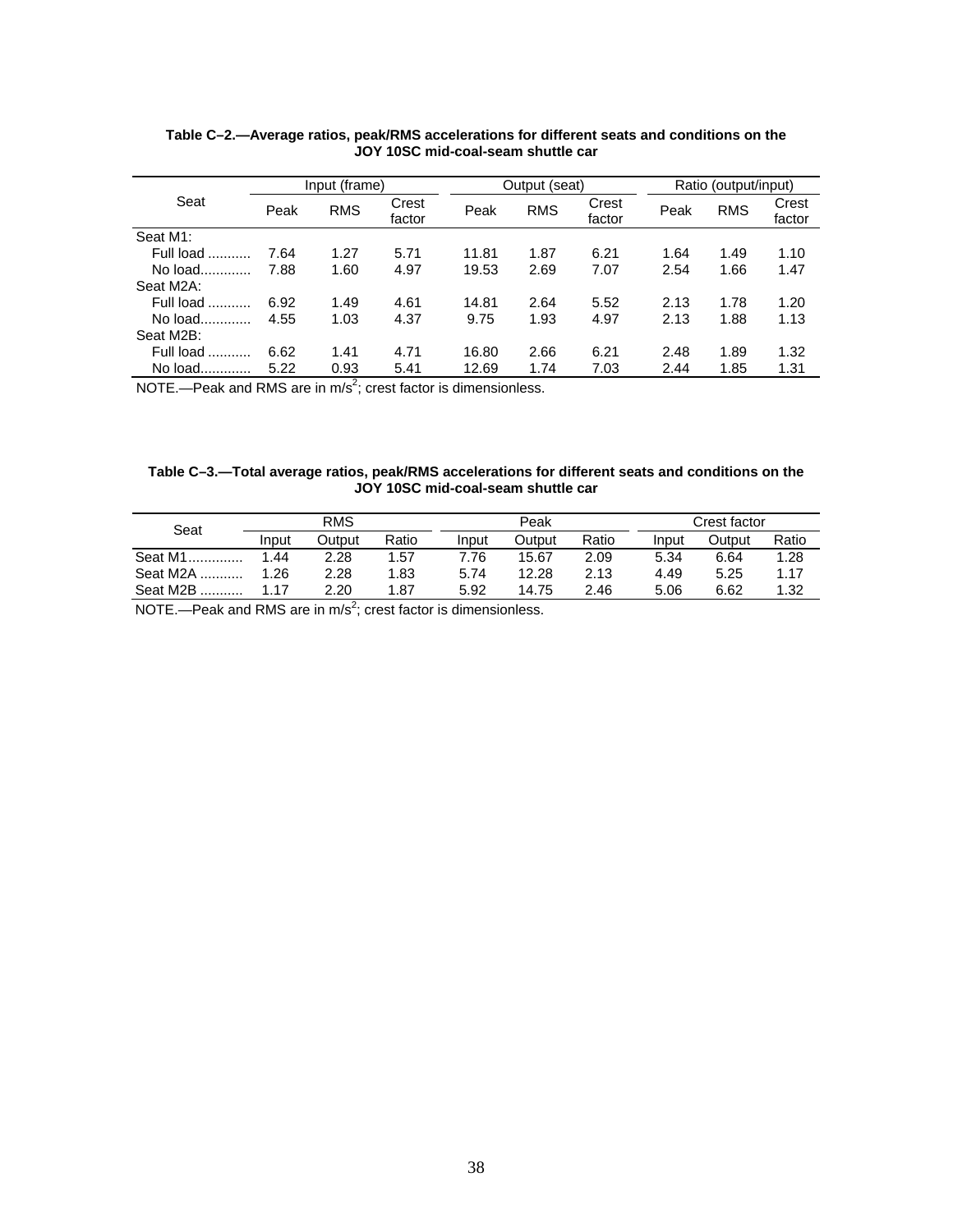|                        |           | Input (frame) |                 |                  | Output (seat) |                 |       | Ratio (output/input) |                 |  |
|------------------------|-----------|---------------|-----------------|------------------|---------------|-----------------|-------|----------------------|-----------------|--|
| Seat                   | Peak      | <b>RMS</b>    | Crest<br>factor | Peak             | <b>RMS</b>    | Crest<br>factor | Peak  | <b>RMS</b>           | Crest<br>factor |  |
|                        |           |               |                 | <b>FULL LOAD</b> |               |                 |       |                      |                 |  |
| Seat L1:               |           |               |                 |                  |               |                 |       |                      |                 |  |
| ID No. 1               | 10.08     | 2.07          | 4.87            | 10.30            | 2.12          | 4.87            | 1.02  | 1.02                 | 1.00            |  |
| ID No. 2               | 8.14      | 1.58          | 2.00            | 10.54            | 1.92          | 2.00            | 10.54 | 1.92                 | 2.00            |  |
| ID No. 3               | 9.58      | 1.92          | 4.99            | 12.44            | 2.23          | 5.57            | 1.30  | 1.16                 | 1.12            |  |
| Seat L <sub>2</sub> A: |           |               |                 |                  |               |                 |       |                      |                 |  |
| ID No. 1               | 7.42      | 1.56          | 4.76            | 8.69             | 1.77          | 4.92            | 1.17  | 1.13                 | 1.03            |  |
| ID No. 2               | 7.07      | 1.44          | 4.90            | 8.40             | 1.63          | 5.14            | 1.19  | 1.13                 | 1.05            |  |
| ID No. 3               | 10.35     | 1.49          | 6.96            | 11.91            | 1.71          | 6.95            | 1.15  | 1.15                 | 1.00            |  |
| Seat L2B:              |           |               |                 |                  |               |                 |       |                      |                 |  |
| ID No. 1               | 7.30      | 1.18          | 6.21            | 10.17            | 1.50          | 6.79            | 1.39  | 1.27                 | 1.09            |  |
| ID No. 2               | 7.46      | 1.15          | 6.46            | 11.86            | 1.55          | 7.67            | 1.59  | 1.34                 | 1.19            |  |
| ID No. 3               | 13.43     | 1.58          | 8.49            | 17.34            | 2.11          | 8.22            | 1.29  | 1.33                 | 0.97            |  |
| Seat L <sub>2C</sub> : |           |               |                 |                  |               |                 |       |                      |                 |  |
| ID No. 1               | <b>ND</b> | <b>ND</b>     | <b>ND</b>       | <b>ND</b>        | <b>ND</b>     | <b>ND</b>       | ND.   | ND.                  | <b>ND</b>       |  |
| ID No. 2               | 4.18      | 0.86          | 4.88            | 5.92             | 1.10          | 5.39            | 1.10  | 1.28                 | 1.10            |  |
| ID No. 3               | 9.68      | 1.61          | 6.02            | 11.57            | 1.95          | 5.93            | 1.20  | 1.21                 | 0.98            |  |
|                        |           |               |                 | NO LOAD          |               |                 |       |                      |                 |  |
| Seat L1:               |           |               |                 |                  |               |                 |       |                      |                 |  |
| ID No. 1               | 7.89      | 1.82          | 4.35            | 9.99             | 2.34          | 4.27            | 1.27  | 1.29                 | 0.98            |  |
| ID No. 2               | 11.19     | 1.68          | 2.00            | 13.72            | 2.18          | 2.00            | 13.72 | 2.18                 | 2.00            |  |
| ID No. 3               | 13.47     | 2.79          | 4.83            | 18.69            | 3.40          | 5.50            | 1.39  | 1.22                 | 1.14            |  |
| Seat L2A:              |           |               |                 |                  |               |                 |       |                      |                 |  |
| ID No. 1               | 13.21     | 1.91          | 6.90            | 12.38            | 2.11          | 5.87            | 0.94  | 1.10                 | 0.85            |  |
| ID No. 2               | 14.11     | 1.73          | 8.18            | 15.99            | 2.11          | 7.59            | 1.13  | 1.22                 | 0.93            |  |
| ID No. $3$             | 7.34      | 1.56          | 4.70            | 6.75             | 1.69          | 3.99            | 0.92  | 1.08                 | 0.85            |  |
| Seat L2B:              |           |               |                 |                  |               |                 |       |                      |                 |  |
| ID No. 1               | 8.78      | 2.12          | 4.14            | 9.33             | 2.60          | 3.58            | 1.06  | 1.23                 | 0.86            |  |
| ID No. 2               | 6.45      | 1.47          | 4.40            | 8.57             | 1.98          | 4.33            | 1.33  | 1.35                 | 0.98            |  |
| ID No. 3               | 10.09     | 1.97          | 5.11            | 9.59             | 1.93          | 4.98            | 0.95  | 0.98                 | 0.97            |  |
| Seat L <sub>2C</sub> : |           |               |                 |                  |               |                 |       |                      |                 |  |
| ID No. 1               | <b>ND</b> | <b>ND</b>     | <b>ND</b>       | <b>ND</b>        | ND.           | <b>ND</b>       | ND.   | <b>ND</b>            | <b>ND</b>       |  |
| ID No. 2               | 7.92      | 1.36          | 5.83            | 10.59            | 1.73          | 6.13            | 1.34  | 1.27                 | 1.05            |  |
| ID No. 3               | 7.67      | 1.36          | 5.63            | 8.02             | 1.44          | 5.57            | 1.05  | 1.06                 | 0.99            |  |

#### **Table C–4.—Output/input ratios, peak/RMS accelerations for different seats and operators of the JOY 21SC low-coal-seam shuttle car**

ND No data.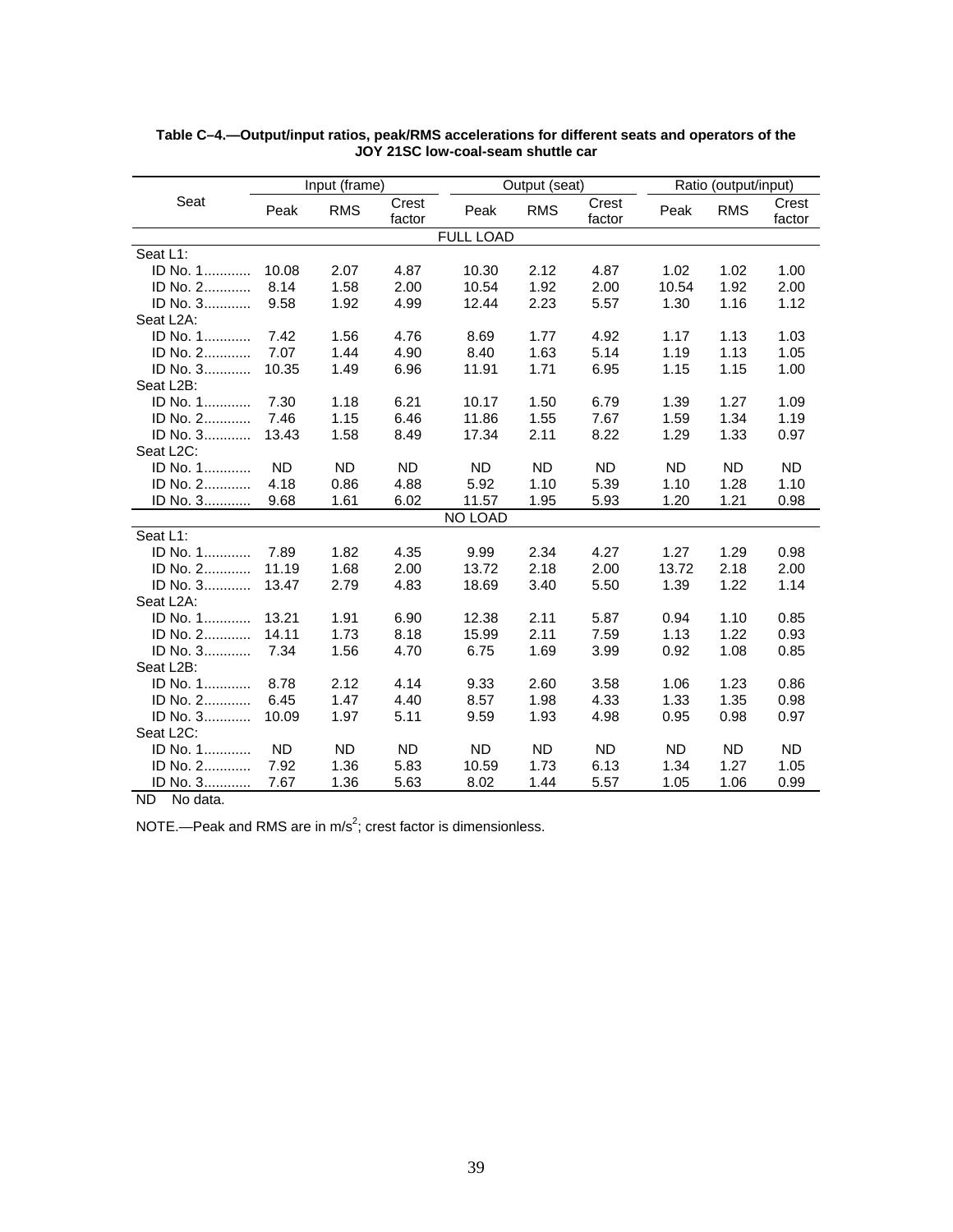|                        | Input (frame) |            |                 |       | Output (seat) |                 |      | Ratio (output/input) |                 |  |
|------------------------|---------------|------------|-----------------|-------|---------------|-----------------|------|----------------------|-----------------|--|
| Seat                   | Peak          | <b>RMS</b> | Crest<br>factor | Peak  | <b>RMS</b>    | Crest<br>factor | Peak | <b>RMS</b>           | Crest<br>factor |  |
| Seat L1:               |               |            |                 |       |               |                 |      |                      |                 |  |
| Full load<br>.         | 9.27          | 1.86       | 5.01            | 11.09 | 2.09          | 5.31            | 1.21 | 1.13                 | 1.06            |  |
| No load                | 10.85         | 2.10       | 5.27            | 14.13 | 2.64          | 5.35            | 1.29 | 1.27                 | 1.02            |  |
| Seat L <sub>2</sub> A: |               |            |                 |       |               |                 |      |                      |                 |  |
| Full load<br>.         | 8.28          | 1.50       | 5.54            | 9.67  | 1.71          | 5.67            | 1.17 | 1.14                 | 1.03            |  |
| No load                | 11.55         | 1.73       | 6.59            | 11.71 | 1.97          | 5.82            | 1.00 | 1.14                 | 0.88            |  |
| Seat L <sub>2B</sub> : |               |            |                 |       |               |                 |      |                      |                 |  |
| Full load<br>.         | 9.40          | 1.30       | 7.05            | 13.12 | 1.72          | 7.56            | 1.43 | 1.32                 | 1.08            |  |
| No $load$              | 8.44          | 1.85       | 4.55            | 9.16  | 2.17          | 4.30            | 1.11 | 1.18                 | 0.94            |  |
| Seat L <sub>2C</sub> : |               |            |                 |       |               |                 |      |                      |                 |  |
| Full load<br>.         | 6.93          | 1.23       | 5.45            | 8.75  | 1.53          | 5.66            | 1.31 | 1.25                 | 1.04            |  |
| No load                | 7.80          | 1.36       | 5.73            | 9.31  | 1.58          | 5.85            | 1.19 | 1.16                 | 1.02            |  |

#### **Table C–5.—Average ratios, peak/RMS accelerations for different seats and conditions on the JOY 21SC low-coal-seam shuttle car**

NOTE.—Peak and RMS are in  $m/s^2$ ; crest factor is dimensionless.

#### **Table C–6.—Total average ratios, peak/RMS accelerations for different seats and conditions on the JOY 21SC low-coal-seam shuttle car**

|                       |       | <b>RMS</b> |       |       | Peak   |       |       | Crest factor |       |  |
|-----------------------|-------|------------|-------|-------|--------|-------|-------|--------------|-------|--|
| Seat                  | Input | Output     | Ratio | Input | Output | Ratio | Input | Output       | Ratio |  |
| Seat L1               | 1.98  | 2.37       | 1.20  | 10.06 | 12.61  | 1.25  | 5.14  | 5.33         | 1.04  |  |
| Seat L <sub>2</sub> A | 1.62  | 1.84       | 1.14  | 9.92  | 10.69  | 1.08  | 6.07  | 5.74         | 0.95  |  |
| Seat L <sub>2</sub> B | 1.58  | 1.94       | 1.25  | 8.92  | 11.14  | 1.27  | 5.80  | 5.93         | 1.01  |  |
| Seat L <sub>2C</sub>  | 1.30  | 1.55       | 1.21  | 7.36  | 9.03   | 1.25  | 5.59  | 5.75         | 1.03  |  |